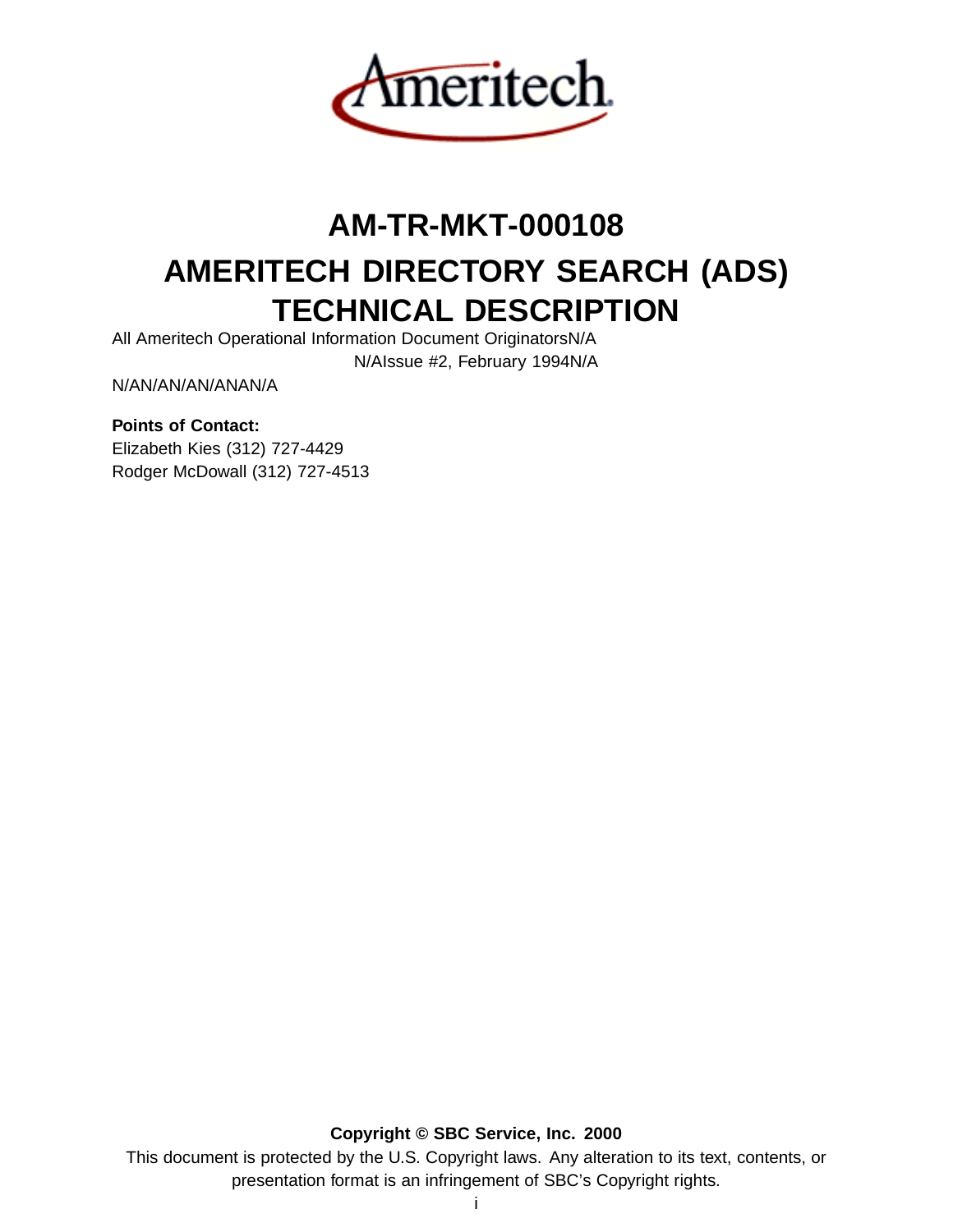# **Table of Contents**

|      | 1.1. Interface Overview                                        |        |
|------|----------------------------------------------------------------|--------|
|      |                                                                | vi     |
|      | 2.1. Data Architecture                                         |        |
|      |                                                                | vi     |
|      | 2.2. X.25 Packet Network Interface Requirements                |        |
|      |                                                                | vi     |
| 2.3. | System Availability and Data Base Access                       |        |
|      |                                                                | vii    |
|      | 2.4. End User ID/password                                      |        |
|      |                                                                | vii    |
|      | 2.5. Database Security                                         |        |
|      |                                                                | viii   |
|      | 2.6. Critical Transmission Requirements                        |        |
|      |                                                                | viii   |
| 3.1. | Overview                                                       |        |
|      |                                                                | viii   |
|      | 3.2. Record Identifiers and Contents                           |        |
|      |                                                                | iх     |
|      |                                                                |        |
|      | 4.1. Data Flow Procedure                                       |        |
|      |                                                                | xiv    |
|      | 4.2. Error and Recovery Procedures                             |        |
|      |                                                                | XV     |
|      | 5.1. Maximum Number of Characters in a Record                  |        |
|      |                                                                | xviii  |
|      | 5.2. Maximum number of records in an ADS Host data stream will |        |
|      | not exceed a total of eleven (11) records                      |        |
|      |                                                                | xix    |
|      | 7.1. CPE Record's Field Contents                               |        |
|      |                                                                | xxiii  |
|      | 7.2. ADS Host Record's Field Contents                          |        |
|      |                                                                | xxiv   |
|      | 14.1. Key identifiers                                          |        |
|      |                                                                | xxviii |

# **Copyright © SBC Service, Inc. 2000**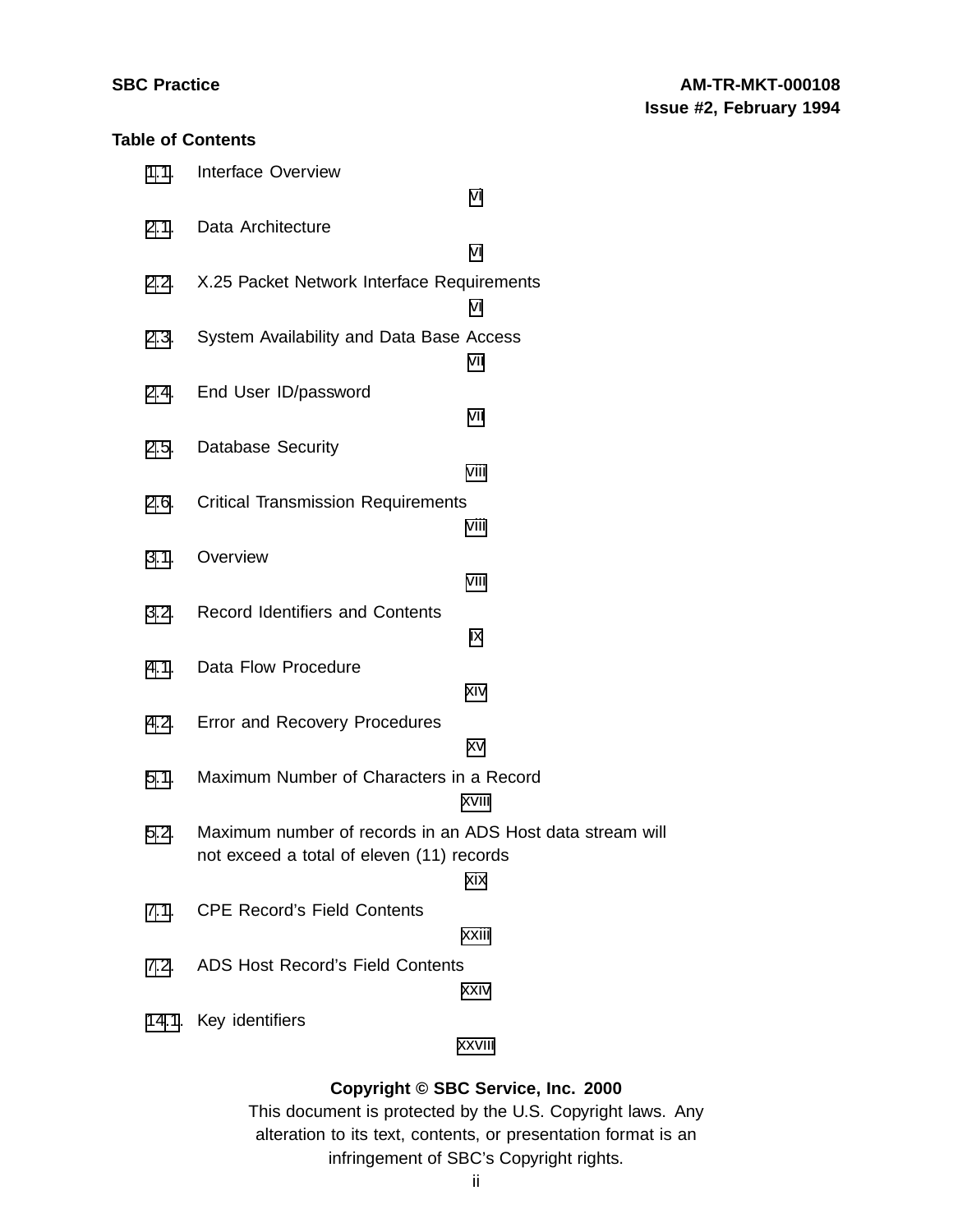| 14.2. Data elements                                   |            |
|-------------------------------------------------------|------------|
|                                                       | xxix       |
| 14.3. Name (N=) field for Residence                   |            |
|                                                       | xxix       |
| 14.4. Name (N=) field data for Business or Government |            |
|                                                       | xxix       |
| 14.5. Locality (L=) field                             |            |
|                                                       | xxix       |
| 14.6. Government Municipality (I=M)                   | xxix       |
|                                                       |            |
| 14.7. Government County (I=C)                         | xxix       |
| 14.8. Government State (I=S)                          |            |
|                                                       | <b>XXX</b> |
| 14.9. Search Types                                    |            |
|                                                       | <b>XXX</b> |
| 15.1. Area Code/NPA (A=)                              |            |
|                                                       | <b>XXX</b> |
| 15.2. Locality Name (L=)                              |            |
|                                                       | <b>XXX</b> |
| 15.3. Listing Name (N=)                               |            |
|                                                       | xxxi       |
| 15.4. Street/Place Name (P=)                          |            |
|                                                       | xxxiii     |
| 15.5. Listing Subordinate Search (S=)                 | xxxiv      |
|                                                       |            |
| 15.6. Tier Level Indicator Description                | xxxiv      |
|                                                       |            |

# **Copyright © SBC Service, Inc. 2000**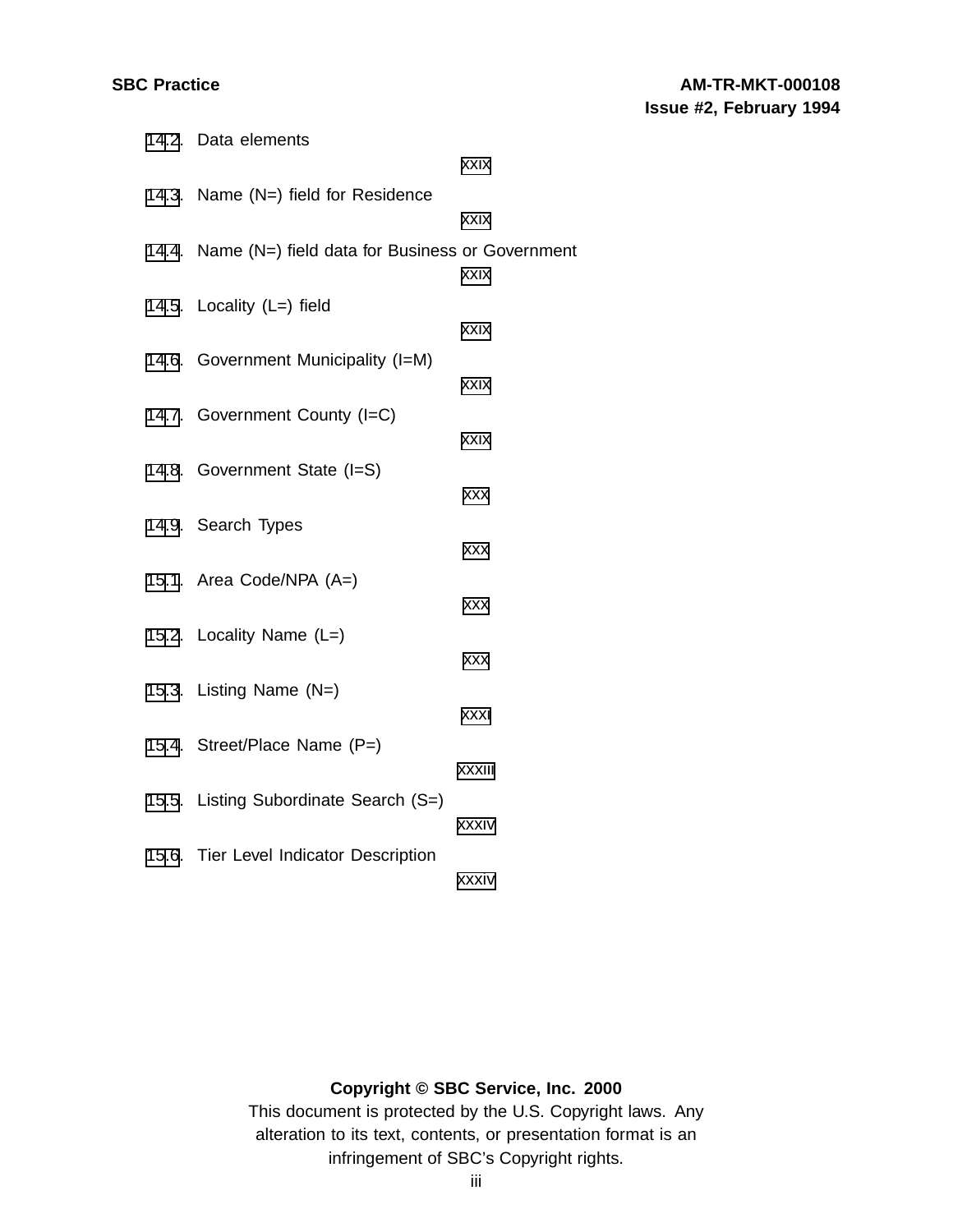# **Copyright © SBC Service, Inc. 2000**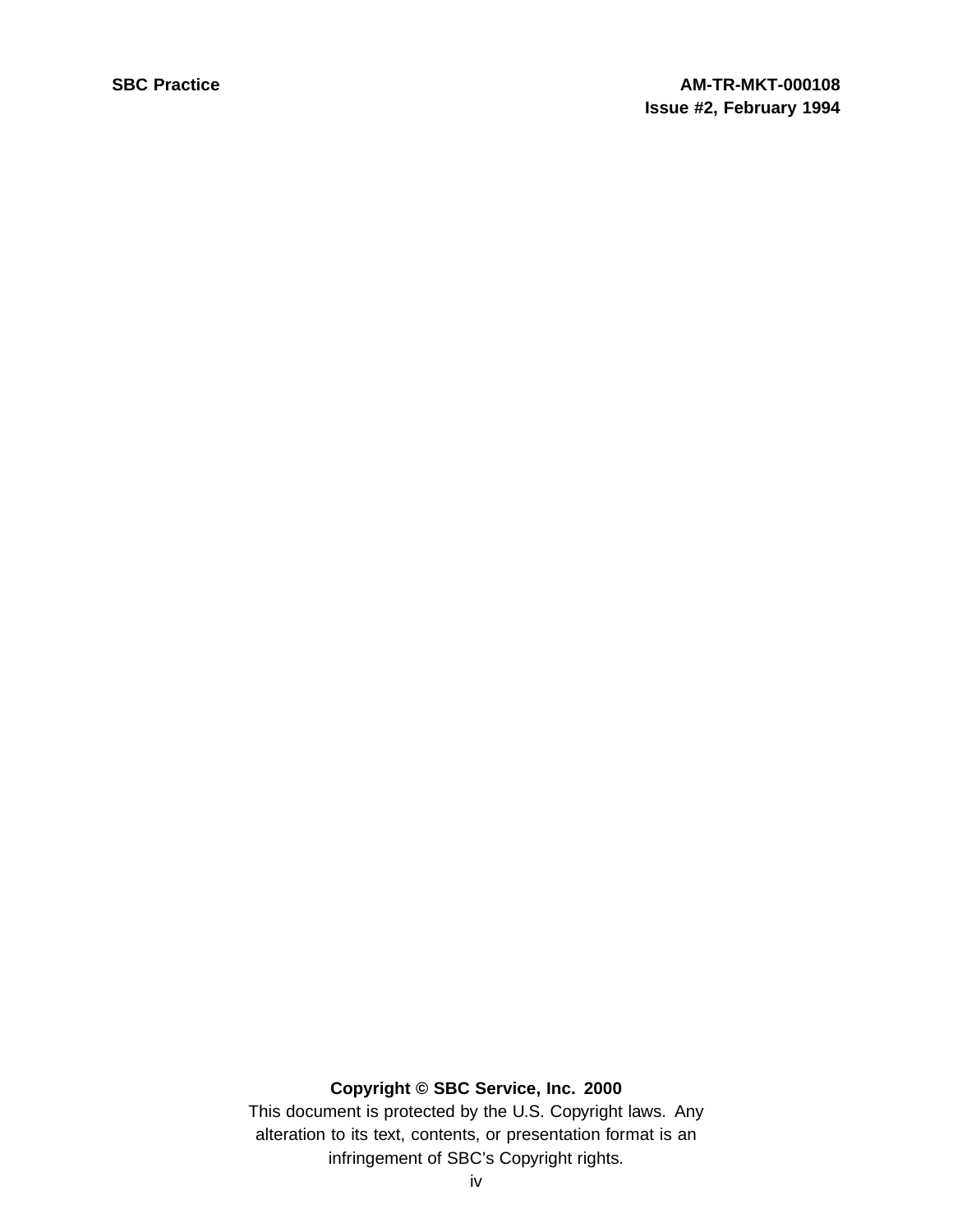# **TECHNICAL REFERENCE NOTICE**

This Technical Reference is published by Ameritech to provide a technical description of the Ameritech Directory System.

Ameritech reserves the right to revise this document for any reason including, but not limited to, conformity with standards promulgated by various agencies, utilization of advances in the state of the technical arts, or the reflection of changes in the design of any equipment, techniques or procedures described or referred to herein.

**AMERITECH MAKES NO REPRESENTATION OR WARRANTY, EXPRESS OR IMPLIED, WITH RESPECT TO THE SUFFICIENCY, ACCURACY, OR UTILITY OF ANY INFORMATION OR OPINION CONTAINED HEREIN. AMERITECH EXPRESSLY ADVISES THAT ANY USE OF OR RELIANCE UPON THIS TECHNICAL REFERENCE IS AT THE RISK OF THE USER AND THAT AMERITECH SHALL NOT BE LIABLE FOR ANY DAMAGE OR INJURY INCURRED BY ANY PERSON ARISING OUT OF THE SUFFICIENCY, ACCURACY, OR UTILITY OF ANY INFORMATION OR OPINION CONTAINED HEREIN.**

This document is not to be construed as a suggestion to any manufacturer to modify or change any of its products, nor does this document represent any commitment by Ameritech or any Ameritech operating company (AOC) to purchase any product, whether or not it provides the described characteristics.

Ameritech does not recommend products, and nothing contained herein is intended as a recommendation of any product to anyone.

Nothing contained herein shall be construed as conferring by implication, estoppel, or otherwise any license or right under any patent, whether or not the use of any information herein necessarily employs an invention of any existing or later issued patent.

Ameritech reserves the right not to offer any or all of these services and to withdraw any or all of them at any future time.

With respect to services offered pursuant to tariff, however, the terms and conditions of the service offering are determined by the tariff itself and applicable laws and regulations.

Document may be ordered from Ameritech by contacting the Document Order Center at (847) 248-4324.

# **Copyright © SBC Service, Inc. 2000**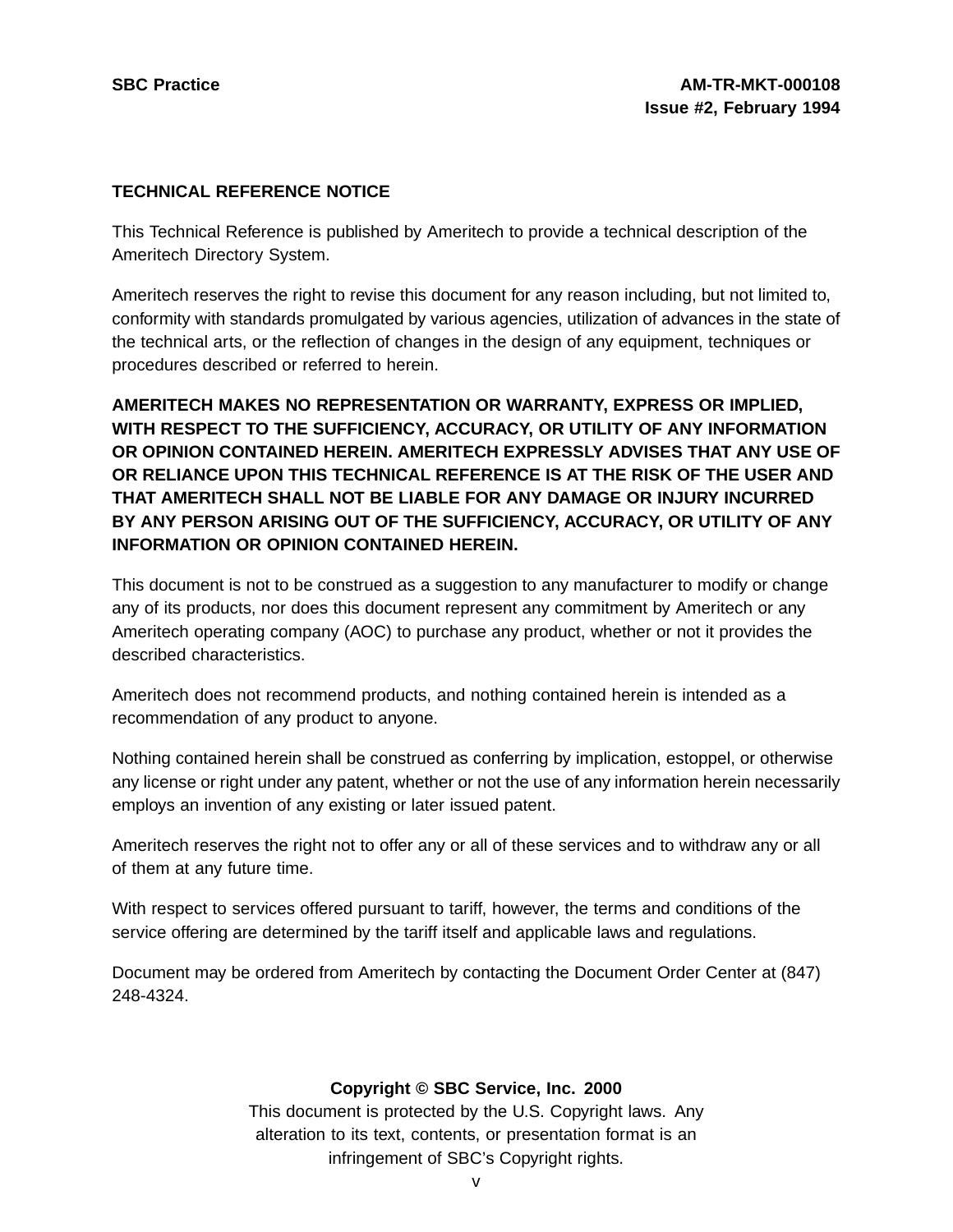# **[1](#page-5-0). Introduction**

#### **[1.1](#page-5-0). Interface Overview**

The proposed interface offers direct access to Ameritech's database information without utilizing ADS operators.

The interface uses one method of transport, X.25 standard packet transmission service.

# **[2](#page-5-0). Access Description**

Access to Ameritech's host computers will depend upon selection of transport facility and terminal equipment compatible with that selection according to the specifications contained in this publication.

#### **[2.1](#page-5-0). Data Architecture**

The character set in the interface is encoded in ASCII ANSI 3.64 Standard for asynchronous communication protocol. The asynchronous communication is configured with a 10-bit data word utilizing one start bit, seven data bits, one parity bit (even parity) and one stop bit. X-ON and X-OFF flow control will not be utilized. The send transmission signal for data streams is the carriage-return character. CPE data may be sent in either upper or lower case (or a combination thereof). ADS Host characters will be sent in upper case characters.

# **[2.2](#page-5-0). X.25 Packet Network Interface Requirements**

Data will be transmitted over packet facilities conforming to CCITT X.25 user interface standards as described in Ameritech Technical Reference AM TR-NPL-000002, and X.75 interfaces to other packet switched public data networks described in Ameritech Technical Reference AM TR-NPL-000016.

# <span id="page-5-0"></span>**Copyright © SBC Service, Inc. 2000**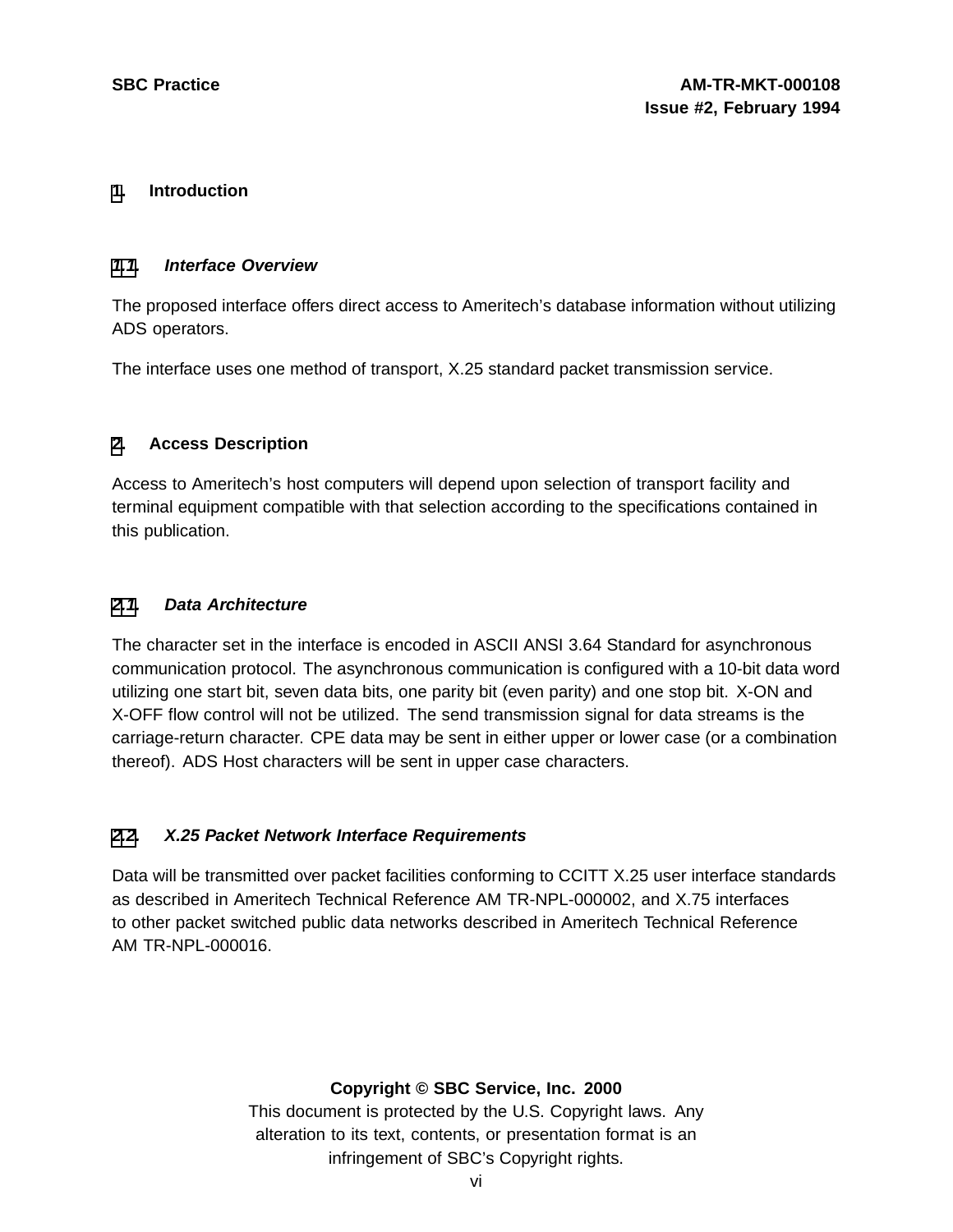# [2.2](#page-5-0)[.1](#page-6-0). X.25 Parameters and Options

The following parameters and options should be utilized as specified in Ameritech Technical Interface Document AM TR-NPL-000002 issued May 1988 when accessing DA Hosts via the X.25 packet interface:

- A. Switched Virtual Calls only
- B. Default maximum packet size "64 octets"

# [2.2](#page-5-0)[.2](#page-6-0). X.25 Customer Premises Equipment

Equipment at the customer premises should be designed in accordance with standard X.25 packet transmission interface requirements described in Ameritech Technical Interface Document AM TR-NPL-000002 issued May 1988.

# **[2](#page-5-0)[.3](#page-6-0). System Availability and Data Base Access**

The ADS system will be available for user log-in seven days a week, 24 hours a day. System response time may not average more than two seconds per search at busy hour. System response exits the front-end processor and ends when the screen response exits the front-end back to the end user.

The ADS system will be connected to a copy of the existing Ameritech data bases from Illinois, Indiana, Michigan, Ohio and Wisconsin, which are IBM, and the Ameritech Packet Switch Network.

# **[2](#page-5-0)[.4](#page-6-0). End User ID/password**

A block of identification codes, which will consist of 10 digits, will be reserved for each ADS customer. For example, customer A would be assigned 7000000000 series, customer B assigned 8000000000 series. The user-id password will consist of an additional four alpha-numeric characters.

# <span id="page-6-0"></span>**Copyright © SBC Service, Inc. 2000**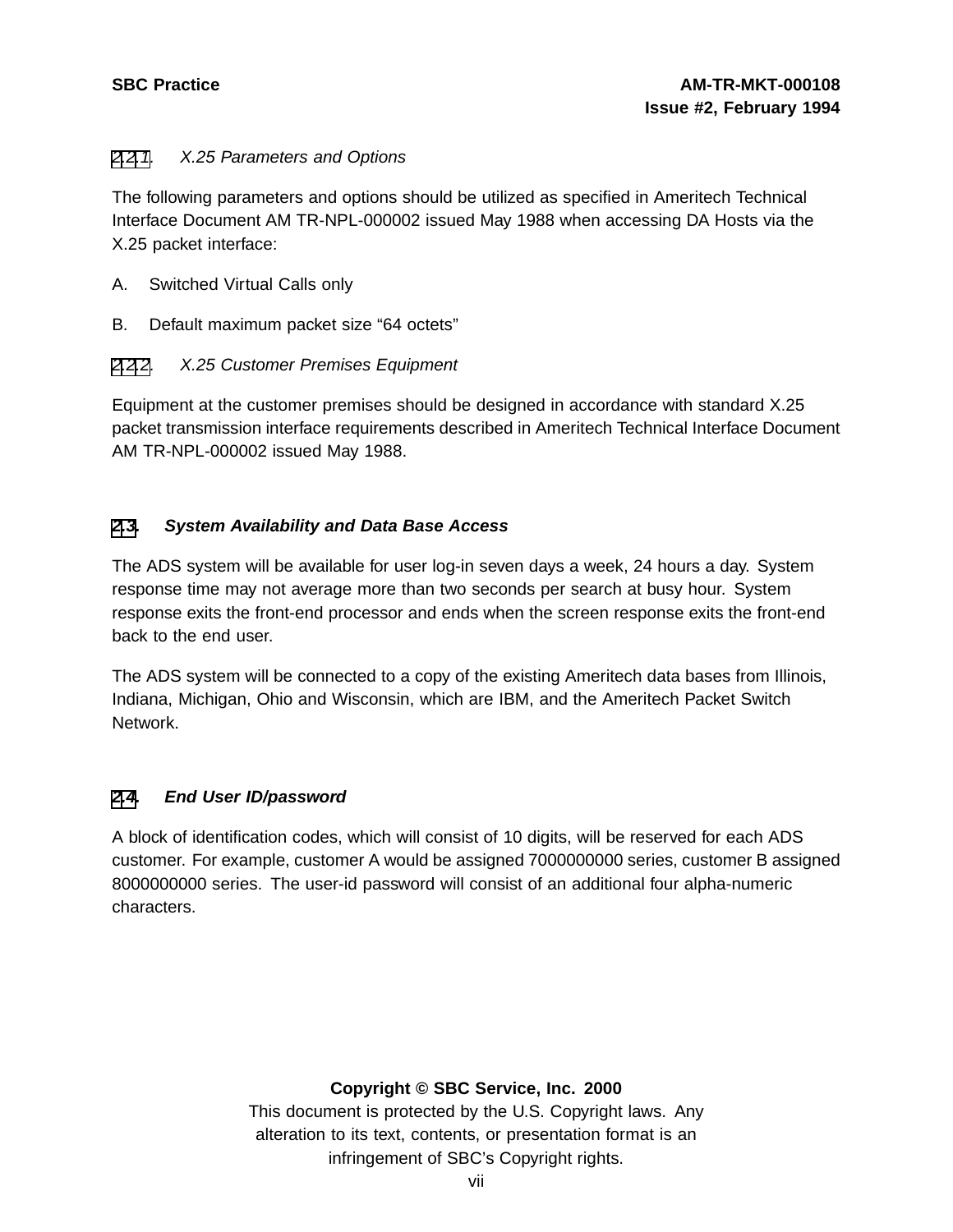#### **[2](#page-5-0)[.5](#page-7-0). Database Security**

ADS users must log-in with an assigned user-id and password. No user-id will be allowed to log-in if it is already in a log-in session. Users will be permitted three attempts at entering their assigned password.

An entry will be made in a security log file whenever a log-in fails.

The user will also be disconnected from the system with any of these conditions:

- A. A user-id fails to log-in after three tries
- B. An assigned user-id attempts to log-in while already logged-in
- C. A logged-in user session is inactive for a period exceeding the timeout threshold.

# **[2](#page-5-0)[.6](#page-7-0). Critical Transmission Requirements**

The following requirements are critical to the efficient transport of data in this interface:

A. ADS Host computers will not ECHO CPE data stream characters.

B. Data forwarding is not permitted to occur until the data forwarding (send) carriage-return character is detected in a data stream. Transport Facility control functions must not override this requirement. Functions such as "Idle Timer Delay" in Packet Assembler/Disassembler devices must be inhibited or disabled. The CPE computers must not release data characters to any transport facility until all the characters for a logical data stream have been collected in a buffer.

# **[3](#page-7-0). Protocol Specification**

This section defines the protocol used for communication between end user customer equipment located on the customer premises (CPE) and ADS host.

# **[3.1](#page-7-0). Overview**

<span id="page-7-0"></span>Communication between the CPE and the host is achieved by the exchange of Data Stream transactions. Data Streams are composed entirely of ASCII characters and end with the ASCII

# **Copyright © SBC Service, Inc. 2000**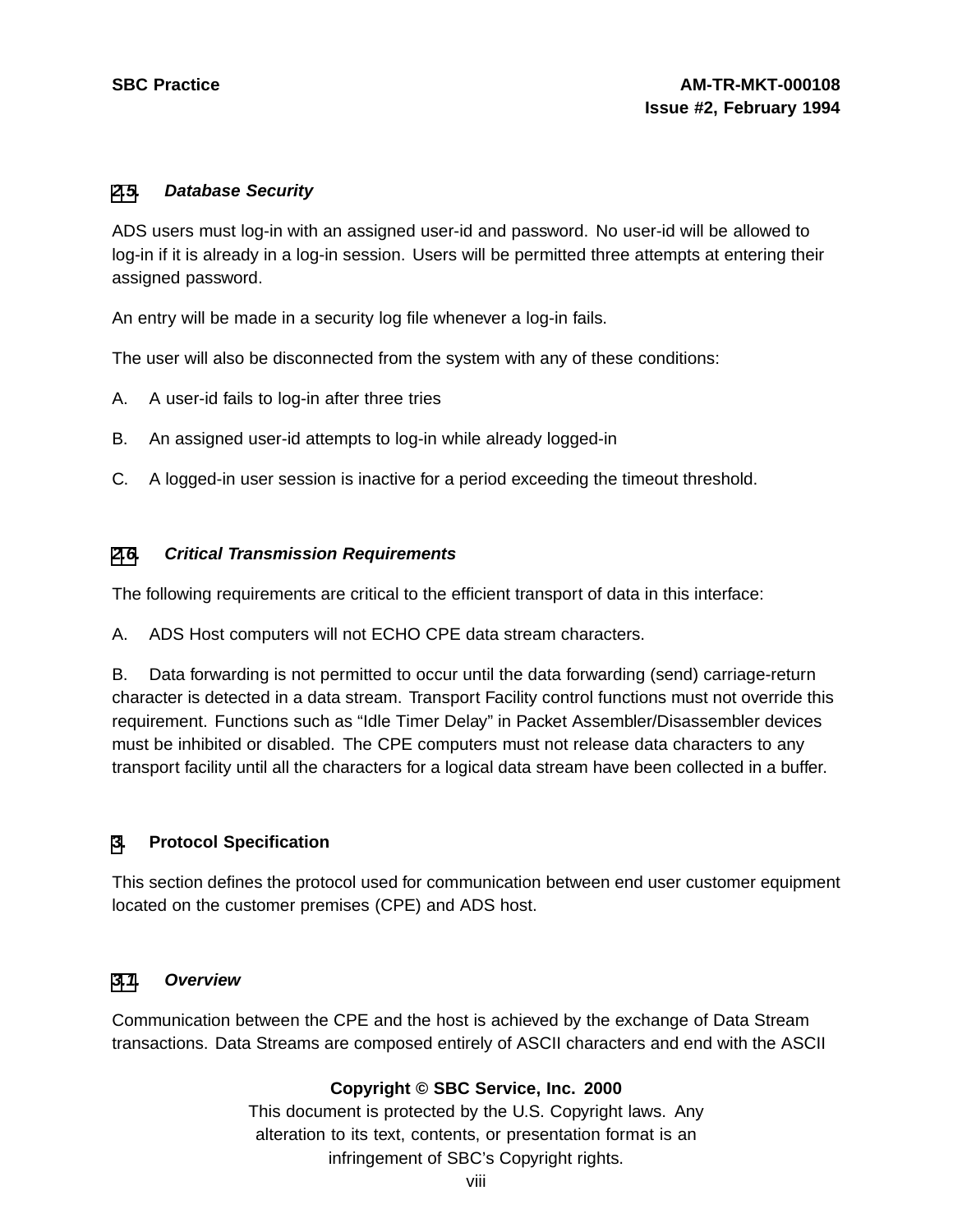character carriage-return. The contents of the Data Streams vary with the Data Stream being sent and are composed of smaller components called records. Records start with an ASCII character backslash (\) followed by an upper case alpha character. Multiple records may be present in a data stream from ADS to the CPE but not from the CPE to ADS.

(See Table 3-1 Data Stream [Records\)](#page-8-0)

# **[3](#page-7-0)[.2](#page-8-0). Record Identifiers and Contents**

Records begin with a backslash (\) character. Records are further divided into fields. The method by which these fields are distinguished depends on the type of field. The three types of fields are keyword, ordered and positional. These types of fields are defined as follows:

A. A keyword field begins with one (1) letter keyword, is followed by an equal sign (=) character, and ends with either a field separation pipe (l) character, a new record indicator backslash (\) character or the end of data stream indicator (carriage-return) character. Keyword fields may appear in any sequence in a record.

B. An ordered field begins after a field separator (I), or in a fixed position if it is the first ordered field, has a variable length up to a maximum (see Table 3.1 Data Stream [Records\),](#page-8-0) and ends with a field separator. The absence of data in an ordered field is represented by the field separator only. The identity of an ordered field is determined by the number of fields that have preceded the field (i.e., nth field of a record). The absence of data in a field is represented by a field separator followed by another field separator, a new record indicator, or an end of data stream indicator.

C. A positional field begins in a fixed character position, has a defined length, and ends in a fixed position.

# **TABLE 3-1 Data Stream Records**

# <span id="page-8-0"></span>**Copyright © SBC Service, Inc. 2000**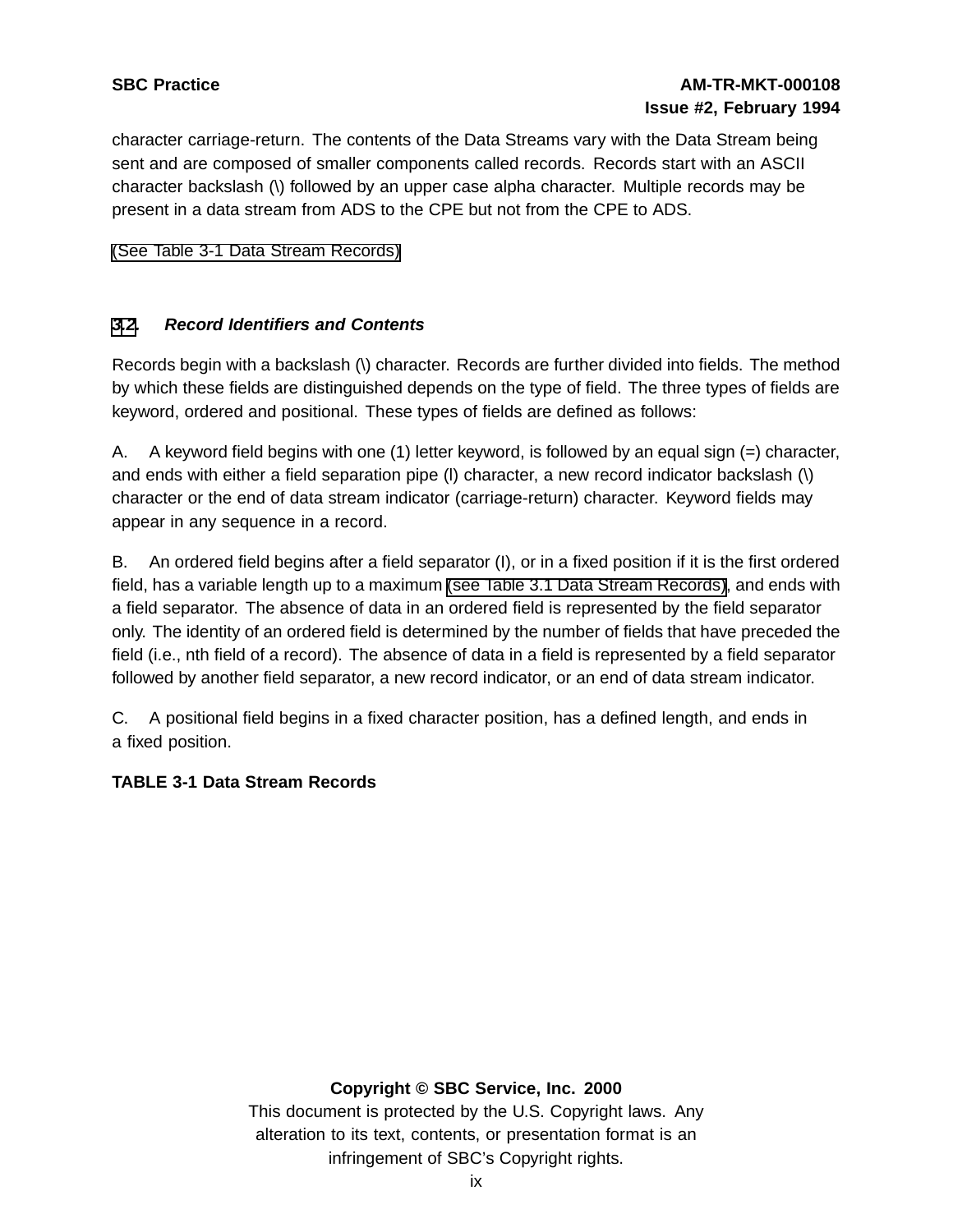|               | <b>CONTENTS</b>            | (User Identification) | (User Password) | $\lambda = (NPA)$ | L= (City, Town, Neighborhood,<br>g | $\mathbb{H}^{\ast} \to \infty \oplus \infty \left( \mathbb{M}, \mathbb{C}, \mathbb{S}, \mathbb{F} \right)$<br>Ę | 'N=" (Res., Bus. or Gov. Nane) | P=" (Street Name) | "S=" (Specific Identification Within<br>a Capison Set-Bus, & Gov. Only) | "MORE"                                                      | <b>LOCOL</b>                           |                       |                              |                                           |                   |                                               |                       |                            | (Up to 123 Char, of Record)              |                        |
|---------------|----------------------------|-----------------------|-----------------|-------------------|------------------------------------|-----------------------------------------------------------------------------------------------------------------|--------------------------------|-------------------|-------------------------------------------------------------------------|-------------------------------------------------------------|----------------------------------------|-----------------------|------------------------------|-------------------------------------------|-------------------|-----------------------------------------------|-----------------------|----------------------------|------------------------------------------|------------------------|
|               | CODE                       |                       |                 |                   |                                    |                                                                                                                 |                                |                   |                                                                         |                                                             |                                        | Ξ                     | B                            | a                                         | Ĩ.                | n                                             | H                     | ದಿ ಙ                       |                                          | Đ                      |
|               | <b>CHAR</b><br>X           | S                     | ٧Ţ              | v,                | 잀                                  | m,                                                                                                              | ₽                              | Ν                 | Ż,                                                                      | ₩                                                           | s                                      |                       | c٩                           | ç4                                        | N                 | N                                             | ęЧ                    | e4]                        | Ĕ                                        | ςŧ                     |
| <b>FIELDS</b> | MAND-<br>ATORY             | YES                   | 뗽               | ΥES               | ΥES                                | YES                                                                                                             | 뗽                              |                   | g                                                                       | ¥S                                                          | É                                      | YЕS                   | YES                          | É                                         | YES.              | Ë                                             | УES                   | Y۴                         | YES                                      | χŖ                     |
|               | CONTENT<br>TYPE            | ⋚                     | Ś               | <b>NUM</b>        | ξ                                  | Alpha                                                                                                           | ξ                              | ξ                 | ξ                                                                       | abar<br>P                                                   | Alpha                                  | ₹                     | ξ                            | ξ                                         | ξ                 | ξ                                             | Ş                     | ξ                          | ξ                                        | Š                      |
|               | POSITION<br>ORDERED<br>KEY |                       | n               | ê                 | 5                                  | Δ                                                                                                               | ż                              | Ł                 | J,                                                                      | n                                                           | ٣,                                     |                       |                              |                                           | ŗ,                | m                                             | n                     |                            |                                          |                        |
|               | <b>TYPE</b>                | É                     | g               | XEY               | š                                  | è                                                                                                               | ğ                              | ğ                 | ěĭ                                                                      | É                                                           | ğ                                      | Š                     | ğ                            | g                                         | Ş                 | ğ                                             | ğ                     | SO4                        | POS.                                     | ğ                      |
|               | DESCRIPTION<br>FIELD       | <b>Disea</b> ld       | Password        | Area Code (NPA)   | Locality Name                      | Search Indicator                                                                                                | Search Name                    | Place Name        | Subordinate Search                                                      | User Request Continuation<br>of Listings From Same<br>Query | User Request For Logal!<br>From System | Login Request         | Login Invalid                | User Time Exceeded                        | User Disconnected | Session Ended                                 | Resource Failure      | Login Valid                | Garbled CPE Data Stream                  | Data Base Lock Out     |
|               | DESCRIPTION<br>RECORD      | User Login            |                 | User Query        |                                    |                                                                                                                 |                                |                   |                                                                         | ngs Request<br>More Listin                                  | User logoff                            | Request<br>Host Login | Host Notice of Invalid Login | Idle Time Exceeded System<br>Disconnected | Discormect        | User Logoff Response From<br>H <sub>ext</sub> | Host Resource Failure | Host Notice of Valid Login | ransport Failure<br>Network <sup>T</sup> | Directory Inaccessible |
|               | RECORD<br>LAME             | ∍                     |                 | 0                 |                                    |                                                                                                                 |                                |                   |                                                                         | Ξ                                                           | L)                                     | ∍                     |                              |                                           | ≏                 |                                               | ≃                     | ⋗                          | ٠                                        | H                      |
|               | NATOR<br>ORIG-             |                       |                 | Ë                 |                                    |                                                                                                                 |                                |                   |                                                                         |                                                             |                                        |                       |                              | <b>≃≏≺</b>                                |                   | Ξ                                             | ۰                     | 10 F                       |                                          |                        |

Total aggregate number of characters in combined name, address and street, and locality is filmited to ninety (90).

# **Copyright © SBC Service, Inc. 2000**

This document is protected by the U.S. Copyright laws. Any alteration to its text, contents, or presentation format is an infringement of SBC's Copyright rights.

TABLE 3-1 Data Stream Records

# **SBC Practice AM-TR-MKT-000108 Issue #2, February 1994**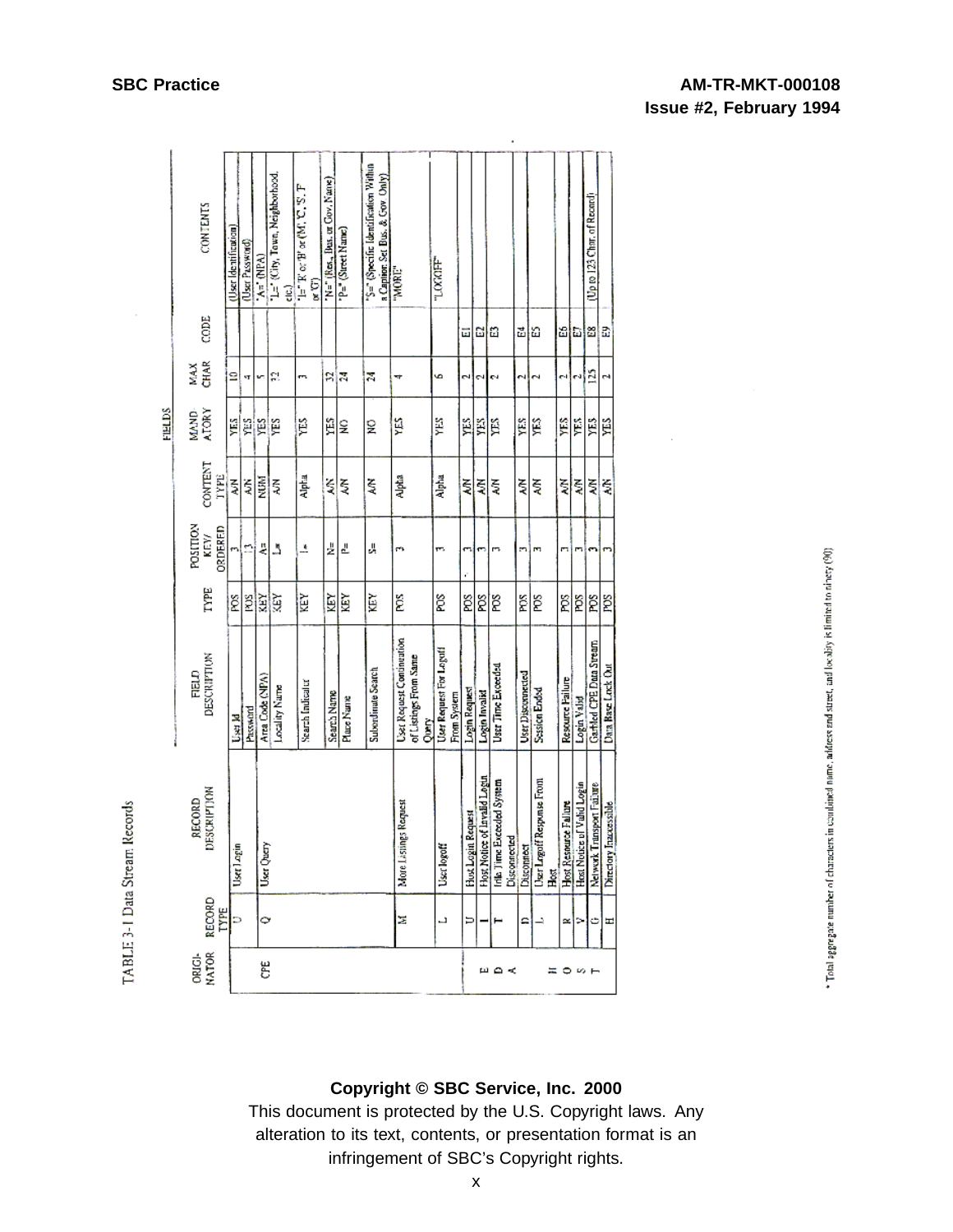\* Total aggregate number of characters in combined name, address and street, and locality is limited to ninety (90)

#### **TABLE 3-1 Data Stream Records**

# **Copyright © SBC Service, Inc. 2000**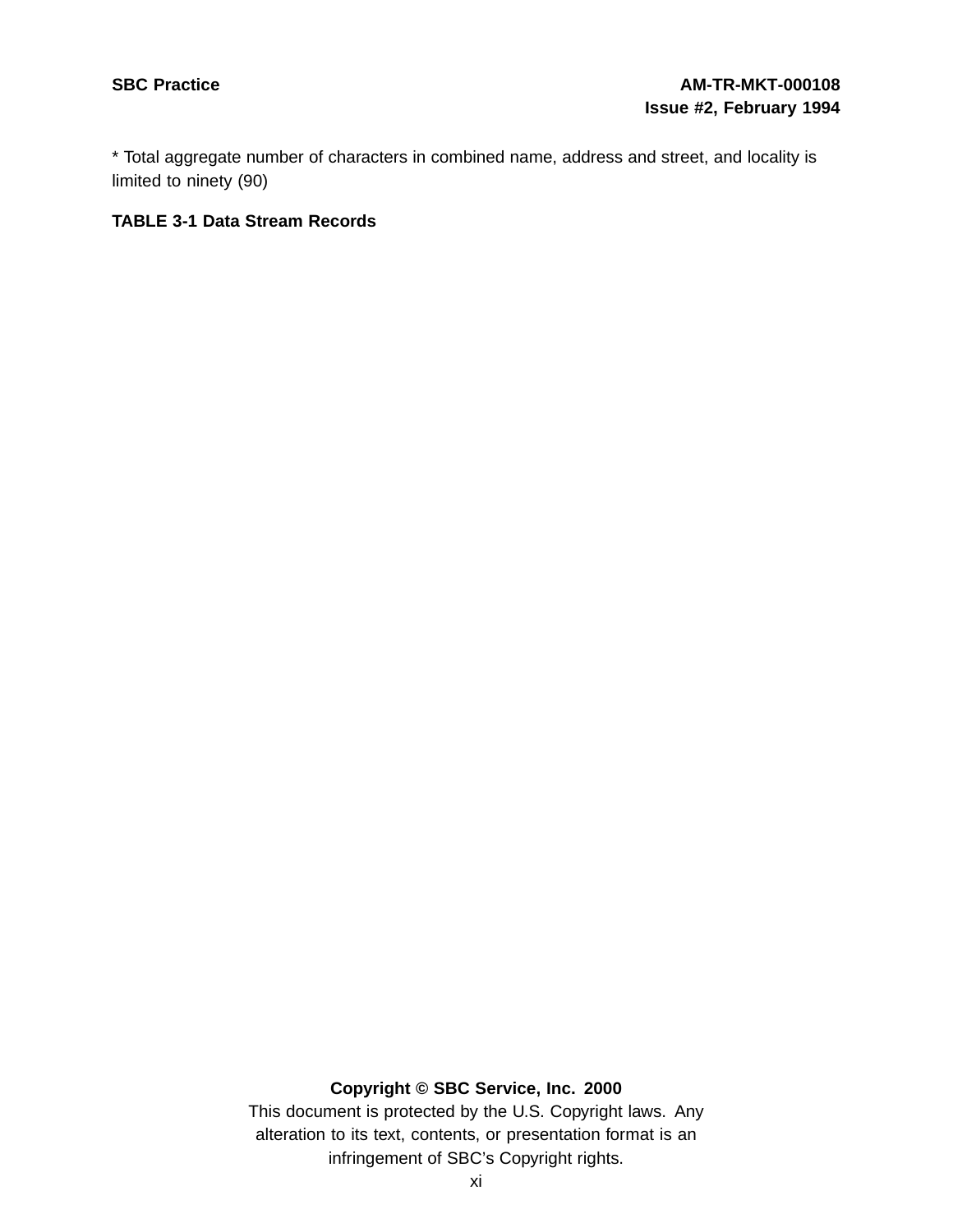k,

|       |                 | <b>CONTENTS</b>          | Ē                | (Nurther and Range 00-99)             | (Usos Rase Copyright Vear, i.e. .<br>1987) | $\mathbb{R}_+$ or $\mathbb{D}^*$ or $(\mathbb{C} \mathbb{C}^*, \mathbb{C}^*, \mathbb{C}^*, \mathbb{R}^*)$ or $1.7$ | (Eng. Town, Neightythand, each) | $\frac{1}{2}$     | Subcolinal = Name                     | (Musical aircrite 19)                           | (Tier Captures for Bos. of Gan.<br>Listings or Ense Form Text | (Numberin Range D-9)      | <b>CRESIONNE</b> , Bustorsa or Conventionni<br>Mons or YP') | (Hyphesinet) inting Telephone<br>Narber at 1879 | (Usdng Address)               | <u> استاع (T</u> rigon Meighboahood) والسا |                          |                                          | $T = (U_0, I_0, M)$ Change Empy             | $(N_{\Theta}) = (U_0 \cup M \cup \text{diag})$ Excel | [Separated by Blanks]<br><b>CANTAN</b> | (Fig.1 or Respond to the price) | (First 2 Chart in Keyword) | We Code Entry     | Mine 123⊂har.of Record) | (Opine 124 Chart of Record)           | $\mathcal{L}(\mathbb{R}^{n})=\{1,0,0,1\}$ only of Early | A PEC 22 0 A DIFFICULTURE<br>ិ<br>ភិ |
|-------|-----------------|--------------------------|------------------|---------------------------------------|--------------------------------------------|--------------------------------------------------------------------------------------------------------------------|---------------------------------|-------------------|---------------------------------------|-------------------------------------------------|---------------------------------------------------------------|---------------------------|-------------------------------------------------------------|-------------------------------------------------|-------------------------------|--------------------------------------------|--------------------------|------------------------------------------|---------------------------------------------|------------------------------------------------------|----------------------------------------|---------------------------------|----------------------------|-------------------|-------------------------|---------------------------------------|---------------------------------------------------------|--------------------------------------|
|       |                 | ă                        |                  |                                       |                                            |                                                                                                                    |                                 |                   |                                       |                                                 |                                                               |                           |                                                             |                                                 |                               |                                            | ù.                       | la.                                      | L                                           | ≖[∷                                                  |                                        | Ł                               |                            |                   | 비죄회하                    |                                       | ा                                                       | G                                    |
|       | Š               | <b>EXE</b>               | ē.               | м                                     | ÷                                          | ÷                                                                                                                  | č                               | 예의                |                                       | ÷                                               | 톦                                                             | ÷                         | 'n                                                          | 빤                                               | 흜                             | Į                                          | G                        | ∾                                        | ¥,                                          | ≊أ≈                                                  |                                        | ē                               | ÷                          |                   | 님요                      |                                       | ۶d                                                      | 昆                                    |
| FELDS | ция.            | VIORY                    | ă,               | Þ                                     | Ų                                          | ě                                                                                                                  | ë                               | 剛                 |                                       | μ                                               | Ë                                                             | Ê                         | p                                                           | P                                               | þ                             | Þ                                          | F                        | Þ                                        | Ų,                                          | 뗽                                                    | ĬΞ                                     | Ę                               |                            |                   | 翼翼野路                    |                                       | 鼮                                                       | Ĕ                                    |
| į     |                 | <b>TALLAND</b><br>LAMB   | Ē                | 릊                                     | š                                          | <b>ALPHA</b>                                                                                                       | $\tilde{\gamma}$                | 늭                 | $\hat{\mathbf{z}}$                    | ¥,                                              | ξ                                                             | 佞                         | Ş                                                           | ξ                                               |                               | 줰                                          | Ę                        | ŧ                                        | ŝ                                           | ļ<br>Ť.                                              | $\tilde{\xi}$                          | Ę                               |                            | 회                 | ξš<br>ŧ                 |                                       | Ę                                                       | Ę                                    |
|       | <b>MORITSOR</b> | <b>URLINERIN</b><br>N.E. | Я                | r.                                    | ø                                          | 4                                                                                                                  | o                               |                   |                                       | 돉                                               | Ń.                                                            | ξ                         | r-1                                                         |                                                 | ٠                             |                                            |                          |                                          | ሓ                                           |                                                      |                                        |                                 |                            |                   |                         |                                       | ო∥ო                                                     |                                      |
|       |                 | Ë                        | ğĝ               | g                                     | ŝ                                          | 뤊                                                                                                                  | ora<br>C                        | E                 | <b>DKD</b>                            | 훩                                               | å                                                             | 28                        | 3                                                           | g                                               | g                             | Ê                                          | é                        | g                                        | ģ                                           |                                                      | 罪                                      | é                               |                            |                   | ଞ୍ଜ୍ୟସ୍ଥିତି             |                                       | 뉩                                                       | ë                                    |
|       | $\frac{1}{12}$  | <b>DESCRIPTION</b>       | Search Area Code | Total Number of Q Resorts<br>Returned | Conscription View                          | Search Initiaan                                                                                                    | Signifi Locatity Mome           | Search Piner Name | Subcriguate Search<br><b>Mismodia</b> | Lord of Index                                   | Coption Text                                                  | <b>Asing Internal and</b> | <b>Checing Noone</b>                                        | Lising Tabuke Number                            | <u>Thursday and the funds</u> | <b>Listing Locality</b>                    | <b>Moddate Road</b>      | Too Many Linings                         | Locating Involvement His<br><b>Arechory</b> | <sub>liteal</sub> id Linry                           | Seach Criteria Missing                 | Maxiruum Clausters<br>Expedial  | Invalui. Keywood           | In alie Asca Code | in alu hood like        | <b>MADDED TYPE CAR AT</b><br>Soquence | Duplocate Keyword                                       | Search Elements<br>ligeorguidele     |
|       | <b>NECORD</b>   | DESCRIPTION              | Streen Hrader    |                                       |                                            |                                                                                                                    |                                 |                   |                                       | Capico Ileader Sub-Scader<br><b>Information</b> |                                                               | Licking Rooml             |                                                             |                                                 |                               |                                            | Tion Neue of No Listings | Host Notice of Two Many<br>Lesings Fornd | Early Mossages                              |                                                      |                                        |                                 |                            |                   |                         |                                       |                                                         |                                      |
|       |                 | RECORD<br>ř.             | C.               |                                       |                                            |                                                                                                                    |                                 |                   |                                       | Ù,                                              |                                                               | 0                         |                                                             |                                                 |                               |                                            | z                        | ш                                        | z                                           |                                                      |                                        |                                 |                            |                   |                         |                                       |                                                         |                                      |
|       | <b>ORIGE-</b>   | <b>MATCHE</b>            |                  |                                       |                                            |                                                                                                                    |                                 |                   |                                       | н≙≮                                             |                                                               | ᇀᇢᅲ                       |                                                             |                                                 |                               |                                            |                          |                                          |                                             |                                                      |                                        |                                 |                            |                   |                         |                                       |                                                         |                                      |

\* Total aggregate number of characters in combined name, address and street, and locality is limited to ninety (90)

# **Copyright © SBC Service, Inc. 2000**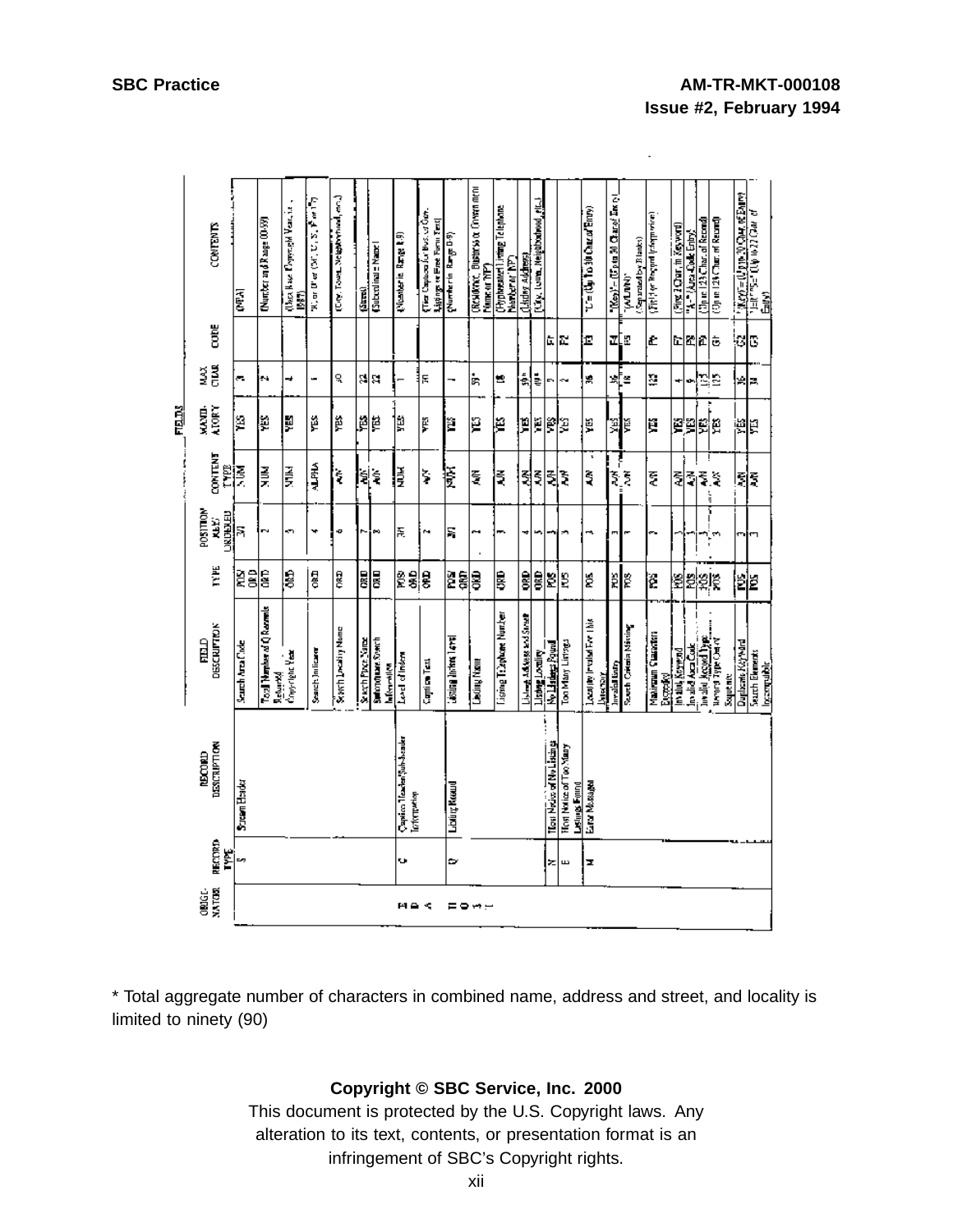#### **[4](#page-12-0). Data Flow Procedure Description**

The data flow procedure describes the logical sequence of events of data stream transactions and is in direct reference to [Attachment](#page-37-0) 1 ADS Data Flow Diagram. The steps contained in this procedure do not include error and recovery steps (see [Section](#page-14-0) 4.2 Error and Recovery Procedures).

ADS users must log-in with an assigned user-id and password. No user-id will be allowed to log-in if it is already in a log-in if they fail to input the correct password after three tries. User search and system response details are described in [Attachment](#page-37-0) 1.

Maximum number of lines of information per screen will be ten.

End users will be able to make business, residence, and government searches as is the case with directory assistance. Government searches will be single level only.

Searches will be presented to the ADS system one at a time and expect either screen or system messages as a response. System Messages are described in [Section](#page-14-0) 4.2 (Table 4-1). The first screen of a multiple screen response will be sent by the ADS Host automatically. If the user desires subsequent screens for that response, they will send the appropriate page forward search.

# <span id="page-12-0"></span>**Copyright © SBC Service, Inc. 2000**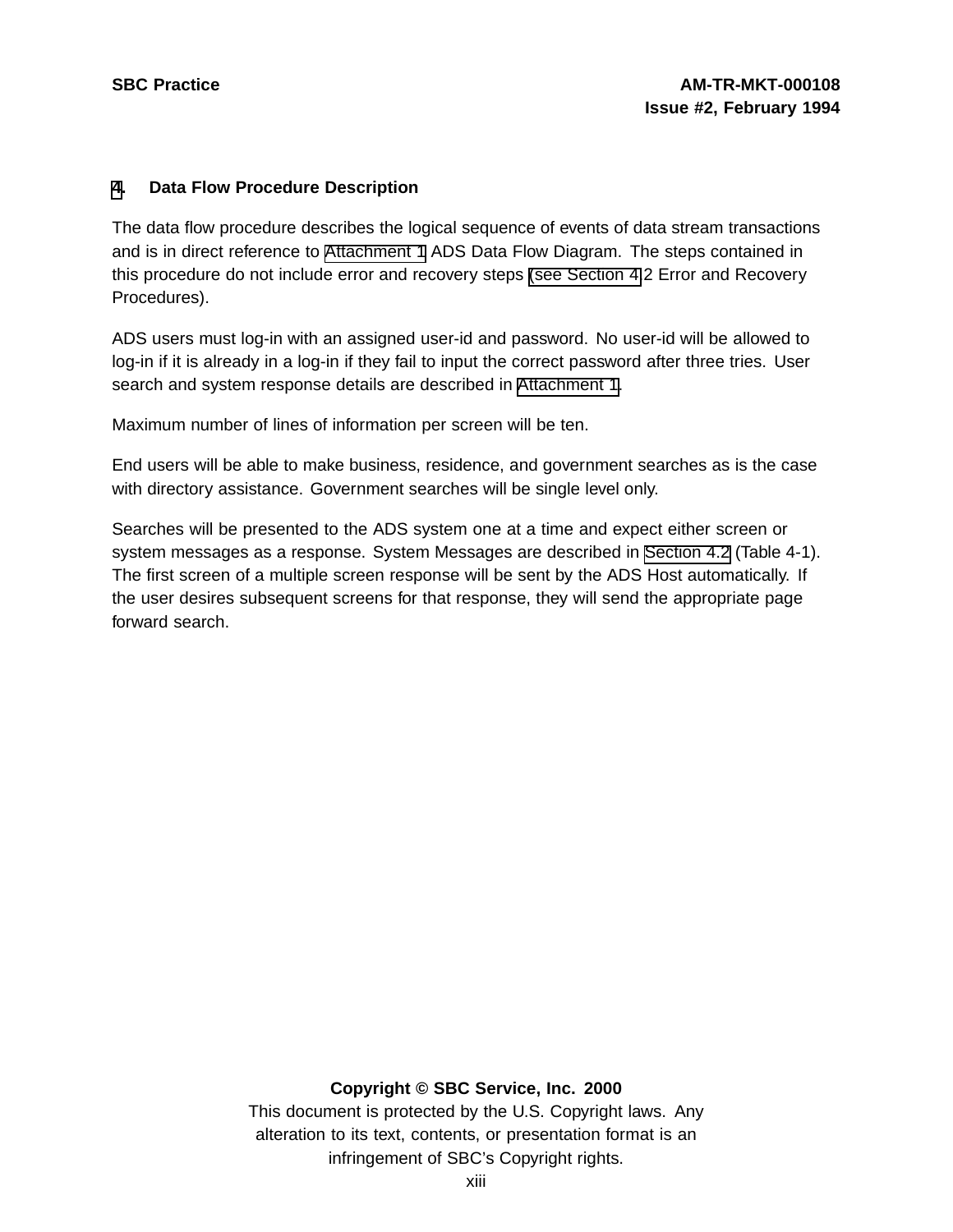# **[4](#page-12-0)[.1](#page-13-0). Data Flow Procedure**

<span id="page-13-0"></span>

| <u>STEP</u> | PROCEDURE                                                                                                                                                                                                                                                                                                                                                                                                                                                                                                                                                                                                                                                                                                                                                                                                                                    |
|-------------|----------------------------------------------------------------------------------------------------------------------------------------------------------------------------------------------------------------------------------------------------------------------------------------------------------------------------------------------------------------------------------------------------------------------------------------------------------------------------------------------------------------------------------------------------------------------------------------------------------------------------------------------------------------------------------------------------------------------------------------------------------------------------------------------------------------------------------------------|
| START<br>Α  | - CPE initiates Packet wake-up signal to ADS Host Computer.<br>• ADS HOST responds with \U Login request record.<br>• ADS HOST sets (or resets) one (1) minute timer to measure<br>CPE idle time.<br>ADS HOST monitors timer to determine if one (1) minute<br>has elapsed before a CPE response.<br>▪ If time $r$ ≥ (1) minute ADS HOST sends \T record and then<br>executes procedure step G.<br>else CPE sends \U Login security data.<br>• if CPE login is valid ADS HOST sends W Login valid record<br>to CPE. ADS HOST sets (or resets) inactivity threshold.<br>timer.<br>Else if this is CPE's third $(3rd)$ unsuccessful attempt to Login,<br>ADS HOST sends \D disconnect message to CPE ADS<br>HOST then executes procedure step G.<br>Else ADS HOST sends V Invalid Login record to CPE and<br>Then returns to procedure step A. |
| в           | - If timer $\geq$ inactivity threshold ADS HOST executes step E.<br>else CPE sends \Q Query record to ADS HOST.                                                                                                                                                                                                                                                                                                                                                                                                                                                                                                                                                                                                                                                                                                                              |
| С           | - ADS HOST answers CPE Query with \S Search Criteria<br>record plus the appropriate answer to CPE Query of either<br>VM, VE, VN, or VQ or VC and multiple VQ records; or just multiple<br>\Q records (see Table 3-1 for ADS HOST data streams<br>re cords).                                                                                                                                                                                                                                                                                                                                                                                                                                                                                                                                                                                  |
|             | - ADS HOST resets inactivity threshold timer.                                                                                                                                                                                                                                                                                                                                                                                                                                                                                                                                                                                                                                                                                                                                                                                                |
|             | • If the number of \Q listings received by CPE is < total<br>number of Q listings found by ADS HOST,<br>If CPE desires to see more of the found listings,<br>If timer < inactivity threshold CPE sends \M request for<br>more listings to ADS HOST. ADS HOST executes<br>step C.<br>Else ADS HOST executes procedure step E.                                                                                                                                                                                                                                                                                                                                                                                                                                                                                                                 |
|             | Else CPE executes procedure step D.                                                                                                                                                                                                                                                                                                                                                                                                                                                                                                                                                                                                                                                                                                                                                                                                          |
| D           | - If CPE wants another new Query CPE executes step B.<br>Else if timer > inactivity threshold ADS HOST executes<br>step E.<br>Else CPE sends \L Logoff request record to ADS HOST.<br>ADS HOST then executes step F.                                                                                                                                                                                                                                                                                                                                                                                                                                                                                                                                                                                                                         |
| Ε           | ADS HOST sends \T Timeout record to CPE.                                                                                                                                                                                                                                                                                                                                                                                                                                                                                                                                                                                                                                                                                                                                                                                                     |
| F           | ADS HOST responds with \L Logged Off record to CPE.                                                                                                                                                                                                                                                                                                                                                                                                                                                                                                                                                                                                                                                                                                                                                                                          |
| G           | ADS Host releases port and transport facility.<br>Copyright © SBC Service, Inc. 2000                                                                                                                                                                                                                                                                                                                                                                                                                                                                                                                                                                                                                                                                                                                                                         |
|             | This document is protected by the U.S. Copyright laws. Any<br>alteration to its text, contents, or presentation format is an<br>infringement of SBC's Copyright rights.                                                                                                                                                                                                                                                                                                                                                                                                                                                                                                                                                                                                                                                                      |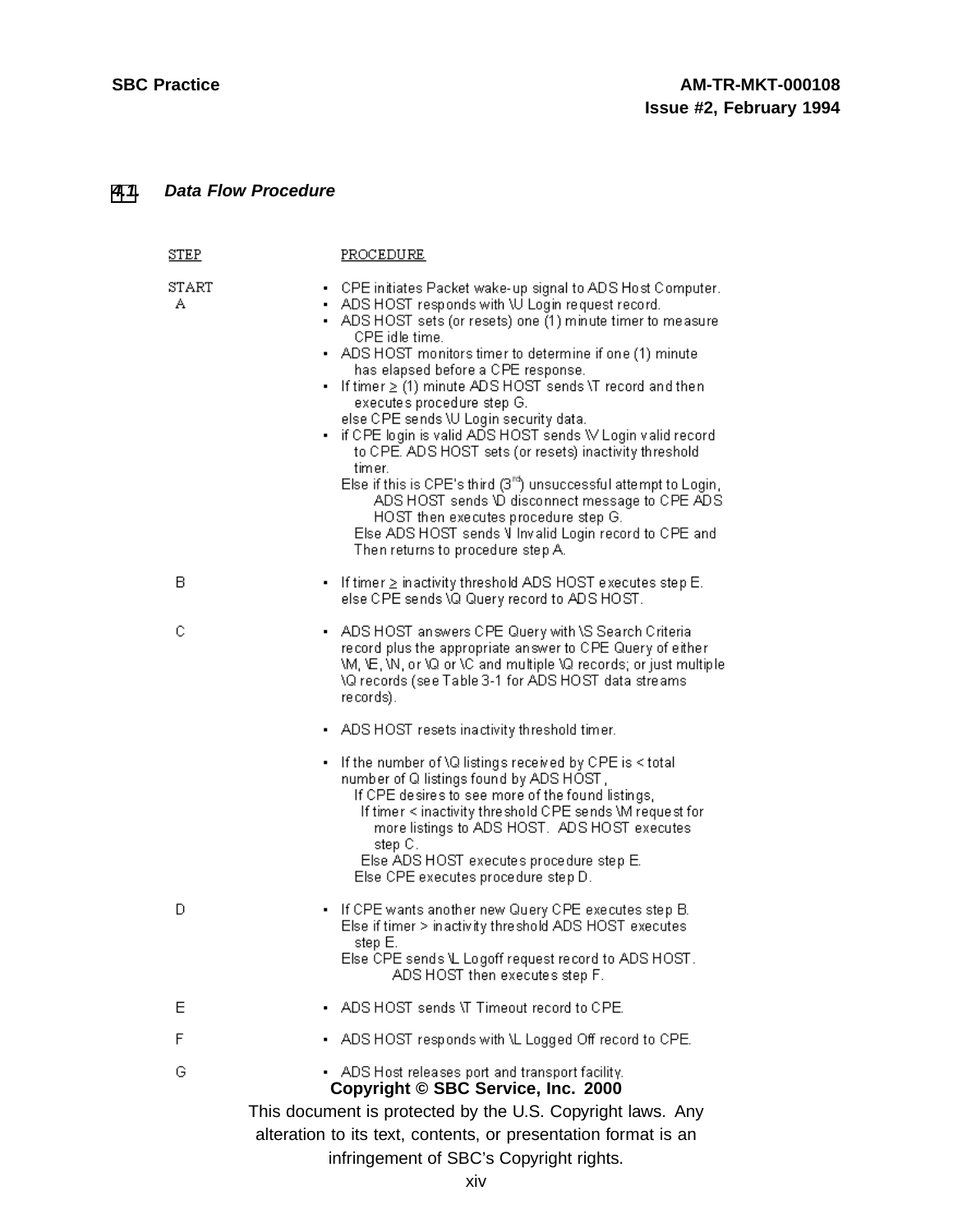# **[4](#page-12-0)[.2](#page-14-0). Error and Recovery Procedures**

If a reset occurs on a packet transport facility and a data stream was lost or garbled as a result the CPE will resend the data stream transaction involved at the time the reset happened. The ADS Host will send a "\G" record if it receives a garbled transaction within one (1) second after receipt of a network reset.

If the connecting public switched network link is lost during a dial up session the CPE will reinstate the dial up procedure. After successful Login the User will resume transacting with the ADS Host by resending the last Q query record attempted before the link was lost.

# <span id="page-14-0"></span>**Copyright © SBC Service, Inc. 2000**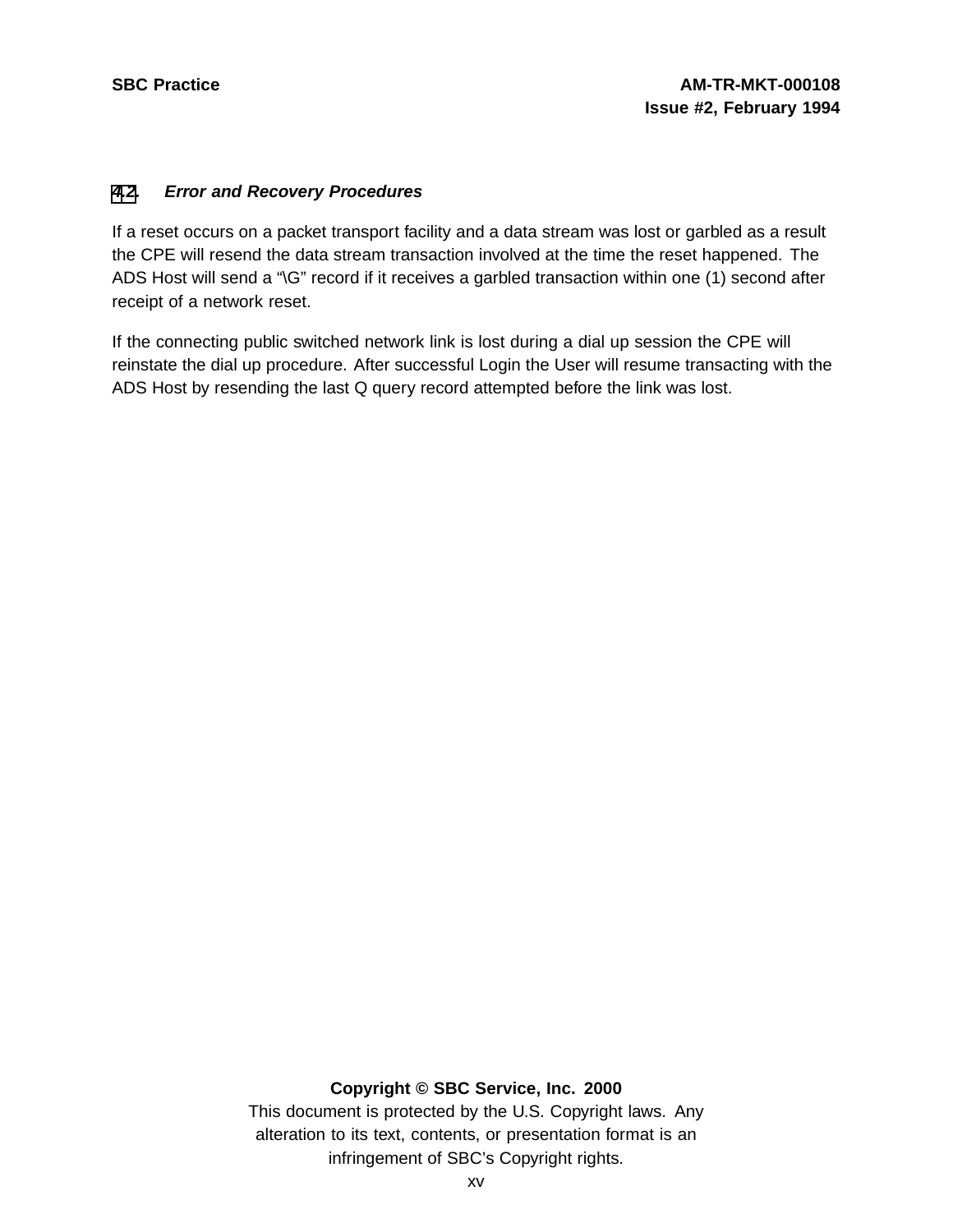Table 4-1 Host Codes Contained in Record's Data Content Field. - Maximum length of a message is  $125$  characters of content.

These messages may appear in combination:

| Type | Code | Message            | Message Explanation                                                                       |
|------|------|--------------------|-------------------------------------------------------------------------------------------|
| U    | E1   | <b>WE1</b>         | HOST LOGIN REQUEST - Sent after customer has successfully initiated                       |
|      |      |                    | a connection to the ADS Host computer.                                                    |
|      |      |                    |                                                                                           |
|      |      |                    | <u>No charge message</u>                                                                  |
| I    | E2   | UE2                | HOST NOTICE OF INVALID LOGIN - Sent if the login and/or password                          |
|      |      |                    | provided on the customer's \U record is invalid. Possible reasons:                        |
|      |      |                    | 1. Record received by the host does not begin with the two characters \U.                 |
|      |      |                    | 2. Login is blank or does not exist.                                                      |
|      |      |                    | 3. Password is invalid.                                                                   |
|      |      |                    | 4. Login is invalid.                                                                      |
|      |      |                    |                                                                                           |
|      |      |                    | No charge message                                                                         |
| Đ    | E4   | <b>IDE4</b>        | DISCONNECT - Sent on any abnormal termination, except for timeout.                        |
|      |      |                    | Sent after three (3) invalid login attempts.                                              |
|      |      |                    |                                                                                           |
| R    | E6   | <b>RE6</b>         | No charge message<br><b>HOST RESOURCE FAILURE</b> - Sent whenever a serious error code is |
|      |      |                    | detected.                                                                                 |
|      |      |                    |                                                                                           |
|      |      |                    | <u>No charge message</u>                                                                  |
| v    | E7   | WE7                | HOST NOTICE OF VALID LOGIN - Sent upon successful validation                              |
|      |      |                    | of the ID and password provided by the customer on the UJ record. Indicates               |
|      |      |                    | that the ADS session is ready to begin accepting inquiries.                               |
|      |      |                    | No charge message                                                                         |
| G    | E8   | \GF8 <data></data> | NETWORK TRANSPORT FAILURE (GARBLED CPE DATA                                               |
|      |      |                    | <b>STREAM</b> ) - Sent as either a stand-alone message or concatenated in                 |
|      |      |                    | a data stream with a <i>S</i> record when a record not beginning with the backlash        |
|      |      |                    | character ()) is received. Is followed by up                                              |
|      |      |                    | to 123 characters of the record received which caused the error.                          |
|      |      |                    |                                                                                           |
| Η    | E9   | <b>HE9</b>         | No charge message<br>DIRECTORY INACCESSIBLE (DATA BASE LOCK OUT) - Sent                   |
|      |      |                    | when the ADS data base is not on-line.                                                    |
|      |      |                    |                                                                                           |
|      |      |                    | No charge message                                                                         |
| N    | F1   | WF1                | NO LISTINGS FOUND - Sent when the number of valid listings retrieved                      |
|      |      |                    | by an inquiry is ze ro (0).                                                               |
|      |      |                    |                                                                                           |
| E.   | F2   | \EF2               | <u>No charge message</u>                                                                  |
|      |      |                    | TOO MANY LISTINGS - Sent when the number of listings retrieved by an<br>inquiry is:       |
|      |      |                    |                                                                                           |
|      |      |                    | 1. Greater than 60 for a RES                                                              |
|      |      |                    | 2. Greater than 99 for a BUS/GOV                                                          |
|      |      |                    |                                                                                           |
|      |      |                    | No charge message                                                                         |

# **Copyright © SBC Service, Inc. 2000**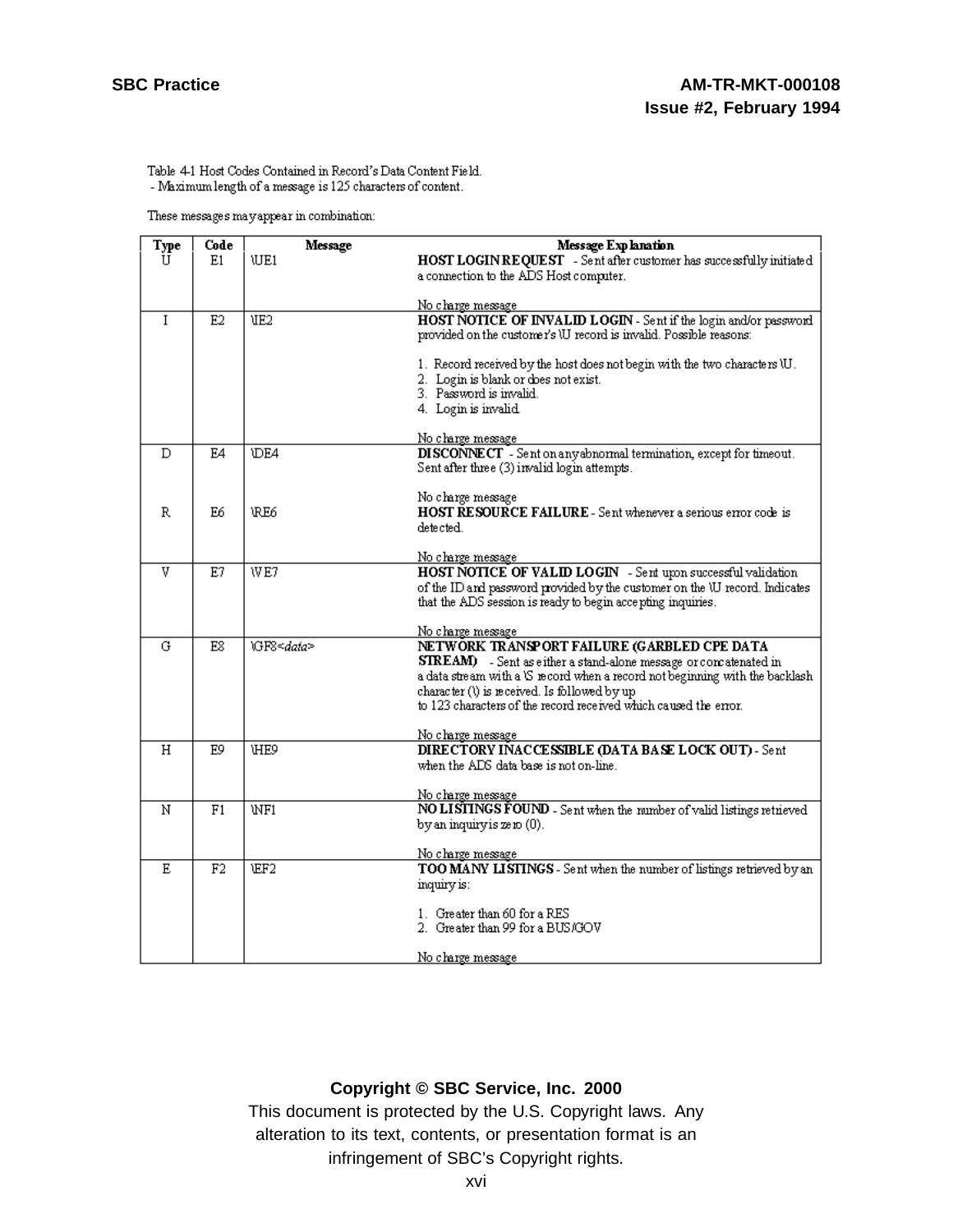Table 4-1 Host Codes Contained in Record's Data Content Field.

- Maximum length of a message is 125 characters of content.

These messages may appear in combination:

| Туре | Code | Message                               | Message Explanation                                                                  |
|------|------|---------------------------------------|--------------------------------------------------------------------------------------|
| Т    | E3.  | VTE 3                                 | <b>IDLE TIME EXCEEDED SYSTEM DISCONNECTED</b><br>- Sent if the                       |
|      |      |                                       | session has been idle longer than the allotted limit.                                |
|      |      |                                       |                                                                                      |
|      |      |                                       | <u>No charge message</u>                                                             |
| L    | E5   | <b>UE5</b>                            | USER LOGOFF RESPONSE FROM HOST<br>- Sent on normal session                           |
|      |      |                                       | termination, i.e., issuance of a log off request by the customer.                    |
|      |      |                                       |                                                                                      |
|      |      |                                       | No charge message                                                                    |
| м    | F7   | \MF7 <keyword>=</keyword>             | <b>INVALID KEYWORD</b> - Sent when <keyword> is not in the list of valid</keyword>   |
|      |      |                                       | keywords.                                                                            |
|      |      |                                       |                                                                                      |
|      |      |                                       | No charge message                                                                    |
| м    | F4   | WF4 <keyword>=<data></data></keyword> | <b>INVALID ENTRY</b><br>- Sent when <keyword> is a valid keyword but</keyword>       |
|      |      |                                       | $\leq$ <i>data</i> > is not within the range of acceptable values for the particular |
|      |      |                                       | keyword, e.g., any keyword followed by a null value.                                 |
|      |      |                                       |                                                                                      |
|      |      |                                       | <u>No charge message</u>                                                             |
| м    | F8   | WF8A= <area code=""/>                 | <b>INVALID AREA CODE</b> - Sent when the area code provided is not valid             |
|      |      |                                       | in Ameritech territory.                                                              |
|      |      |                                       |                                                                                      |
|      |      |                                       | No charge message                                                                    |
| М    | F3   | WF3L= <locality></locality>           | <b>LOCALITY INVALID FOR THIS DIRECTORY</b><br>- Sent when the                        |
|      |      |                                       | locality provided on an inquiry is not valid.                                        |
|      |      |                                       |                                                                                      |
|      |      |                                       | No charge message                                                                    |
| м    | F9   | WF9< <i>data</i> >                    | <b>INVALID RECORD TYPE</b><br>- Sent when the first character of the record          |
|      |      |                                       | is a backslash, but the second character is not a valid record                       |
|      |      |                                       | type.                                                                                |
|      |      |                                       | NOTE: During the login procedure any record not beginning with                       |
|      |      |                                       | the two characters \U will cause a \IE2 message to be issued.                        |
|      |      |                                       |                                                                                      |
|      |      |                                       | No charge message                                                                    |
| м    | F6   | WF6≤ <i>data&gt;</i>                  | <b>MAXIMUM CHARACTERSEXCEEDED</b><br>- Sent when either                              |
|      |      |                                       |                                                                                      |
|      |      |                                       | 1. Total Record length of the customer inquiry exceeds 128                           |
|      |      |                                       | 2. An individual keyword field exceeds the maximum length for that                   |
|      |      |                                       | field:                                                                               |
|      |      |                                       | N>30                                                                                 |
|      |      |                                       | L > 30                                                                               |
|      |      |                                       | P>22                                                                                 |
|      |      |                                       | S>22                                                                                 |
|      |      |                                       | A>3                                                                                  |
|      |      |                                       | I≥1.                                                                                 |
|      |      |                                       | <u>No charge message</u>                                                             |
| М    | F5   | WIF5 <keyword list=""></keyword>      | <b>SEARCH CRITERIA MISSING</b> - Sent when the inquiry does not                      |
|      |      |                                       | contain a keyword and data value which have been designated                          |
|      |      |                                       | as mandatory, i.e., Indicator (I=), Locality (L=), Area Code (A=) and Name           |
|      |      |                                       | (N=) not all present.                                                                |
|      |      |                                       |                                                                                      |
|      |      |                                       | No charge message.                                                                   |

# **Copyright © SBC Service, Inc. 2000**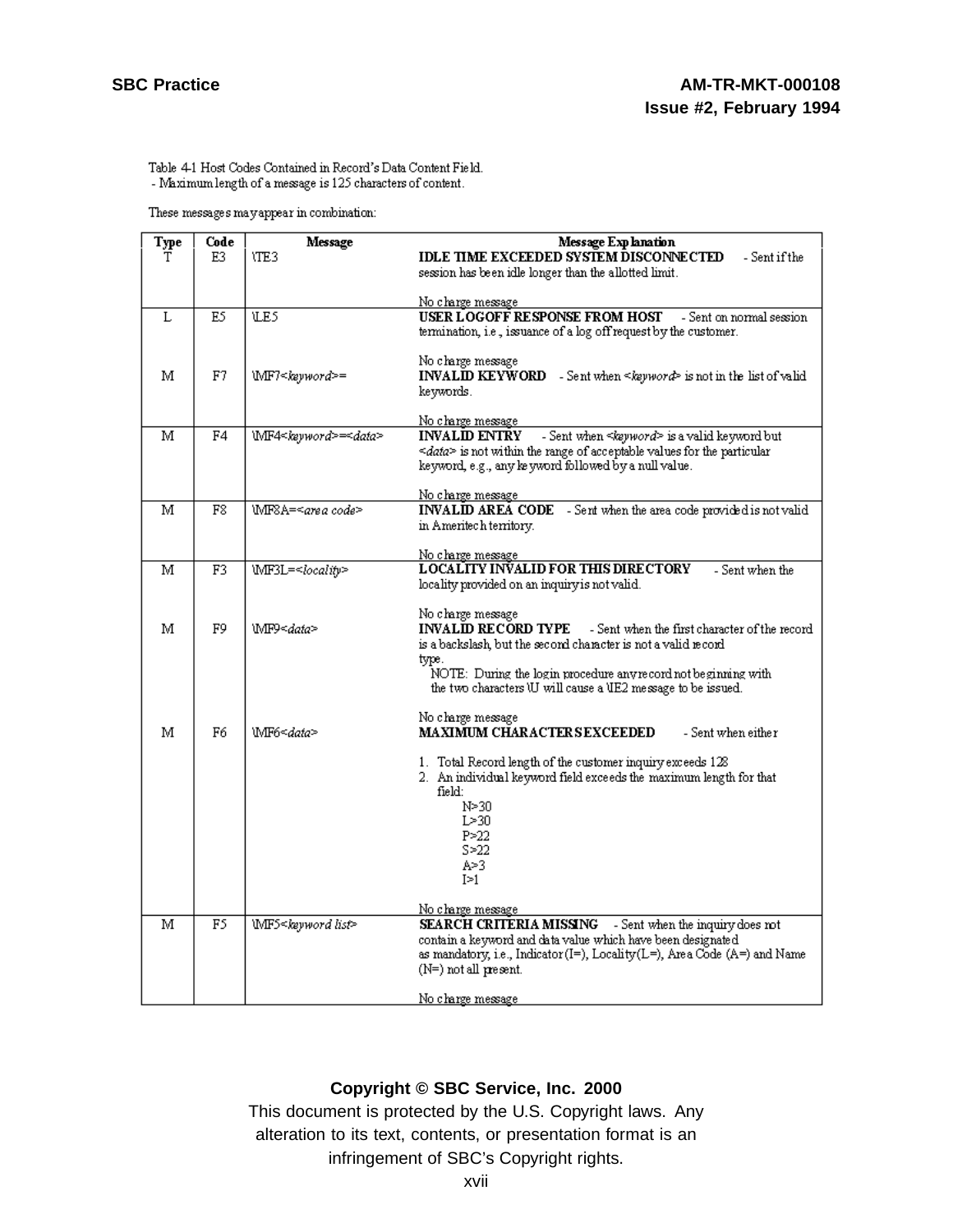Table 4-1 Host Codes Contained in Record's Data Content Field. - Maximum length of a message is 125 characters of content.

| Туре<br>м | Code<br>G1 | Message<br>\MG1 <record></record>              | Message Explanation<br>RECORD TYPE OUT OF SEQUENCE - Sent when the ADS<br>system expects to receive a \Q record and some other record type is<br>received instead. The most common case is when the an WI record is<br>sent when no additional records are available for display.<br>No charge message |
|-----------|------------|------------------------------------------------|--------------------------------------------------------------------------------------------------------------------------------------------------------------------------------------------------------------------------------------------------------------------------------------------------------|
| м<br>м    | G2<br>G3   | \MG2≤data><br>\MG3 <keyword list=""></keyword> | DUPLICATE KEYWORD - Sent in response to a customer \Q record<br>(inquiry) which contained a duplicate occurrence of a single keyword.<br>No charge message<br>SEARCH ELEMENTS INCOMPATIBLE - Sent when the data<br>values associated with two (2) keywords are incompatible.                           |
|           |            |                                                | No charge message                                                                                                                                                                                                                                                                                      |

# **[5](#page-17-0). Data Streams**

The number of characters in a data stream depends upon whether the data stream contains one or more records. A CPE data stream will always consist of only one (1) record. An ADS Host data stream may consist of one or more records (two or more, when the stream is in response to a CPE query).

#### **[5.1](#page-17-0). Maximum Number of Characters in a Record**

(See Table 3-1 Data Stream [Records\)](#page-8-0)

A record shall not exceed 128 characters [including the start of record indicator"\", the record identifier (alpha character), field separators (pipe "I") and the potential end of data stream indicator (carriage-return character)]. Only the last record in a data stream contains the end of data stream indicator.

# <span id="page-17-0"></span>**Copyright © SBC Service, Inc. 2000**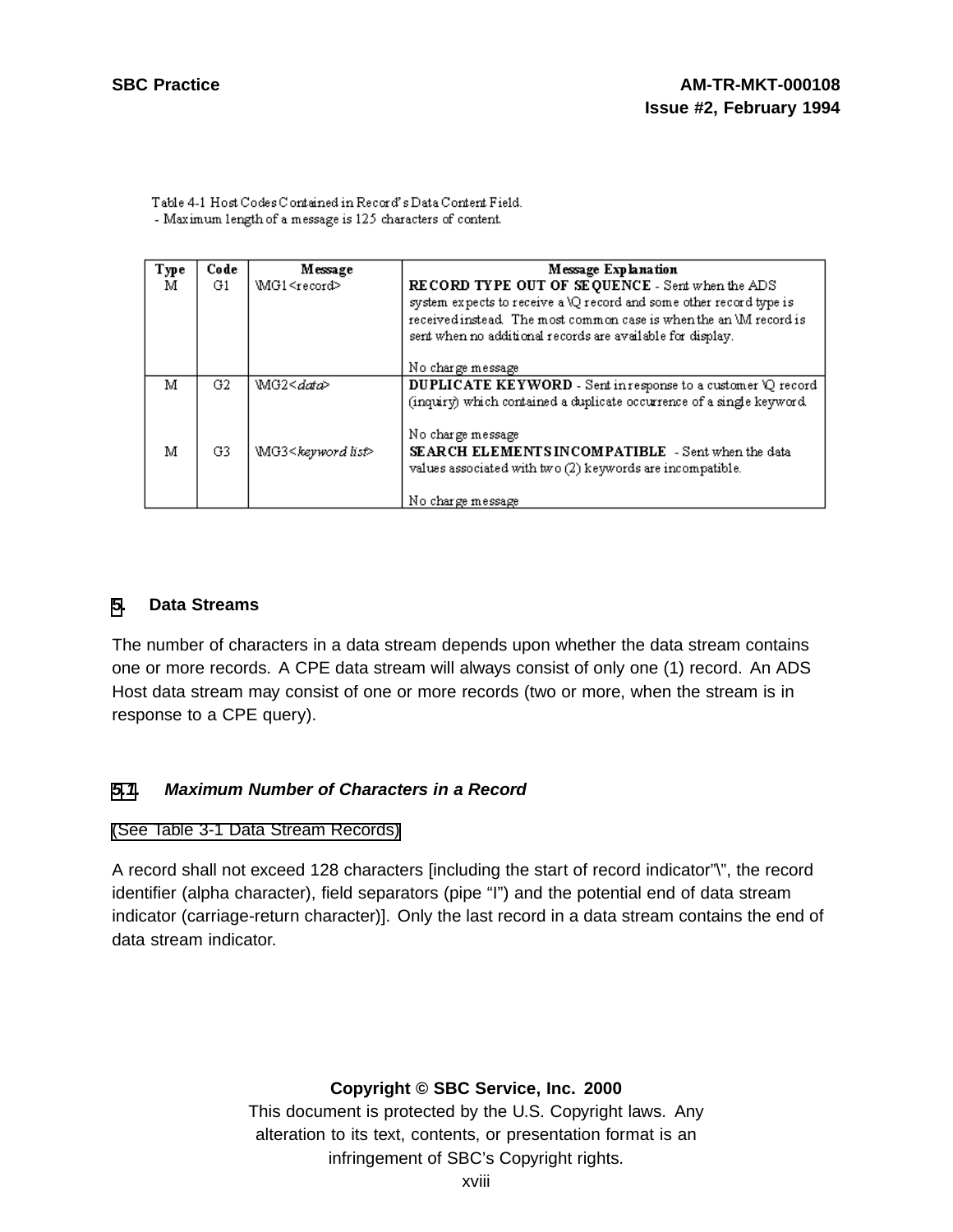# **[5](#page-17-0)[.2](#page-18-0). Maximum number of records in an ADS Host data stream will not exceed a total of eleven (11) records**

# [5](#page-17-0)[.2.1](#page-18-0). Combinations of Records in an ADS Host Data Stream

ADS Host records are combined (Concatenated) in a data stream as follows:

[5](#page-17-0)[.2.1.1.](#page-18-0) ADS HOST record types U, V, D, and I

ADS Host record types U, V, D, and I are stand alone records and are never combined with other ADS Host record in a data steam.

[5](#page-17-0)[.2.1.2.](#page-18-0) ADS Host Record Type D

ADS Host record type D is a stand alone record when CPE fails to produce a valid USER ID and PASSWORD in three (3) attempts.

[5](#page-17-0)[.2.1.3.](#page-18-0) ADS Host Record Type T

Record type T is a stand alone record when CPE fails to produce a valid LOGIN when the ADS Host detects that the time allotted for LOGIN has been exceeded. Record types T and L are concatenated with type L following type T when the ADS Host detects that the time allotted for receipt of CPE data stream has been exceeded any time after CPE has successfully completed a valid LOGIN.

[5](#page-17-0)[.2.1.4.](#page-18-0) ADS Host Record Type L

ADS Host record type L is a stand alone record in an ADS Host data stream when it is the response to CPE record type L. Record type L from and ADS Host may be combined with record type T as described in paragraph 5.2.1.3.

[5](#page-17-0)[.2.1.5.](#page-18-0) ADS Host Record Type S

ADS Host record type S is always the first record in an ADS Host data stream consisting of possible combinations of S and Q, N, E, R, H, M, G and C type records.

A. When one or more M records follow an S record there are no other type records allowed in that data stream.

<span id="page-18-0"></span>B. When either an N or E or G or H or R type record immediately follows an S record there are no other records allowed in that data stream.

# **Copyright © SBC Service, Inc. 2000**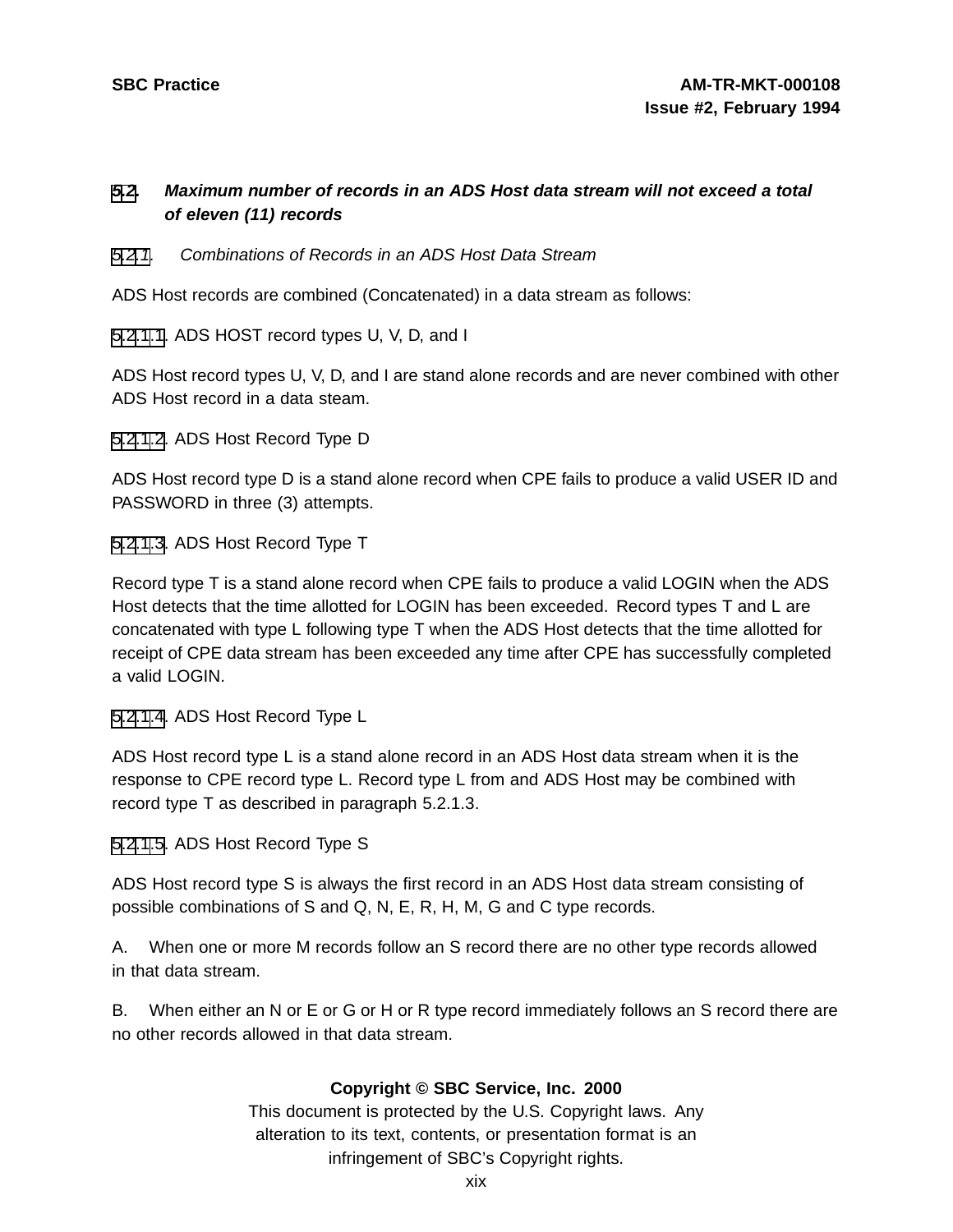C. When a C record follows an S record either a C, Q, or multiple C and Q records will follow the C record. G, H, N, R, E and Q records are never combined with each other in a data stream.

D. When a Q record follows an S or C type record there may be more Q and C records concatenated after the first Q record in that data stream (up to the maximum of 11 concatenated S, C, and Q records). Only M, C and Q type records may appear in multiples in an ADS Host data stream. M and Q type records will not appear together in the same data stream.

[5](#page-17-0)[.2.1](#page-18-0)[.6.](#page-19-0) ADS Host Record Types R, N, G, H and E

ADS Host record types R or N or G or H or E are concatenated in a data stream as described in main paragraph 5.2.1.5 and subparagraphs 5.2.1.5 b and c.

[5](#page-17-0)[.2.1](#page-18-0)[.7.](#page-19-0) ADS Host Record Type C

ADS Host record type C is concatenated in a data stream as described in main paragraph 5.2.1.5 and subparagraphs 5.2.1.5 c and d.

[5](#page-17-0)[.2.1](#page-18-0)[.8.](#page-19-0) ADS Host Record Type M

ADS Host Record Type M is concatenated in a data stream as described in main paragraph 5.2.1.5 and subparagraphs 5.2.1.5 c and d.

[5](#page-17-0)[.2.1](#page-18-0)[.9.](#page-19-0) ADS Host Record Type Q

ADS Host record type Q is concatenated in a data stream as described in main paragraph 5.2.1.5 and subparagraphs 5.2.1.5 c and d.

# **[6](#page-19-0). Examples of ADS Host Data Streams**

#### A. **Host Login Request**

\UE1 (carriage-return character)

#### B. **Host Notice of Invalid Login**

\IE2 (carriage-return character)

#### C. **Idle Time Exceeded - System Disconnected**

<span id="page-19-0"></span>\TE3 (carriage-return character

# **Copyright © SBC Service, Inc. 2000**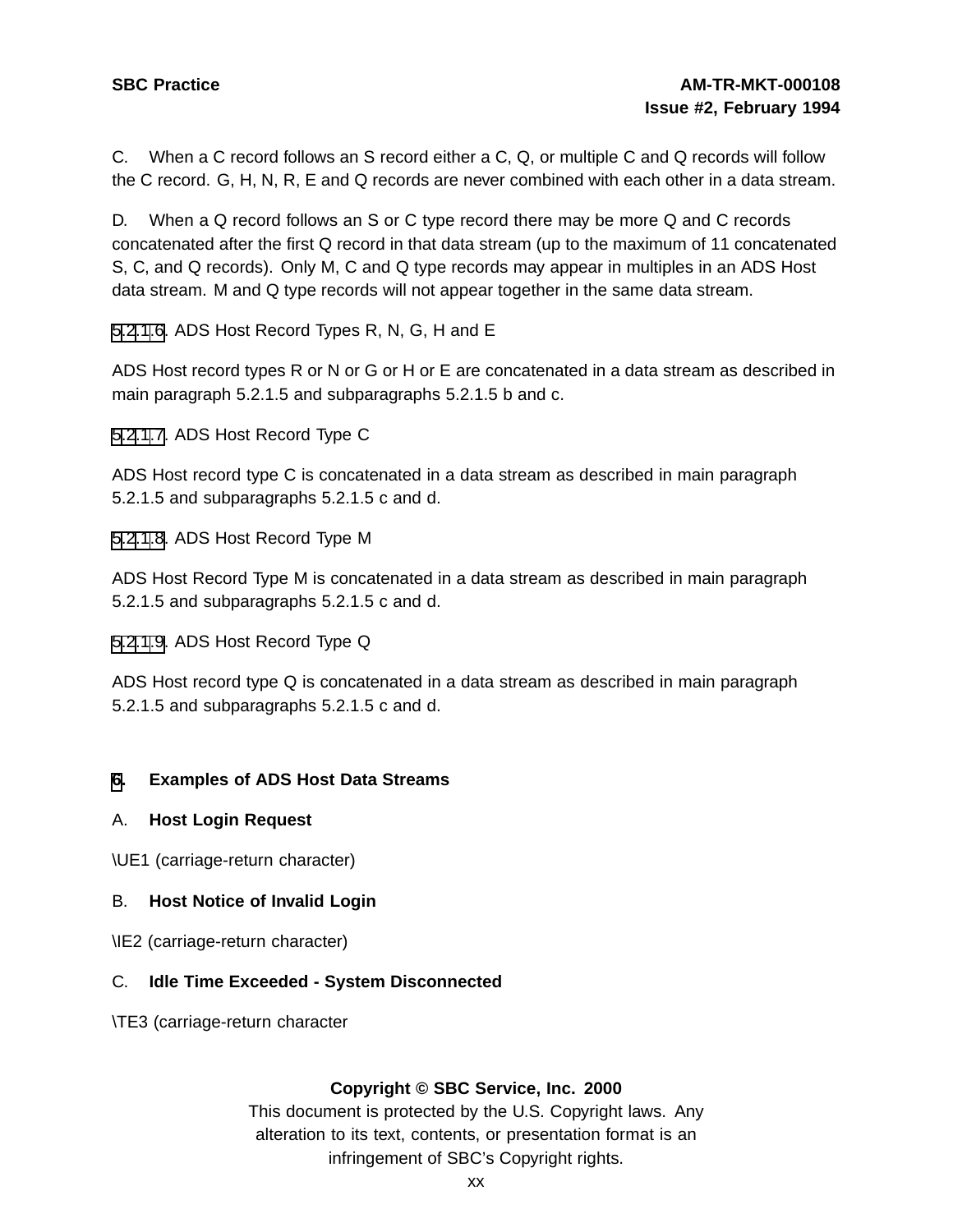# D. **Disconnect**

\DE4 (carriage-return character)

# E. **User Logoff Response from Host**

\LE5 (carriage-return character)

# F. **Host Resource Failure**

\S513I01l1988IRIKING,MIDAYTON:INDEPENDENCEII

\RE6 (carriage-return character)

# G. **Host Notice of Valid Login**

\VE7 (carriage-return character)

# H. **Host Data Response for Residence Listing**

\S513I01I1987IRIKING,MIDAYTONIINDEPENDENCE II

\QOIKINGbMARTINbLUTHERbJRI555-

2222I302bINDEPENDENCEbBLVDI

DAYTON (carriage-return character)

I. **Host Data Response for Business Listing**

\S201I02I1987IBISEARSbROEBUCKbCOMPANYIBRIDGEWATERICATALOG

\C1ISEARSbROEBUCKbANDbCOMPANY

\C2IDEPARTMENTbSTORES

\C3IBRIDGEWATER

\C4ISOMERSETbSHOPPINGbCTR

\Q4ICATALOG-TObPLACEbANbORDERI555-7400IIBRIDGEWATER

\Q4ICATALOG-TObCHECKbANbORDERI555-3200IIBRIDGEWATER

(carriage-return character)

#### **Copyright © SBC Service, Inc. 2000**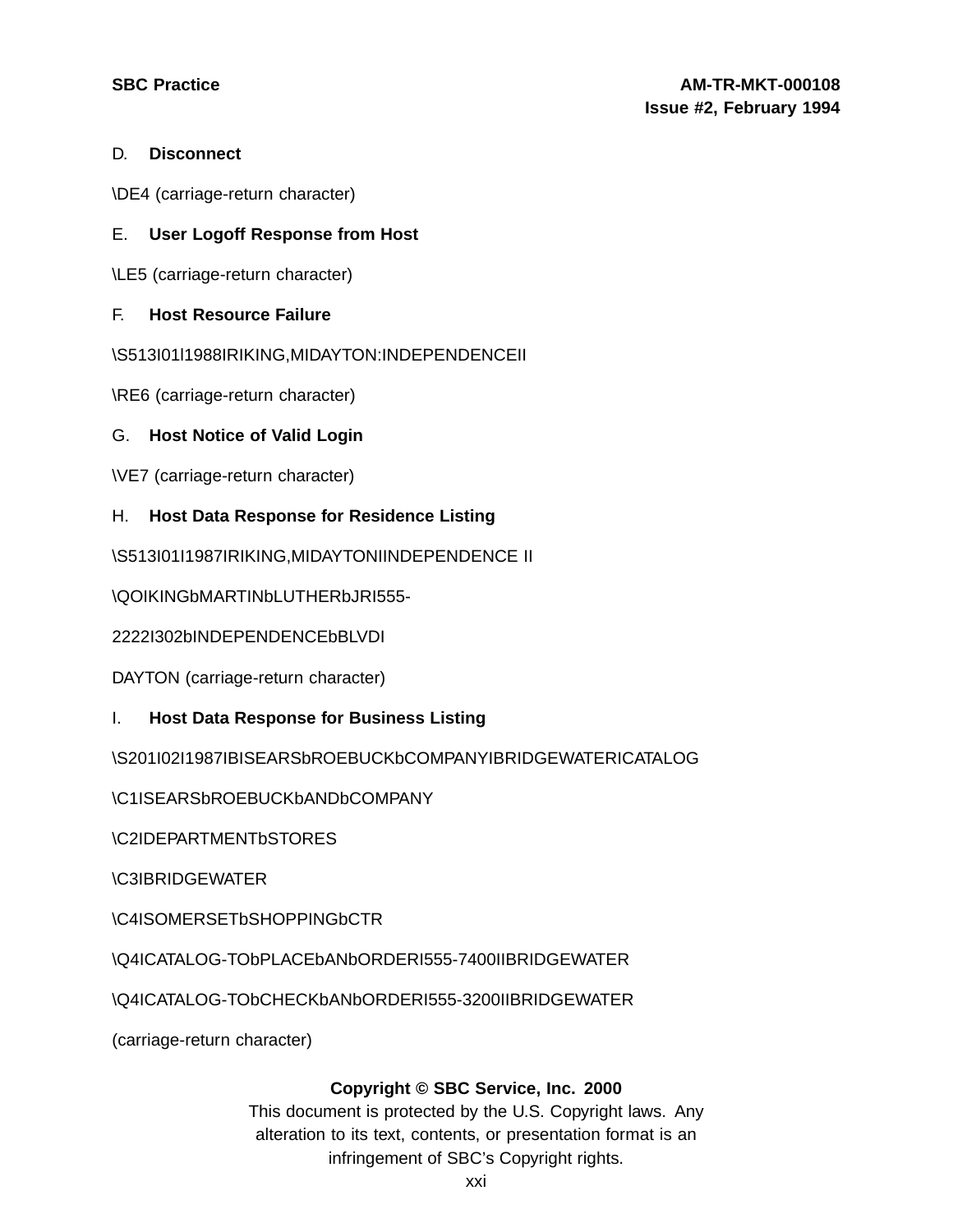# J. **Host Data for Government Municipality Listings**

\S201I03I1987IMIFIREbDEPARTMENTSOMERVILLE II

\C1ISOMERVILLEbBOROUGHbOFb-

\C2IBORObOFFICES

\C3IFIREbDEPARTMENTb170bEbMAINbSMVLb-

\Q3ITObREPORTbAbFIREI555-0331IISOMERVILLE I

\C4IFORbOTHERbPURPOSESb-

\q4IENGINEbCObNOb170bEbMAINbSMVLI555-7301IISOMERVILLE I

\Q4ICENTRALbHOOKbANDbLADDERbCOb24bDIVISIONbSMVLI555-

\7302ISOMERVILLE (carriage-return character)

# K. **Host Notice of No Listings Found**

\S201I00I1987IRIKINGbMITRENTON:INDEPENDENCE II

\NF1 (carriage-return character)

L. **Host Notice of Too Many Listings Found**

\S32I00I1987IRISMITHICHICAGO II

- \EF2 (carriage-return character)
- M. **Locality Invalid for this Directory**

\S201I00I1987IRISMITHICHICAGOITRIPP II

\MFL3=CHICAGO (carriage-return character)

# **[7](#page-21-0). Description of Record Field Contents**

<span id="page-21-0"></span>This section defines the data elements of fields in CPE and ADS Host type records.

# **Copyright © SBC Service, Inc. 2000**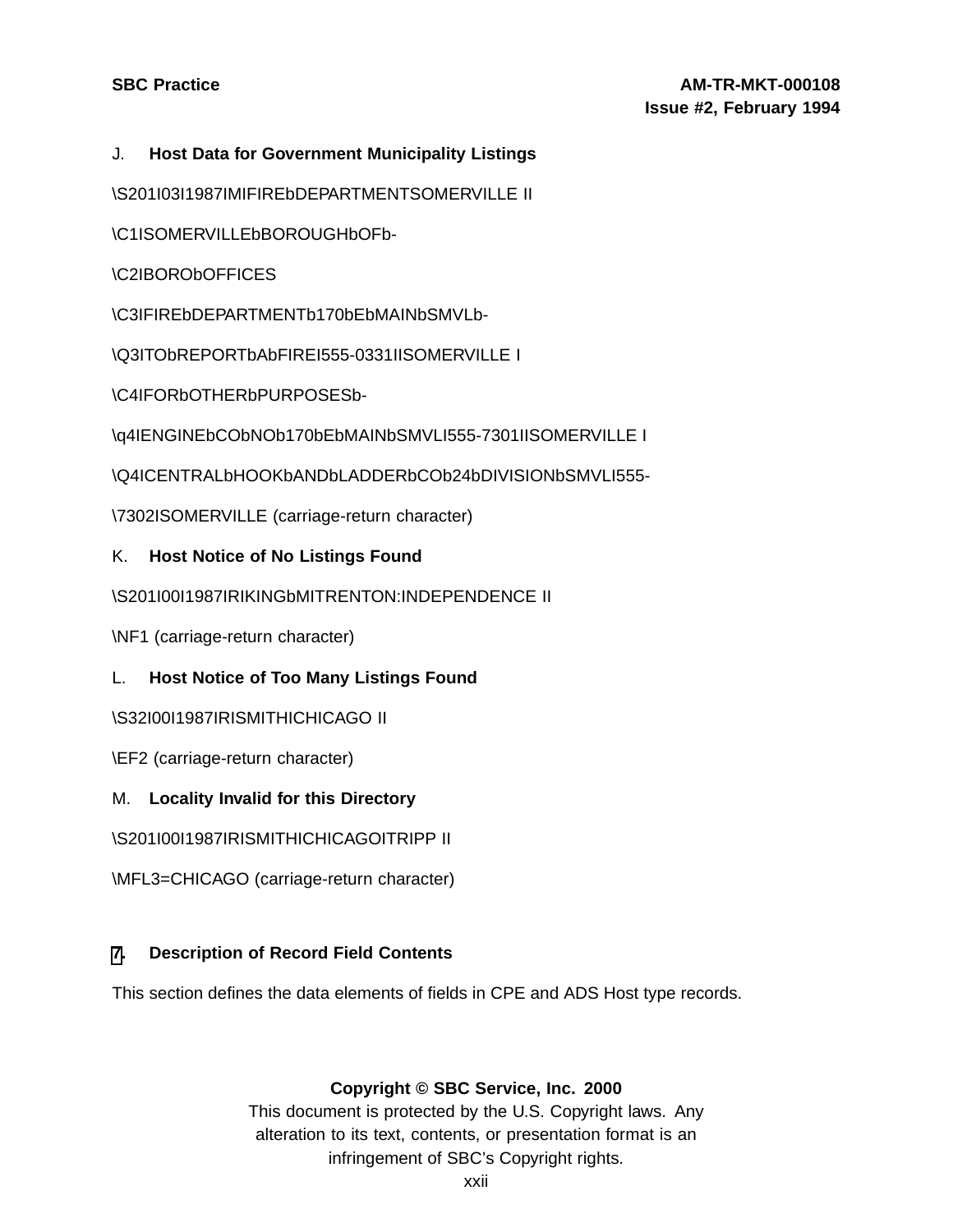All listings will be accessible by primary name and address search as is the case with director assistance. Input and output record formats, also known as data stream records, for both the host and the user are described in [Table](#page-8-0) 3-1.

Non-published listings (NP) will be included in the data base. When a NP is a candidate for display, no name, address, locality or telephone number details will be sent to the CPE. Literal "NP' will be returned in the telephone number field, all other fields are zero  $(\emptyset)$  in length.

# **[7](#page-21-0)[.1](#page-22-0). CPE Record's Field Contents**

CPE record type alpha identifier is always in upper case.

Following is a description of field's data elements by CPE record type:

# [7](#page-21-0)[.1.1](#page-22-0). CPE Record Type "U" Fields

| <b>USERID</b>   | A ten (10) character numeric identification used for Security Login                                       |
|-----------------|-----------------------------------------------------------------------------------------------------------|
| <b>PASSWORD</b> | A four (4) character A/N mixed-case identification used in conjunction with USERID for<br>security LOGIN. |

|  |  | 7.1.2. CPE Record Type "Q" Fields |  |  |  |
|--|--|-----------------------------------|--|--|--|
|--|--|-----------------------------------|--|--|--|

| AREA CODE              | Literal "A=" immediately followed by three (3) numeric character NPA.                                                                                                                                                                                                                                                                                                                               |
|------------------------|-----------------------------------------------------------------------------------------------------------------------------------------------------------------------------------------------------------------------------------------------------------------------------------------------------------------------------------------------------------------------------------------------------|
| <b>LOCALITY NAME</b>   | LITERAL "L=" immediately followed by fully spelled A/N Locality Name (maximum<br>thirty (30) characters). The word of the name that ends in the thirtieth character<br>position is wildcarded in the Host's database search.                                                                                                                                                                        |
| <b>SEARCH INDICTOR</b> | Literal "I=" immediately followed by one (1) ALPHA character representing "R"<br>Residence, Business "B," Government Municipality "M," Government County "C,"<br>Government State "S," Government Federal "F," or all Government levels "G."                                                                                                                                                        |
| <b>LISTING NAME</b>    | Literal "N=" immediately followed by fully spelled A/N Residence surname and<br>given (first) name or initial preceded by a comma (,) or Business name fully<br>spelled or Government section name fully spelled. The spelled name may not<br>exceed thirty (30) A/N characters. The word of the name that ends in the thirtieth<br>character position is wildcarded in the Host's database search. |

# <span id="page-22-0"></span>**Copyright © SBC Service, Inc. 2000**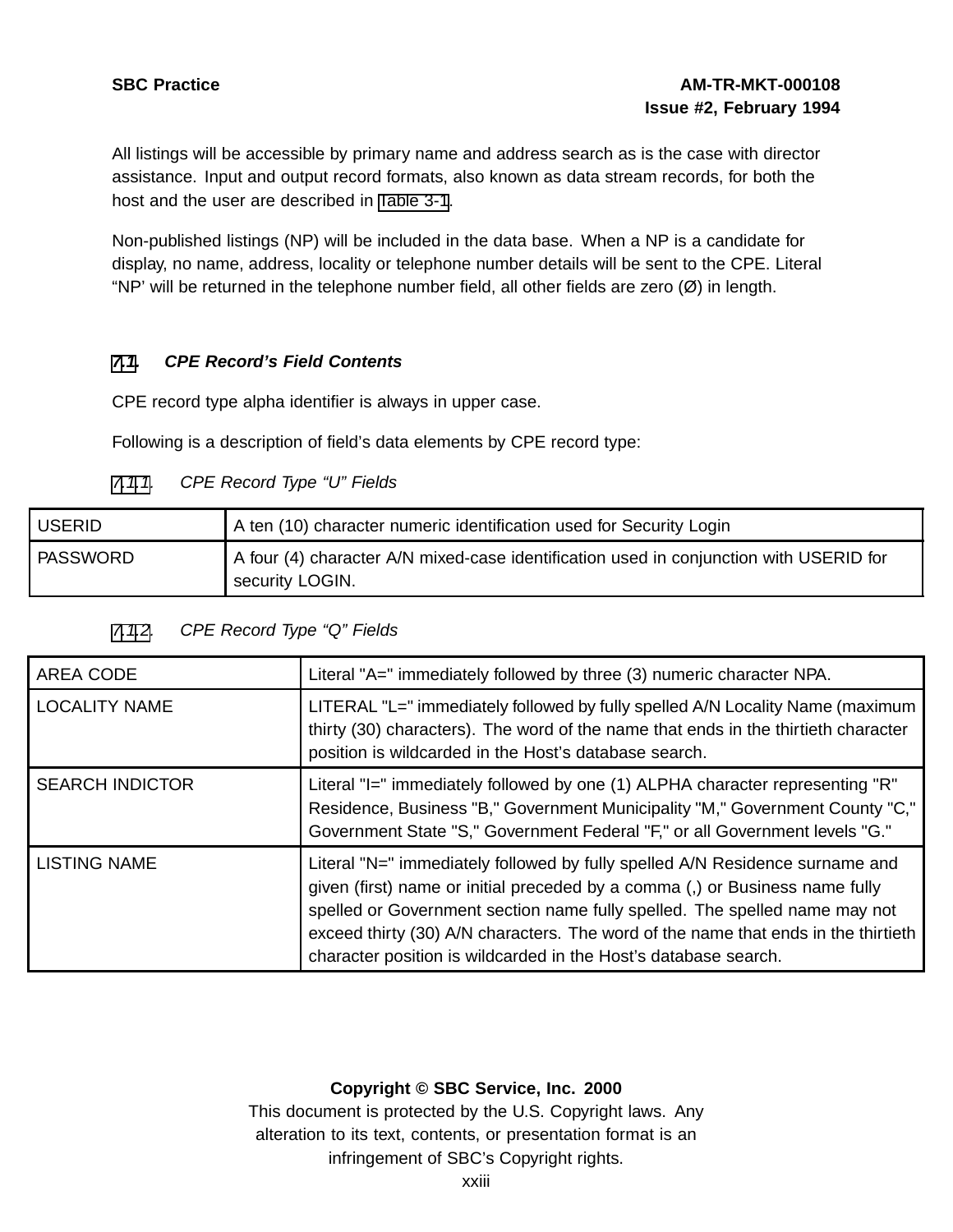| <b>LISTING PLACE</b>                        | Literal "P=" immediately followed by fully spelled A/N Street (place) name or<br>initial. The spelled street may not exceed twenty-two (22) A/N characters.<br>The term of the name that ends in the twenty-second character position is<br>wildcarded in the Host's database search. If the street name is one character it<br>is wildcarded. This field is optional. |
|---------------------------------------------|------------------------------------------------------------------------------------------------------------------------------------------------------------------------------------------------------------------------------------------------------------------------------------------------------------------------------------------------------------------------|
| <b>LISTING SUBORDINATE</b><br><b>SEARCH</b> | Literal "S=" Immediately followed by fully spelled subordinate search name for<br>Business and Government only. Maximum twenty-two A/N characters. The term<br>of the name that ends in the twenty-second character position is wildcarded.<br>This field is optional.                                                                                                 |

[7](#page-21-0)[.1](#page-22-0)[.3](#page-23-0). CPE Record Type "M" Field

| :QUEST<br><b>MORE LISTINGS REQ</b> | "MORE" four (4) character ALPHA<br>.iteral<br>comment. |
|------------------------------------|--------------------------------------------------------|
|                                    |                                                        |

[7](#page-21-0)[.1](#page-22-0)[.4](#page-23-0). CPE Record Type "L" Field

|  | <b>USER LOGOFF</b> | Literal "LOGOFF" six (6) character ALPHA comment. |
|--|--------------------|---------------------------------------------------|
|--|--------------------|---------------------------------------------------|

# **[7](#page-21-0)[.2](#page-23-0). ADS Host Record's Field Contents**

# **ADS Host record type alpha characters are always in upper case.**

Following is a description of field data elements by ADS Host Record type.

[7](#page-21-0)[.2.1](#page-23-0). ADS Host Record Type "U" Field

| HOST LOGIN REQUEST | Literal "E1" two (2) character A/N comment (Code). |
|--------------------|----------------------------------------------------|
|                    | ADS Host Record Type "V" Field                     |

| <b>LOGIN VALID</b><br>" two (2) character A/N comment (Code).<br>Literal |
|--------------------------------------------------------------------------|
|--------------------------------------------------------------------------|

# [7](#page-21-0)[.2.3](#page-23-0). ADS Host Record Type "I" Field

<span id="page-23-0"></span>

| <b>LOGIN</b>   | "E2" two (2) character A/N comment (Code). |
|----------------|--------------------------------------------|
| <b>INVALID</b> | Lıteral                                    |

# **Copyright © SBC Service, Inc. 2000**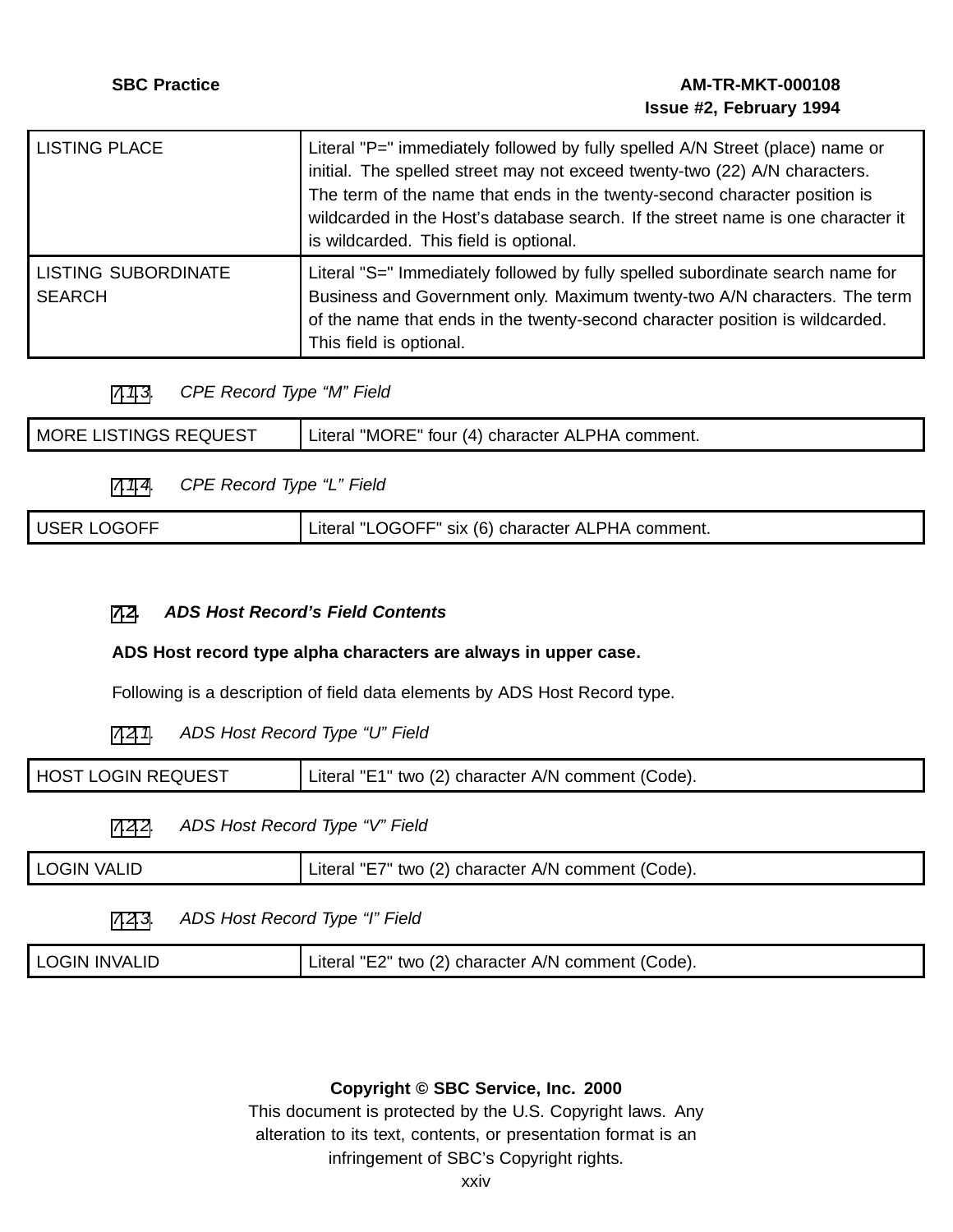| <b>SEARCH AREA CODE</b>        | three (3) character mirror image of numeric NPA supplied by customer.                                                                                                              |
|--------------------------------|------------------------------------------------------------------------------------------------------------------------------------------------------------------------------------|
| <b>NUMBER LISTINGS FOUND</b>   | two (2) character numeric in the range of 00-99 representing total number of<br>listings recovered by a search.                                                                    |
| <b>COPYRIGHT YEAR</b>          | four (4) character numeric year supplied by ADS Host.                                                                                                                              |
| <b>SEARCH INDICATOR</b>        | one (1) character mirror image of ALPHA search indicator supplied by the<br>customer representing Residence, Business or Government (same as in CPE<br>Record Type Q).             |
| <b>SEARCH LISTING NAME</b>     | mirror image of name supplied by the customer (30 characters max.) used by<br>ADS Host to search the database for matching name(s).                                                |
| <b>SEARCH LOCALITY NAME</b>    | mirror image of locality name supplied by the customer (30 characters max.)<br>used by ADS Host to refine the selection of listing records that matched on<br>SEARCH LISTING NAME. |
| <b>SEARCH PLACE NAME</b>       | mirror image of place name supplied by the customer (22 characters max.) used<br>by ADS Host to refine the selection of listing records that matched on SEARCH<br>LISTING NAME.    |
| <b>SEARCH SUBORDINATE NAME</b> | Characters (22 max.) used by ADS Host to refine the selection of subsets of<br>caption and listing records that matched on SEARCH LISTING NAME.                                    |

# [7](#page-21-0)[.2](#page-23-0)[.4](#page-24-0). ADS Host Record Type "S" Fields

# [7](#page-21-0)[.2](#page-23-0)[.5](#page-24-0). ADS Host Caption Record Type "C" Fields

| <b>CAPTION NUMBER</b> | Caption tier number preceding associated listing records. Tier numbers are<br>one (1) character numeric in the range of 1-9 representing the level of indent of<br>caption in a set. |
|-----------------------|--------------------------------------------------------------------------------------------------------------------------------------------------------------------------------------|
| <b>CAPTION TEXT</b>   | Entire Caption tier text (max. 70 characters A/N).                                                                                                                                   |

# [7](#page-21-0)[.2](#page-23-0)[.6](#page-24-0). ADS Host Caption Record Type "Q" Fields

<span id="page-24-0"></span>To acknowledge that a non-published entity exists matching the customer's request, only the report NP will be returned. The literal 'NP' will be returned. The literal 'NP' will be returned in the telephone number field with all other fields zero (Ø) in length.

# **Copyright © SBC Service, Inc. 2000**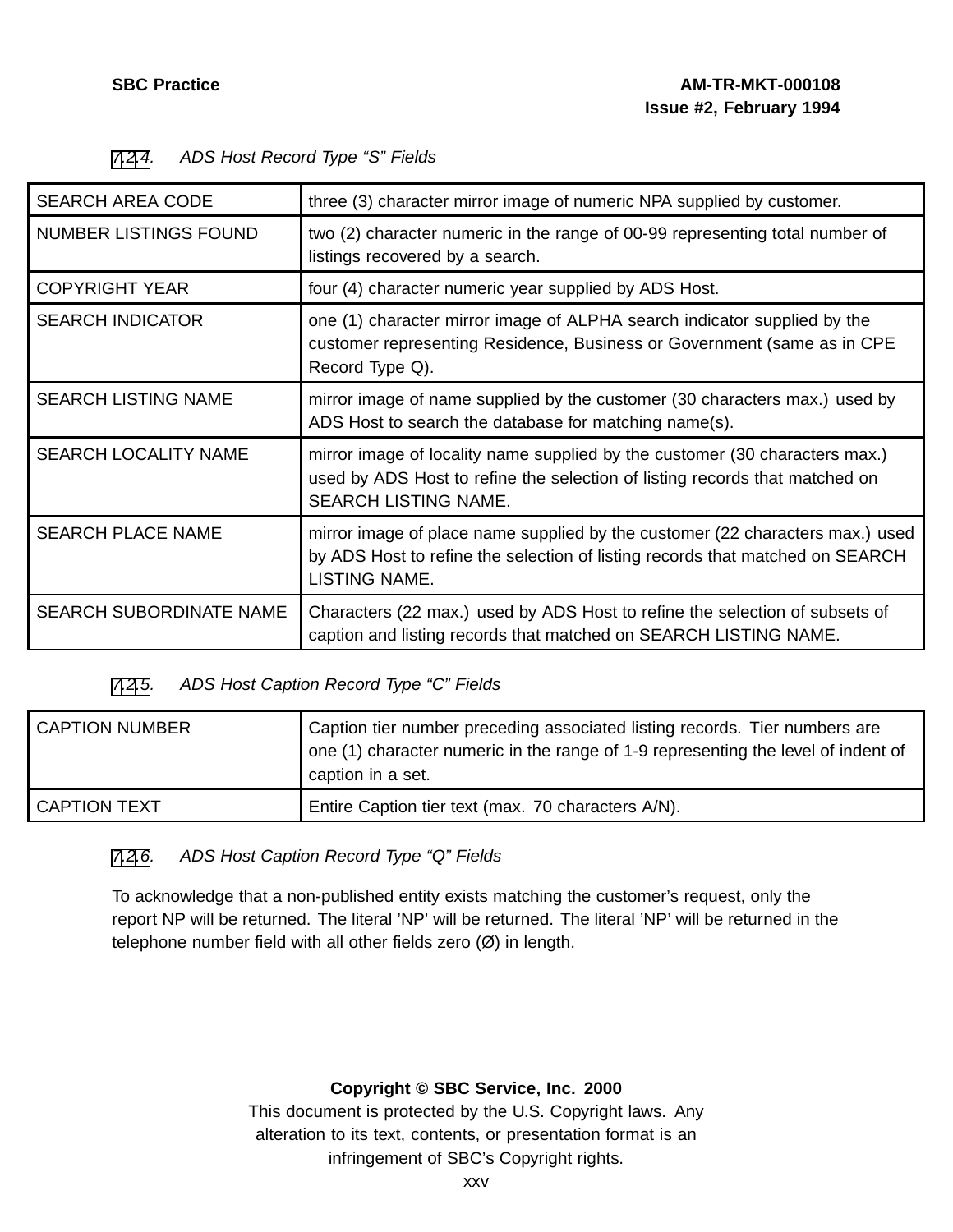| <b>TIER NUMBER</b>               | one (1) character numeric number in a range 0-9 representing level of indent. A<br>tier number of zero $(\emptyset)$ represents a stand-alone listing; not part of a caption set.                                                                                                                                                                                                                                       |  |  |
|----------------------------------|-------------------------------------------------------------------------------------------------------------------------------------------------------------------------------------------------------------------------------------------------------------------------------------------------------------------------------------------------------------------------------------------------------------------------|--|--|
| <b>LISTING NAME</b>              | max. fifty-nine (59) character A/N name in recovered listing.                                                                                                                                                                                                                                                                                                                                                           |  |  |
| <b>LISTING TELEPHONE NUMBER</b>  | Range of 3 to 18 character (including hyphens between segments) A/N<br>telephone number or "NP" two (2) character ALPHA representing non-published<br>telephone number.                                                                                                                                                                                                                                                 |  |  |
| <b>LISTING ADDR &amp; STREET</b> | max. fifty-nine (59) character A/N address and street in recovered listing.                                                                                                                                                                                                                                                                                                                                             |  |  |
| <b>LISTING LOCALITY</b>          | max. fifty-nine (59) character A/N Locality in recovered listing. A Listing Locality<br>may differ from a Search Locality. The Ameritech System utilizes a search criteria<br>that accepts non-official localities and translates them to database localities. In<br>addition, a difference may occur since ADS utilizes a search technique that<br>employs a radius determined by vertical and horizontal coordinates. |  |  |

The maximum aggregate number of characters in the combined total of characters of the Name, Address and Street, and Locality may not exceed ninety (90) characters.

# **[8](#page-25-0). Rule for Caption Records in ADS Host Data Stream**

In all of the associated Listing Records for a Caption or tiers of Captions are not completed in the same data stream then the Caption record(s) are repeated in the next (\MMORE) data stream preceding the continued associated Listing Records.

# **[9](#page-25-0). Rule for Associated Records in Residence Listings**

When a Residence listing record does not match on the surname search key, i.e., "teenagers telephone," but was recovered in the search because of its relationship to another matching listing record then the combination of related listing records will be contained in the same data stream.

# **[10](#page-25-0). County, State, Federal ADS Search Criteria for Government Listings**

<span id="page-25-0"></span>The Ameritech ADS government search will span all levels of government.

# **Copyright © SBC Service, Inc. 2000**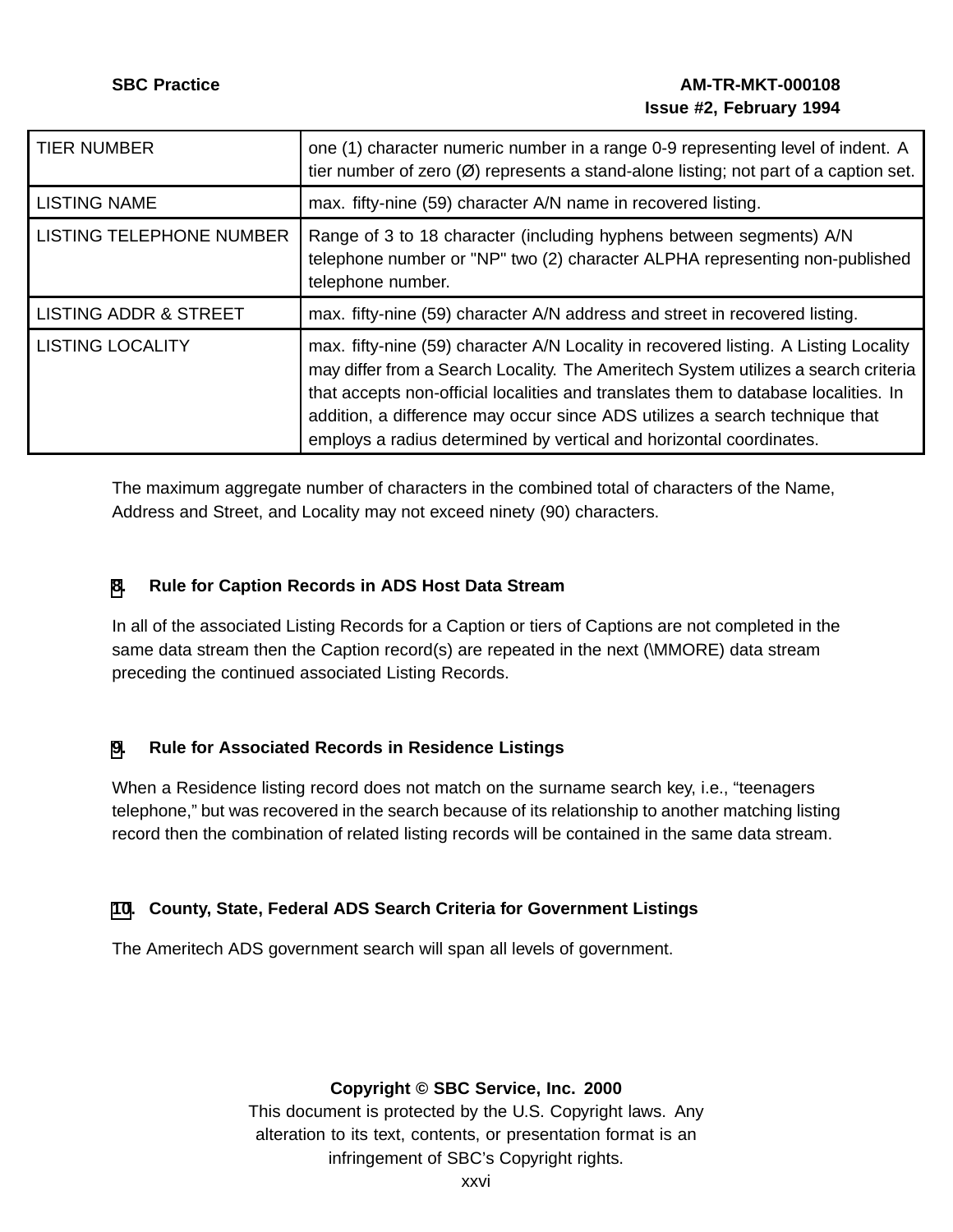#### **[11](#page-26-0). Rule for Data Field Truncation in ADS Host Data Streams**

The total aggregate number of characters in combined name, address and street, and locality is limited to ninety (90). Therefore, the address and street field will be truncated to accommodate this rule when necessary. If more characters are required to be truncated, then the locality field will be truncated. The name field will not be truncated below the maximum allowed fifty-nine (59) characters.

#### **[12](#page-26-0). Definition of ADS Host Caption Information**

- A caption is a hierarchical title or heading which relates to other subordinate captions and/or listing(s) that logically follow and are logically grouped together.

Example: (Business)

> Contents Type

special control

| "Li sung                    |                                  |          |
|-----------------------------|----------------------------------|----------|
| Tier 1                      | Sears Roebuck and Co             |          |
| Tier 2<br>Department Stores |                                  |          |
| Tier 3                      | Watchung-                        |          |
| Tier <sub>4</sub>           | US Hwy 22 & Terrill Rd. Wchng    | 555-2772 |
| Tier 4                      | Catalog Telephone Shopping       | 555-8900 |
| Tier 4                      | Installed Home Improvement sales | 555-0999 |
| Tier 3                      | Bridgewater-                     |          |
| Tier 4                      | Somerset Shopping CTR-           |          |
| Tier 5                      | Catalog - to place an order      | 555-7400 |
| Tier 5                      | Catalog - to check an order      | 555-3200 |
|                             |                                  |          |

\* The appearance of this caption equals one listing. Subsequent screens showing additional indents of the same caption set are included in this single listing.

# <span id="page-26-0"></span>**Copyright © SBC Service, Inc. 2000**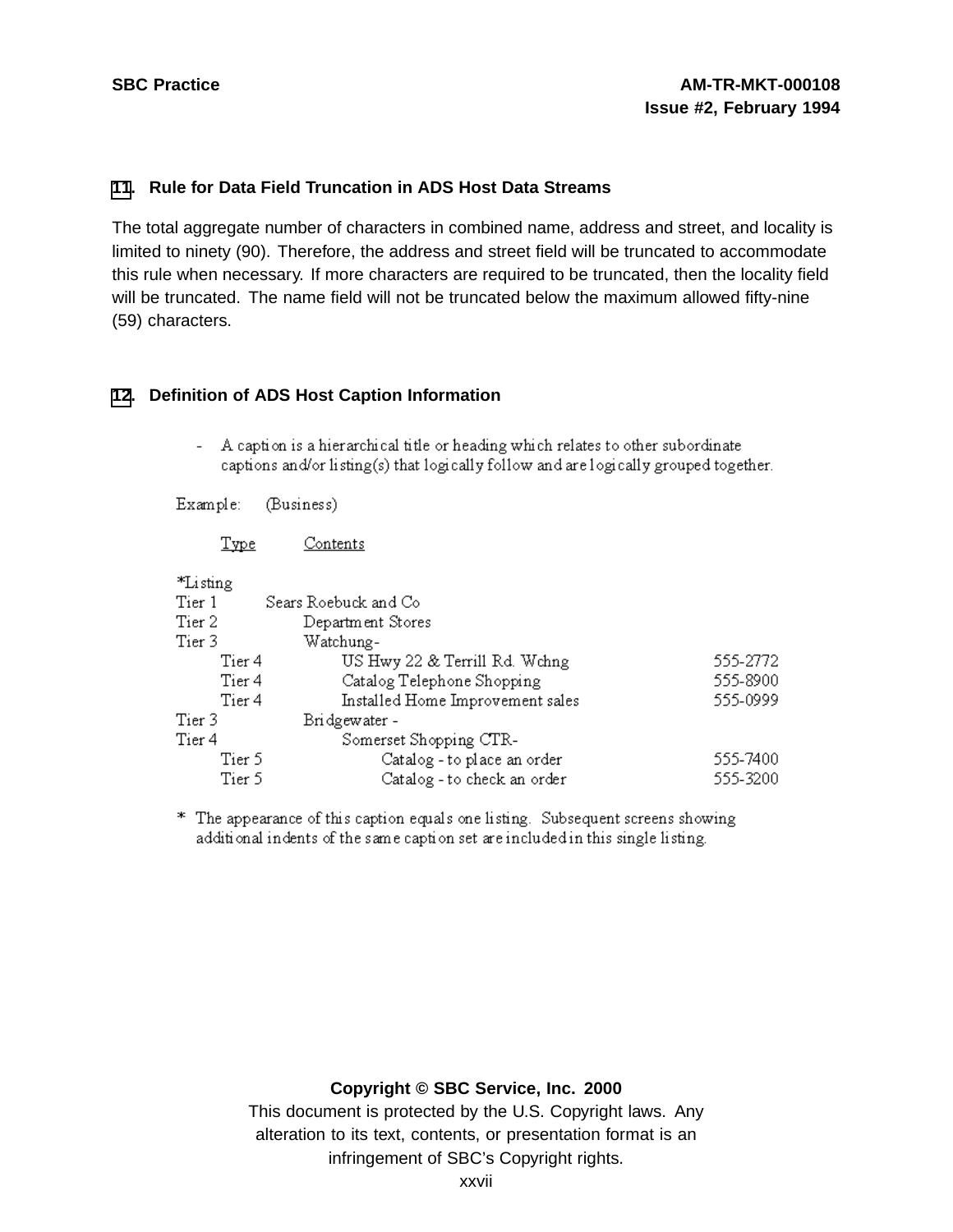#### **[13](#page-27-0). Definition of ADS Host Listing Information**

- A listing is defined as a straight-line, slu set or caption set.
- Example: (Government Municipality)

| <b>Type</b>                                   | Contents                        |          |
|-----------------------------------------------|---------------------------------|----------|
| *Listing                                      |                                 |          |
| Tier 1                                        | Somerville Borough of-          |          |
| Tier 2                                        | Boro Offices-                   |          |
| Tier 3                                        | Code enforcement office         |          |
|                                               | 75 West End AV SMVL             | 555-0222 |
| Tier 3                                        | Boro Office 25 West End AV SMVL | 555-2300 |
| Civil Defense Headquarters 5th SMVL<br>Tier 3 |                                 | 555-1230 |
| Tier 3                                        | Fire Department 170E Main SMVL  |          |
| Tier 4                                        | To report a fire                | 555-0331 |
| Tier 5                                        | For other purposes-             |          |
| Tier 6                                        | Engine Co No 1                  |          |
|                                               | 170 E Main SMVL                 | 555-7301 |

\* The appearance of this caption equals one listing. Subsequent screens showing additional indents of the same caption set are included in this single listing.

# **[14](#page-27-0). Data Content Requirements for Entry in Key Fields by CPE for "Q" Type Records**

# **[14.1](#page-27-0). Key identifiers**

Key identifiers must be formatted exactly as follows: "A=", "L=", "N=", "l=", "P=" and "S=". If key identifier data contained in the CPE Q record is in error the host will return an error message and abort any search attempt. KEY IDENTIFIER ALPHA CHARACTERS ARE ALWAYS IN UPPER CASE.

# <span id="page-27-0"></span>**Copyright © SBC Service, Inc. 2000**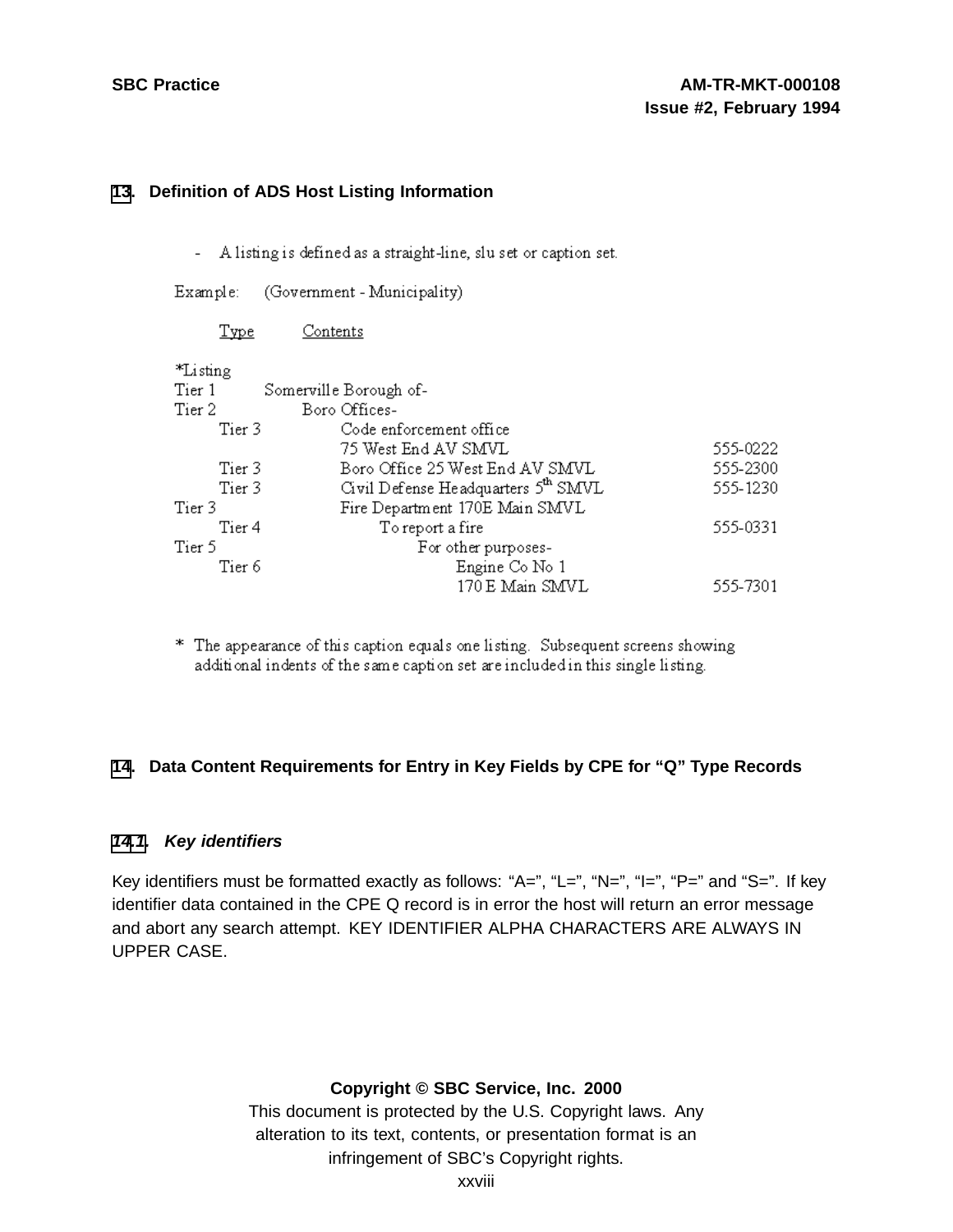#### **[14](#page-27-0)[.2](#page-28-0). Data elements**

Data elements accompanying key identifiers must be left justified following the equal sign (=) of the key identifier. The last character of the last data element contained with key identifiers must be immediately followed by a field separator pipe character (|) or an end of record carriage-return character [blank (space) characters are not permitted between data and/or field separator or end of record indicator].

# **[14](#page-27-0)[.3](#page-28-0). Name (N=) field for Residence**

Name (N=) field data for Residence type search may (optionally) contain given name information in the form of first name or initial immediately preceded by a comma (,) after the surname.

# **[14](#page-27-0)[.4](#page-28-0). Name (N=) field data for Business or Government**

Name (N=) field data for Business or Government type search must consist of fully spelled word(s). The search words must match one for one with the host database name.

# **[14](#page-27-0)[.5](#page-28-0). Locality (L=) field**

Locality (L=) field data may be the name of a City, Town, Hamlet, Neighborhood (i.e., Germantown, Frenchtown, Little Italy), Borough (i.e., Brooklyn Queens, Richmond, Staten Island, Manhattan, New York City), etc.

# **[14](#page-27-0)[.6](#page-28-0). Government Municipality (I=M)**

Government Municipality (I=M) relates to Cities, Towns, Townships, Hamlets, Neighborhoods, Boroughs, etc.

# **[14](#page-27-0)[.7](#page-28-0). Government County (I=C)**

<span id="page-28-0"></span>Government County (I=C) relates to Counties, Parishes, Territories, Regions, etc.

# **Copyright © SBC Service, Inc. 2000**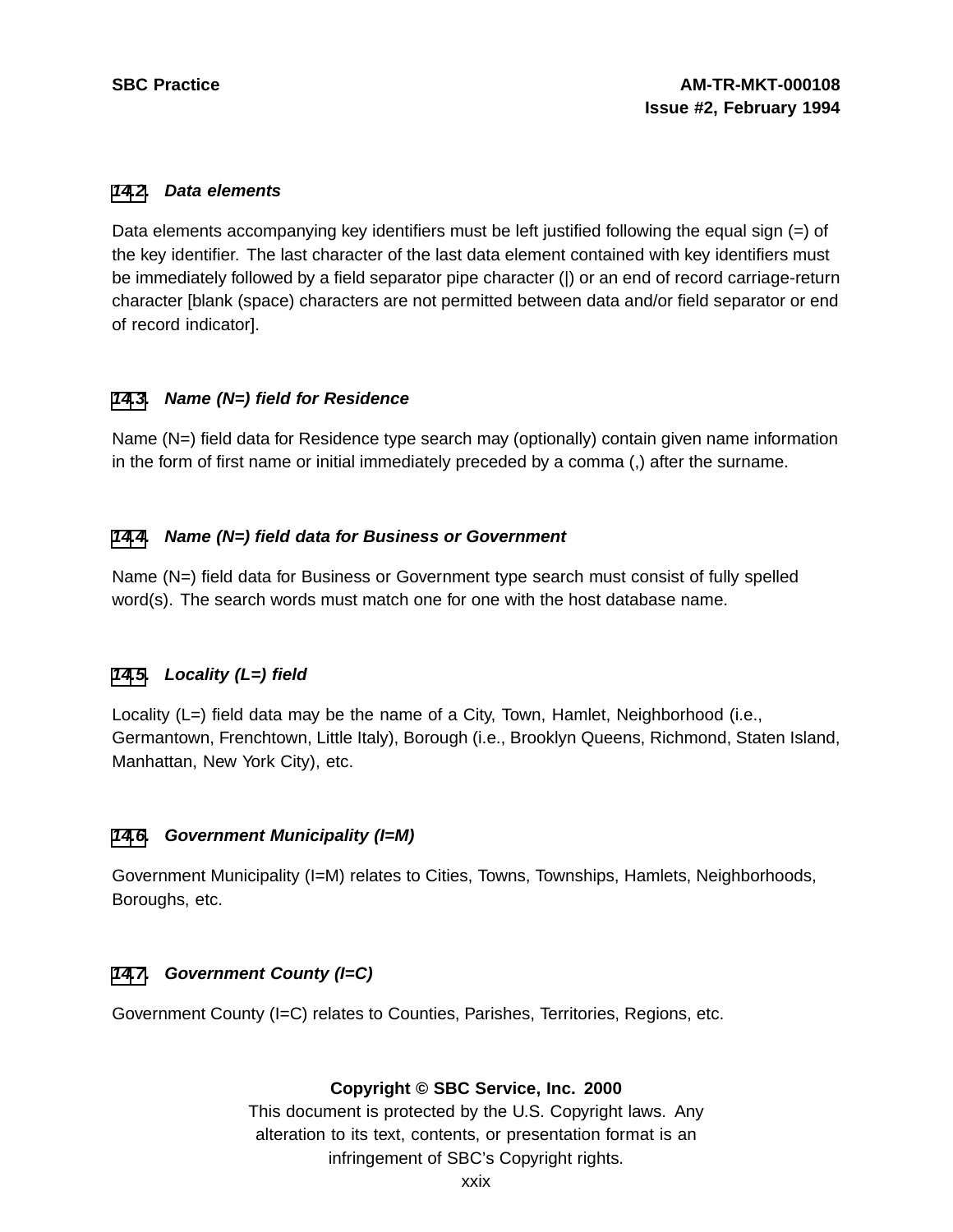#### **[14](#page-27-0)[.8](#page-29-0). Government State (I=S)**

Government State (I=S) relates to States, District of Columbia, Protectorates, etc.

#### **[14](#page-27-0)[.9](#page-29-0). Search Types**

The Ameritech databases are not partitioned into different levels of government. All levels of government will be searched with search types M, C, S, F.

# **[15](#page-29-0). Search Strategy for CPE and ADS Host**

All terms in fields are separated by blanks, and multiple blanks are treated as a single blank.

# **[15.1](#page-29-0). Area Code/NPA (A=)**

Literal **A=** immediately followed by three numeric digits. The ADS Host system will verify that all characters are numeric input and validate the presence of the Area Code in the data base.

# **[15.2](#page-29-0). Locality Name (L=)**

Literal **L=** immediately followed by the fully spelled alpha-numeric locality name. The locality may be a single or multiple term field. If the last term ends in the 30th position, the ADS Host system will wild-card the locality name. A locality name may be the name of a City, Town, Hamlet, Borough (e.g., Brooklyn, Queens, Staten Island, Manhattan, Bronx), etc.

Valid character(s) are A to Z and/or zero (0) to nine (9). Special characters with the exception of the apostrophe, will be removed and replaced with a blank. When an apostrophe is encountered that is preceded and followed by a valid character, the apostrophe will be removed and concatenated. Any blanks prior to the first valid character will be removed and concatenated. Any blanks following the last valid character will be removed and concatenated. Multiple blanks that are between valid characters will be removed and replaced with a single blank.

<span id="page-29-0"></span>A listing Locality may differ from a Search Locality because the ADS system utilizes a search criteria that accepts non-official localities and translates them to database localities. In addition, a difference may occur since ADS employs a search technique that uses a radius, determined

# **Copyright © SBC Service, Inc. 2000**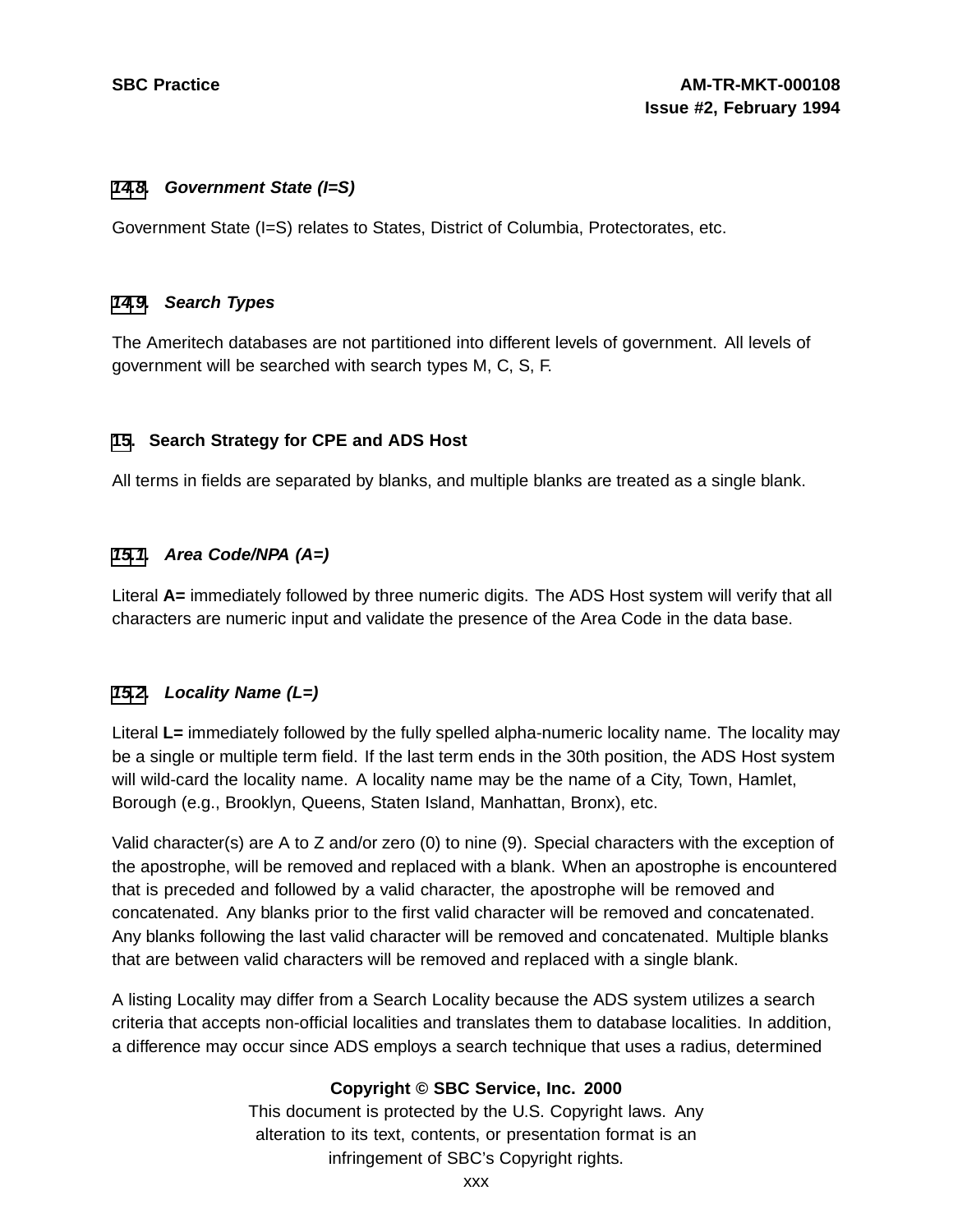by vertical and horizontal coordinates, and presents the listings ordered by the proximity of the locality in the listing to the target locality in the search argument.

RES searches are performed against the entire directory book in which the target locality is contained.

BUS/GOV searches are performed against data base listings whose localities are within a predefined geographic scope from the target locality. If the distance between the data base listing locality and the search argument locality is outside the predefined scope, the listing is deemed to be an unsuitable candidate for display and discarded.

# **[15](#page-29-0)[.3](#page-30-0). Listing Name (N=)**

#### **Residence**

Residence listing name is a literal N= followed by a fully spelled surname, and optional first name or initial preceded by a comma plus second name or initial following first name and preceded by a comma. Valid characters in the listing name portion are A to Z and/or zero (0) to nine (9).

**Surname editing:** Character(s) prior to the first comma are considered the surname. If a comma is not included in the name field, the entire field is considered the surname. Special characters in the surname portion of the name field, including hyphens, ampersands and blanks, will be removed and concatenated.

**Given name editing:** Character(s) following the first comma are considered the given name portion of the name field. Special characters, with the exception of the apostrophe, will be replaced with a blank. When an apostrophe is encountered that is preceded and followed by a valid character, the apostrophe will be removed and concatenated. Any blanks prior to the first valid character in the given name portion of the name field will be removed and concatenated. Any blanks following the last valid character will be removed and concatenated. Multiple blanks that are between valid characters will be removed and replaced with a single blank.

# **ADS Host Search Strategy**

- 1. The ADS host will perform an exact match on the surname supplied on an inquiry.
- 2. The ADS host will perform an exact match on fully spelled first and middle names supplied on an inquiry, where "fully spelled" is defined as a name consisting of two or more characters.
- <span id="page-30-0"></span>3. The ADS host will perform an exact match on single-character first/middle names in the data base matched by the first character of a fully spelled first/middle name supplied on an inquiry.

# **Copyright © SBC Service, Inc. 2000**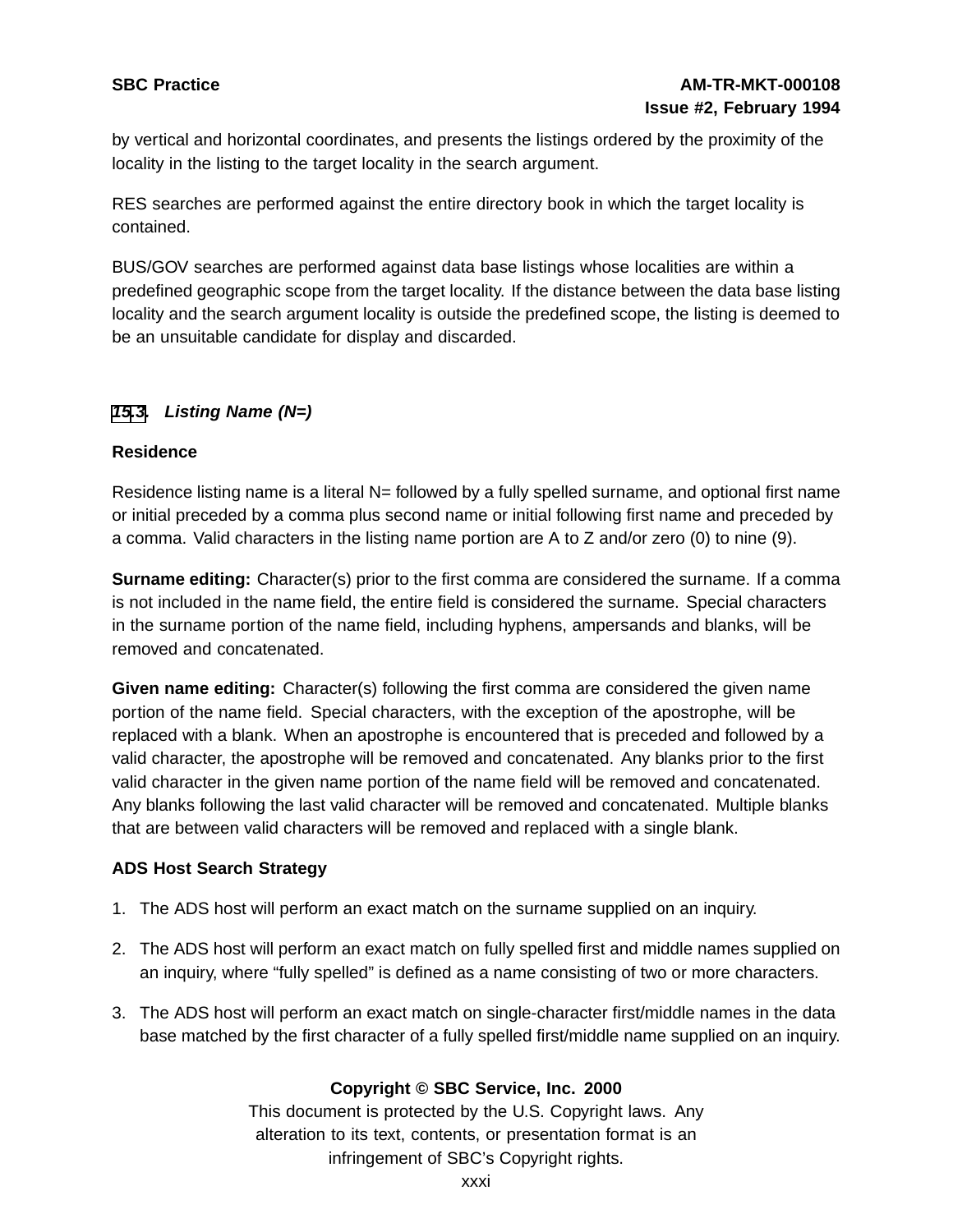- 4. If the first/middle name supplied on an inquiry consists of a single character, the ADS host will perform an exact match on single first/middle initials in the data base equal to that character and a wild-card match on fully spelled first/middle names beginning with that character.
- 5. Listings will be presented to the customer sorted in "best match" order.

(See Table 15-1 Given Name/Street Name Fields Word Matching Categories.)

Table 15-1 Given Name/Street Name Fields Word Matching Categories

| <b>CATEGORY</b> | <b>DESCRIPTION</b>                                                      | <b>ARGUMENT</b>            | $=$            | <b>LISTING EXAMPLE</b>                  |
|-----------------|-------------------------------------------------------------------------|----------------------------|----------------|-----------------------------------------|
| 0               | Perfect Match                                                           | AL J                       | $=$ $=$        | <b>ALBERT JOHN</b>                      |
|                 |                                                                         | <b>ELM</b>                 | $=$            | <b>ELM</b>                              |
| 1               | The argument word is a                                                  | AL J                       | $=$ $=$        | <b>ALBERT JOHN</b>                      |
|                 | shortened form of the<br>listing word.                                  | <b>ELM</b>                 | $=$            | <b>ELMWOOD</b>                          |
| 2               | All listing characters                                                  | <b>EDW MARK</b>            | $=$ $=$        | E MJ                                    |
|                 | matched in sequence<br>but the listing word                             | <b>GREENW</b>              | $=$            | <b>GREEN</b>                            |
|                 | was shorter than the<br>argument word.                                  |                            |                |                                         |
| 3               | All argument characters<br>matched in sequence<br>and the last argument | <b>JAS MA</b><br><b>BY</b> | $=$ $=$<br>$=$ | <b>JAMES MICHAEL</b><br><b>BROADWAY</b> |
|                 | character matched the<br>last listing character<br>but some interior    |                            |                |                                         |
|                 | listing character(s)<br>were unmatched.                                 |                            |                |                                         |
| $\overline{4}$  | All argument characters                                                 | <b>TOM MA</b>              | $=$ $=$        | <b>THOMAS MICHAEL</b>                   |
|                 | matched in sequence<br>but listing character(s)<br>were unmatched       | <b>DR</b>                  | $=$            | <b>DEARBORN</b>                         |
|                 | and the last listing<br>character was<br>unmatched.                     |                            |                |                                         |

# **Copyright © SBC Service, Inc. 2000**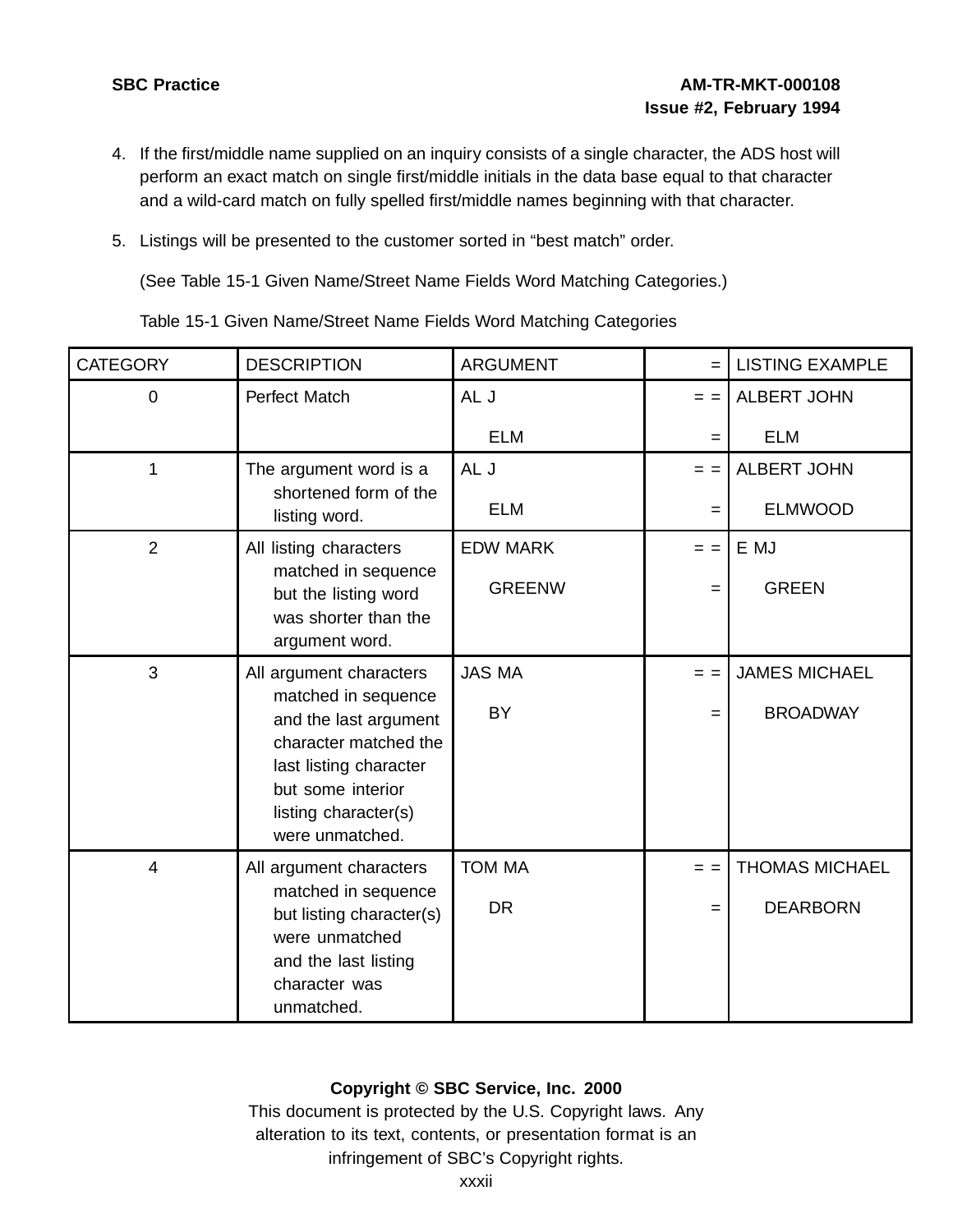# **Dual Name Listings**

The ADS system accepts requests for dual list names, i.e., an inquiry which consists of two (2) first names separated by an ampersand, where the ampersand is optionally preceded and/or followed by a space. The ADS host performs an exact match on such a "dual name" listing if it exists in the data base.

# **Business/Government**

Literal N= followed by a fully spelled business or government name. All terms of a multiple term field are used in matching and considered as fully spelled. The words in the inquiry name do not have to be in the same order as the ADS Host data base name.

Valid character(s) in the Name field are A to Z and/or zero (Ø) to nine (9). Special characters, with the exception of the apostrophe, will be removed and replaced with a blank. When an apostrophe is encountered that is preceded or followed by a valid character, the apostrophe will be removed and concatenated. Any blanks prior to the first valid character will be removed and concatenated. Any blanks following the last valid character will be removed and concatenated. Multiple blanks that are between valid characters will be removed and replaced with a single blank.

# **[15](#page-29-0)[.4](#page-32-0). Street/Place Name (P=)**

This is an optional field

Literal **P**= immediately followed by a fully spelled alpha-numeric street/place name or a single character. If a single character is used, the ADS Host system will assume a wild-card search on all street names beginning with that character. House numbers, street directional, thoroughfare type and street suffix should not be presented.

Valid characters in the Street/Place name field are A to Z and/or zero (Ø) to nine (9). Special characters, with the exception of the apostrophe, will be replaced with a blank. When an apostrophe is encountered that is preceded or followed by a valid character, the apostrophe will be removed and the space concatenated. Any blanks prior to the first valid character will be removed and concatenated. Multiple blanks that are between valid characters will be removed and replaced with a single blank.

<span id="page-32-0"></span>For listings in the ADS Host system with multiple term street names, the ADS system will match against all words in the Street name field of the listing not just against the first word. If an inquire is submitted with multiple words in the Street/Place name field have to be in the same order as the ADS Host data base street name.

# **Copyright © SBC Service, Inc. 2000**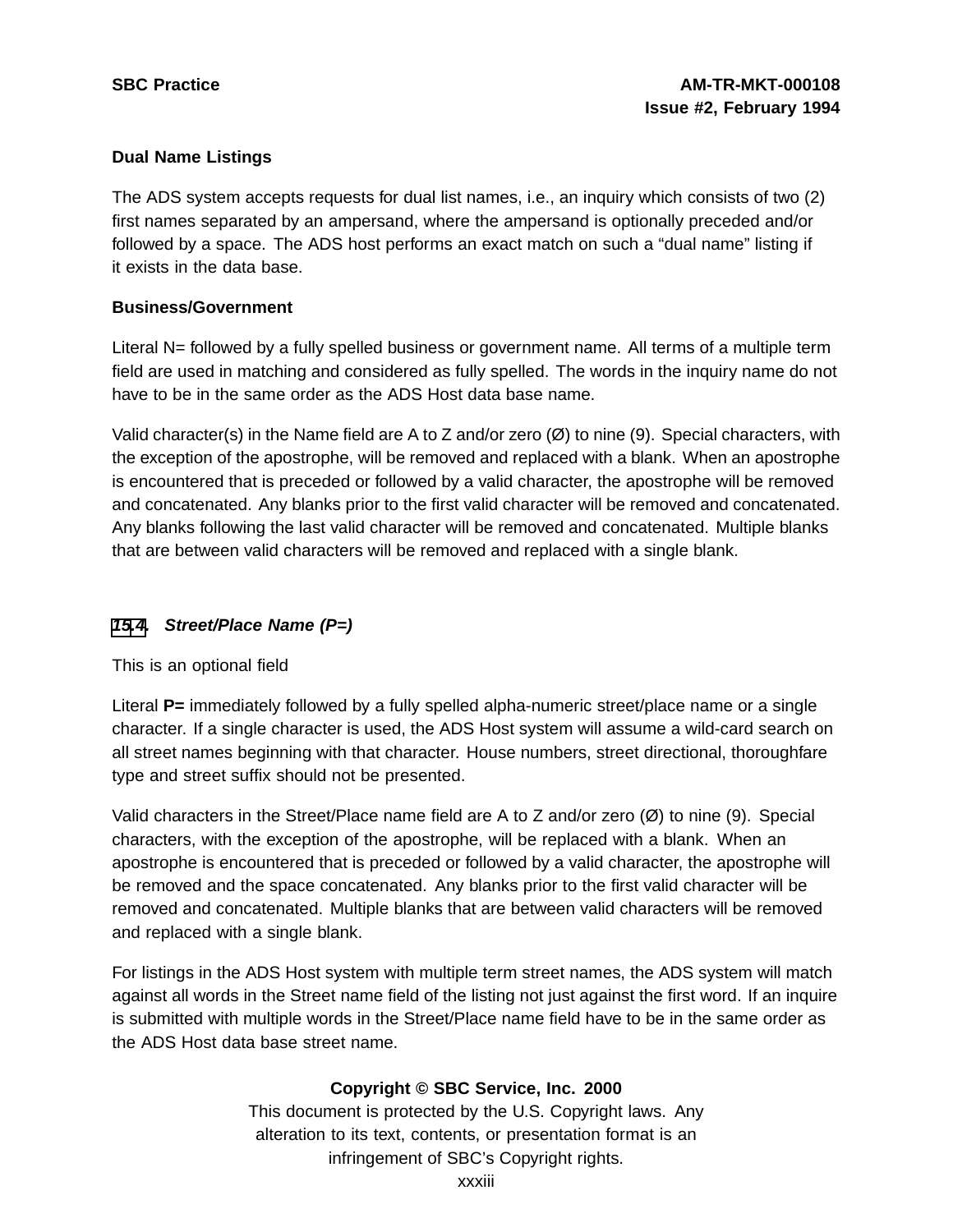If a query is presented with an entry in the " $P=$ " field, the ADS system will treat a blank street name on a RES listing in the ADS Host data base as an exact match. When entering a Street/Place name on a BUS/GOV search, only listings that contain perfectly matching streets are displayed. Listings will be displayed according the category/level of match.

(See Table 15-1 Given Name/Street Name Fields Word Matching Categories.)

# **[15](#page-29-0)[.5](#page-33-0). Listing Subordinate Search (S=)**

This is an optional field.

Literal **S=** immediately followed by fully spelled subordinate search name for BUS/GOV only. The words in the subordinate search name do not have to be in the same order as the ADS Host database name words for this field. This field may contain a section, department, title, heading, or other identifier.

Valid character(s) in the Subordinate Search field are A to Z and/or zero  $(\emptyset)$  to nine (9). Special characters, with the exception of the apostrophe, will be removed and replaced with a blank. When an apostrophe is encountered that is preceded or followed by a valid character, the apostrophe will be removed and concatenated. Any blanks prior to the first valid character will be removed and concatenated. Any blanks following the last valid character will be removed and concatenated. Multiple blanks that are between valid characters will be removed and replaced with a single blank.

# **[15](#page-29-0)[.6](#page-33-0). Tier Level Indicator Description**

# **Q Record**

Stand alone listing (non-caption header) is a tier level of 0.

Captioned listings have level 1-9.

# **C Record**

<span id="page-33-0"></span>Tier level of 1-9.

# **Copyright © SBC Service, Inc. 2000**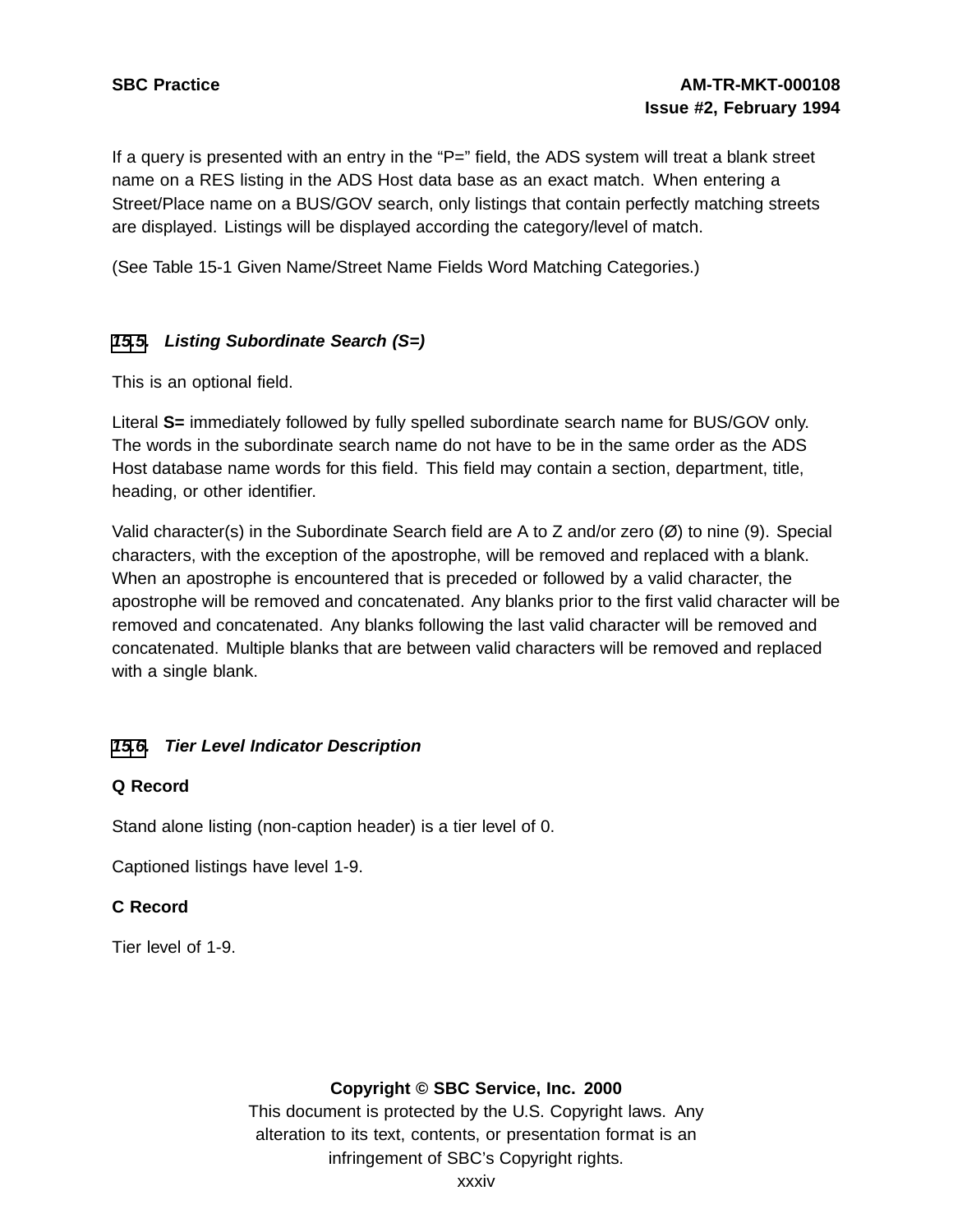#### **[16](#page-34-0). Exchange Message Interface**

Ameritech will provide End-User Usage data to ADS customers in EMI format 105036 described in the attachment.

Transmission of EMI files from Ameritech to subscribing ADS customers may vary according to tariff options. Procedures will be established at service start up.

#### **[17](#page-34-0). Cities File**

Ameritech will provide each current and prospective customer with a copy of its Cities file. This file contains all cities that are accessible in the Ameritech region on ADS. Updates will be provided to customers when changes are made to the system tables. Cities are marked as containing only Ameritech listings, only independent listings, or containing both Ameritech and Independent listings, otherwise known as "split" localities. Ameritech recommends that split localities be available for end users to search because Ameritech listings are available for display even though non-licensed Independent listings are blocked from screen appearance by NPA-NNX.

The copy of the entire cities file will be in DOS format on a 3 1/2 high density diskette.

Updates will be provided on a quarterly basis, with most frequent updates issued at the discretion of Ameritech.

| <b>Cities File Format</b>               |             |    |                |                                                    |
|-----------------------------------------|-------------|----|----------------|----------------------------------------------------|
| <b>Standard Interface Specification</b> |             |    |                |                                                    |
| <b>FIELD</b>                            | <b>FROM</b> | TO | <b>LENGTH</b>  | <b>VALUE/EXPLANATION</b>                           |
| <b>Action Code</b>                      |             |    |                | Literal <b>D</b> or <b>A</b> .                     |
| <b>City Name</b>                        | 2           | 31 | 30             | USPS/Canada Post standard spelling.                |
| State/<br>Providence                    | 32          | 33 | $\overline{2}$ | USPS state/Canada Post providence<br>abbreviation. |
| Area Code                               | 34          | 36 | 3              |                                                    |
| <b>NTN</b>                              | 37          | 46 | 10             | Packet network of ADS.                             |
| Country                                 | 47          | 49 | 3              | Literal USA or CAN                                 |

# <span id="page-34-0"></span>**Copyright © SBC Service, Inc. 2000**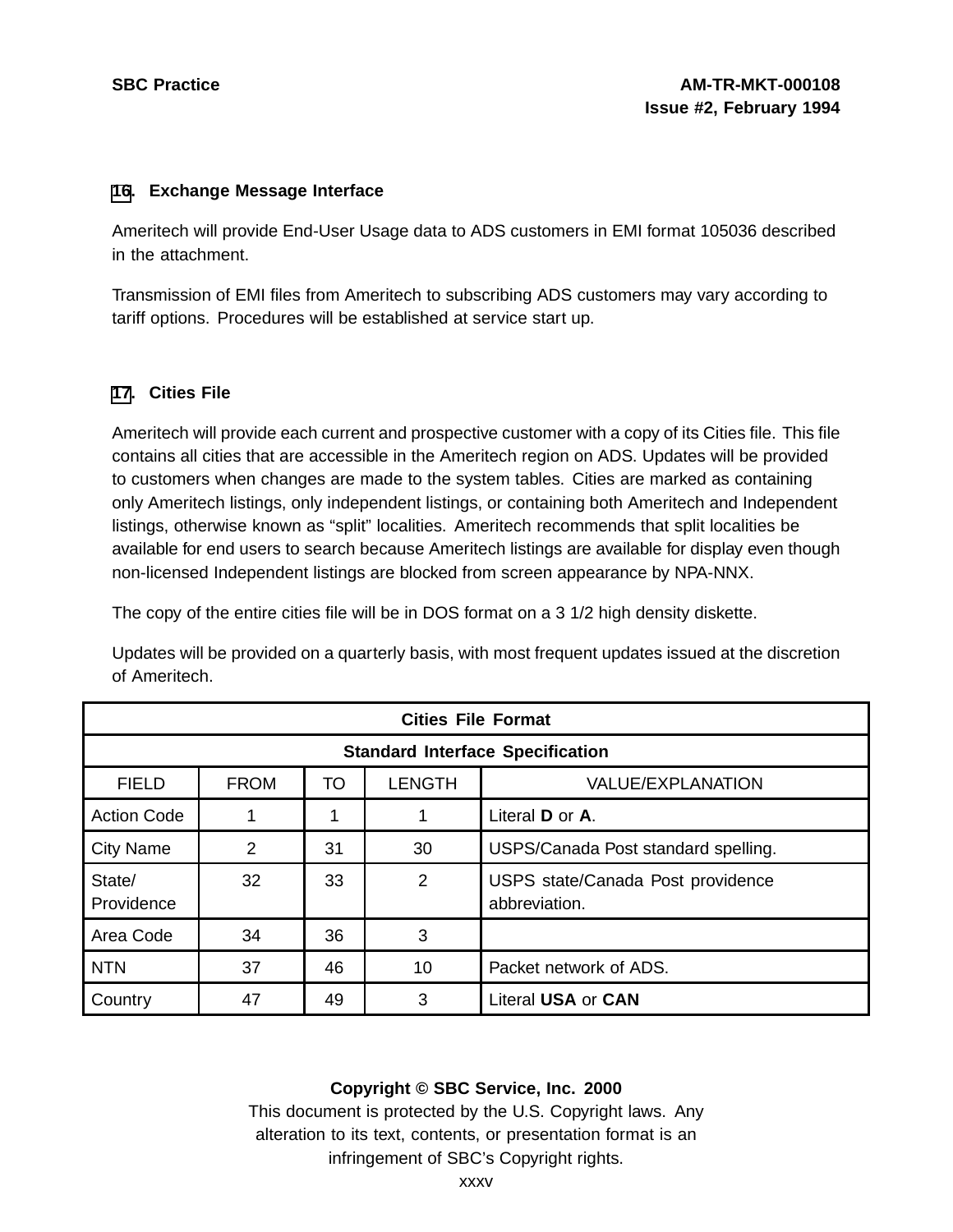# **SBC Practice AM-TR-MKT-000108 Issue #2, February 1994**

| Coverage<br>Indicator  | 50 | 50 |   | = Independent Company not covered in<br>database.<br>$S =$ Shared – Area partially covered in database.<br>$A =$ Active – Area totally covered in database.                                                                                               |
|------------------------|----|----|---|-----------------------------------------------------------------------------------------------------------------------------------------------------------------------------------------------------------------------------------------------------------|
| Coverage<br>Percentage | 51 | 52 | 2 | Two digits in the range '00' through '99'. Will be<br>'00' if Coverage Indicator is either A or I. Will<br>be '01' through '99' if Coverage Indicator is S<br>to indicate percentage of independent territory<br>which is covered in provider's database. |

# **[18](#page-35-0). Glossary**

| A/N             | Alphabetic, Numeric                                                                              |
|-----------------|--------------------------------------------------------------------------------------------------|
| <b>ACD</b>      | AREA CODE (NPA)                                                                                  |
| <b>ALPHA</b>    | Alphabetic (Character(s)                                                                         |
| <b>ANSI</b>     | American National Standards Institute                                                            |
| <b>ASCII</b>    | American National Standard Code for<br>Information Interchange                                   |
| bps             | <b>Bits Per Second</b>                                                                           |
| <b>CCITT</b>    | International Telegraph and Telephone<br><b>Consultive Committee</b>                             |
| <b>CPE</b>      | The work station used by the end user to<br>access the host                                      |
| Customer        | The interexchange carrier                                                                        |
| DA              | <b>Directory Assistance</b>                                                                      |
| <b>ADS HOST</b> | Ameritech Directory Search computer system                                                       |
| <b>End User</b> | The customer of the interexchange carrier that<br>subscribes to ADS service through that carrier |
| <b>IND</b>      | SEARCH TYPE INDICATOR (CATEGORY)                                                                 |

# <span id="page-35-0"></span>**Copyright © SBC Service, Inc. 2000**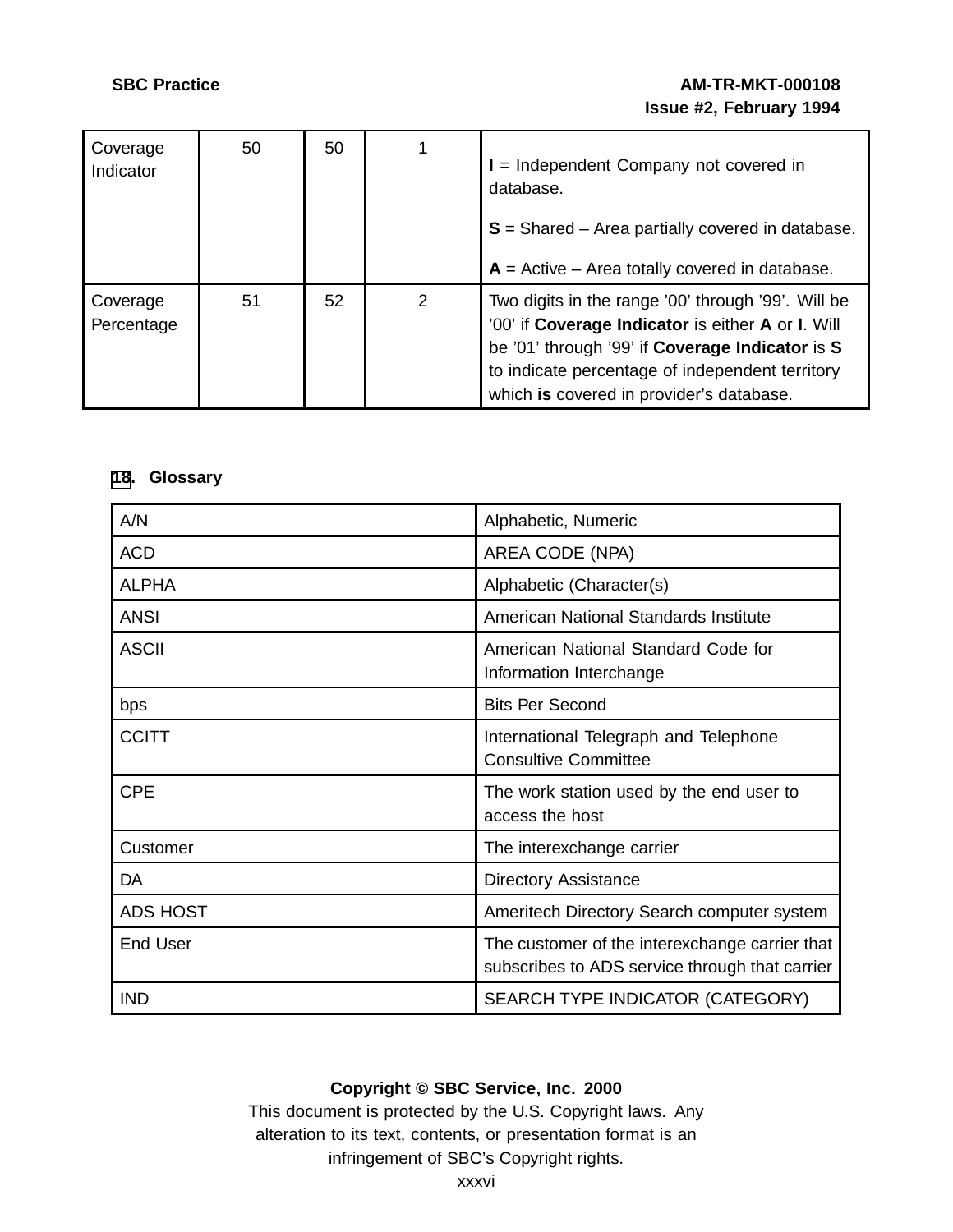| Listing    | A listing is defined as a straight-line listing,<br>a SLU-set, or a caption set. Each set is<br>considered a listing, not the sum of total of<br>its indents, nor the sum of its indents with<br>telephone numbers |
|------------|--------------------------------------------------------------------------------------------------------------------------------------------------------------------------------------------------------------------|
| <b>LOC</b> | LOCALITY (CITY)                                                                                                                                                                                                    |
| <b>NAM</b> | NAME (PERSON OR OTHER)                                                                                                                                                                                             |
| <b>NPA</b> | Number Plan Area or Area Code                                                                                                                                                                                      |
| <b>PLC</b> | PLACE (STREET)                                                                                                                                                                                                     |
| <b>SUB</b> | SUBORDINATE SEARCH INFORMATION<br>(SUBORDIANTE NAME)                                                                                                                                                               |

#### **[19](#page-36-0). References**

- 1. "Interface Between Data Terminal Equipment (DTE) and Data Circuit-Terminating Equipment (DCE) for Terminals Operating in the Packet Mode on Public Data Networks." CCITT Recommendation X.25, 1980 (Amended in 1984 and given a new title: "Interface Between Data Terminal Equipment (DTE) and Data Circuit Terminating Equipment (DCE) for Terminals Operating in the Packet Mode and Connected to Public Data Networks by Dedicated Circuit."
- 2. "X.25 Interface Specifications and Packet Transport Network Capabilities", Ameritech Technical Interface Document AM TR-NPL-000002 issued May 1988.
- 3. "X.25 Interface Specifications and Packet Transport Network Capabilities", Ameritech Technical Interface Document AM TR-NPL-000016 issued May 1988.
- 4. "Network Service Definition for Open Systems Interconnection (OSI) for CCITT Applications", CCITT Recommendation X.213, 1984.
- 5. "9600 Bits per Second Modem Standardized for Use on Point-to-Point 4-wire Leased Telephone-Type Circuits, "CCITT Recommendation V.29, 1980 (Amended in 1984).
- 6. "General Principles and Arrangements for Interworking Between Public Data Networks, and between Public Data Networks and other Public Networks, "CCITT Recommendation X.300, 1984.
- <span id="page-36-0"></span>7. "Exchange Message Interface", SR STS 000320, Issue 7.

# **Copyright © SBC Service, Inc. 2000**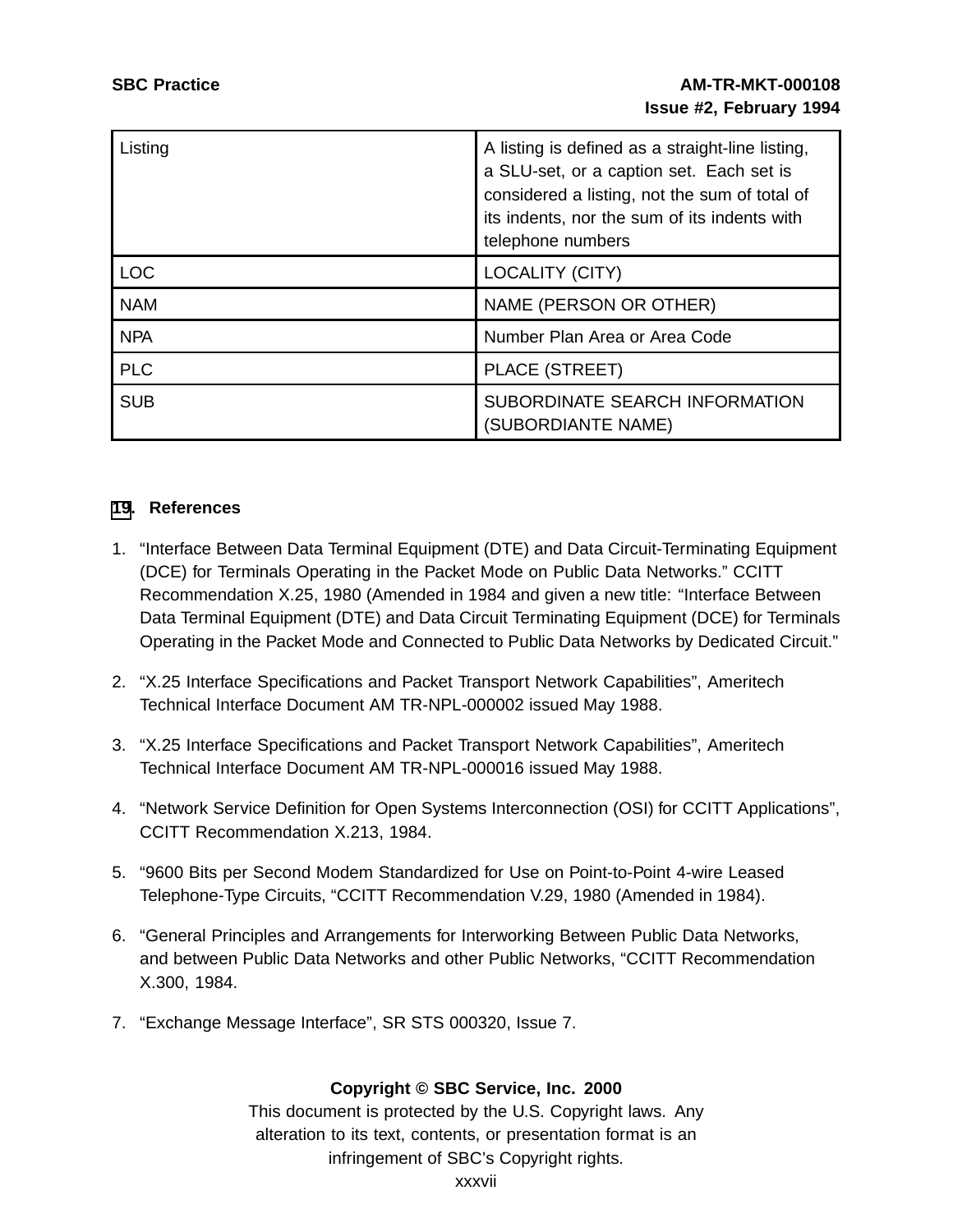# **ATTACHMENT [1](#page-37-0) - ADS Data Flow Diagram**

# <span id="page-37-0"></span>**Copyright © SBC Service, Inc. 2000**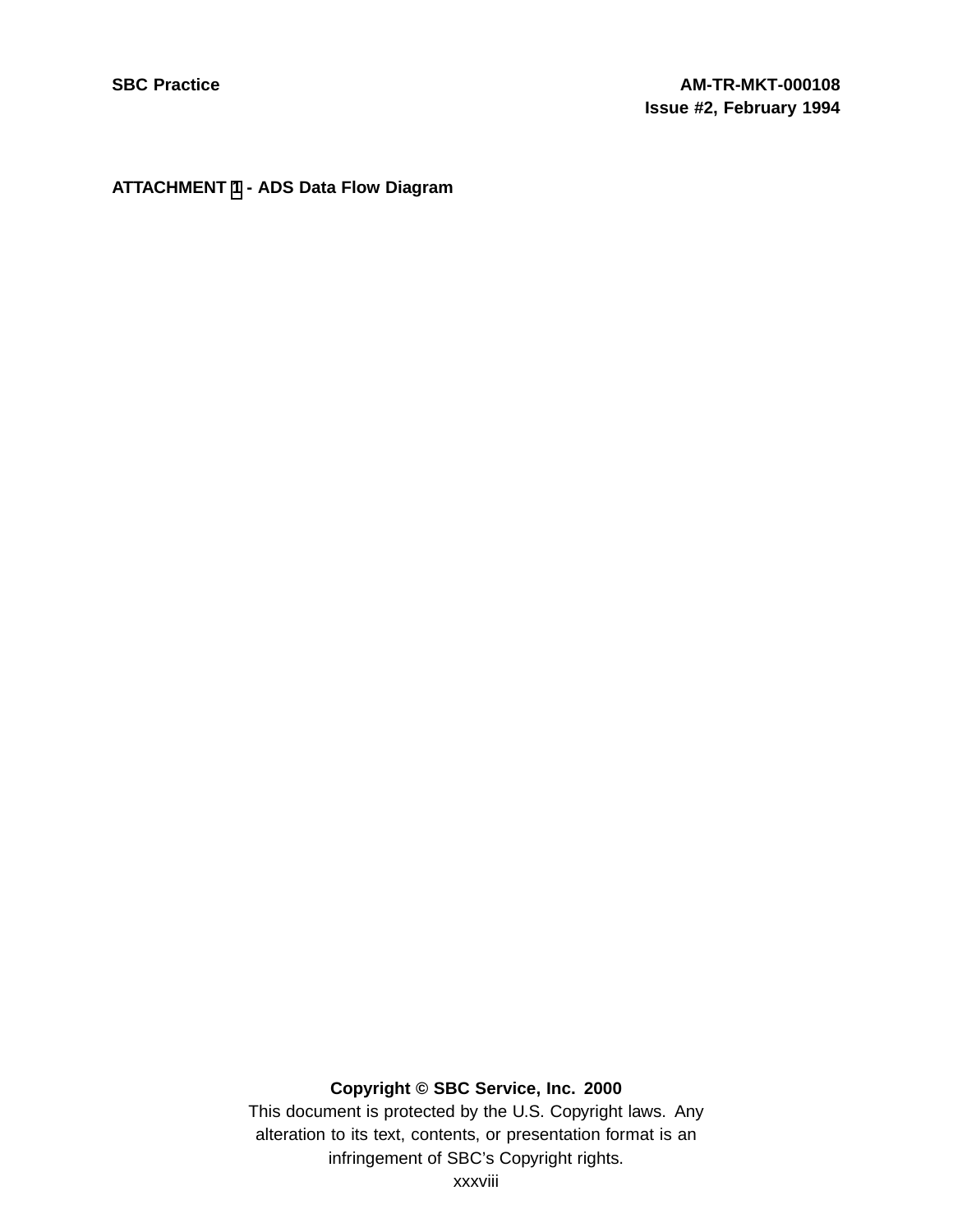Attachment 1

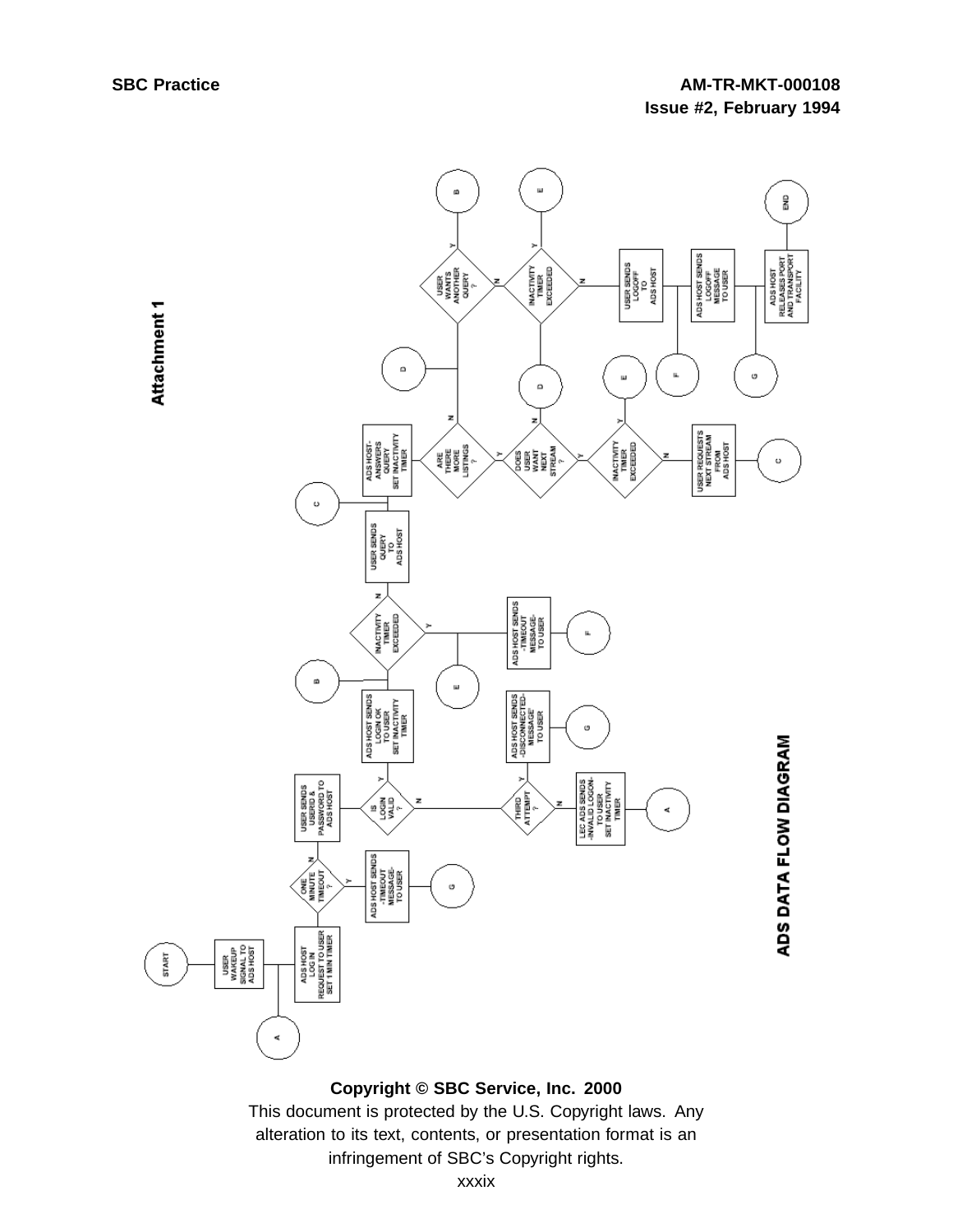# **ATTACHMENT [2](#page-39-0) - Exchange Message Interface Electronic Directory Assistance Line Summary Unrated Message**

# <span id="page-39-0"></span>**Copyright © SBC Service, Inc. 2000**